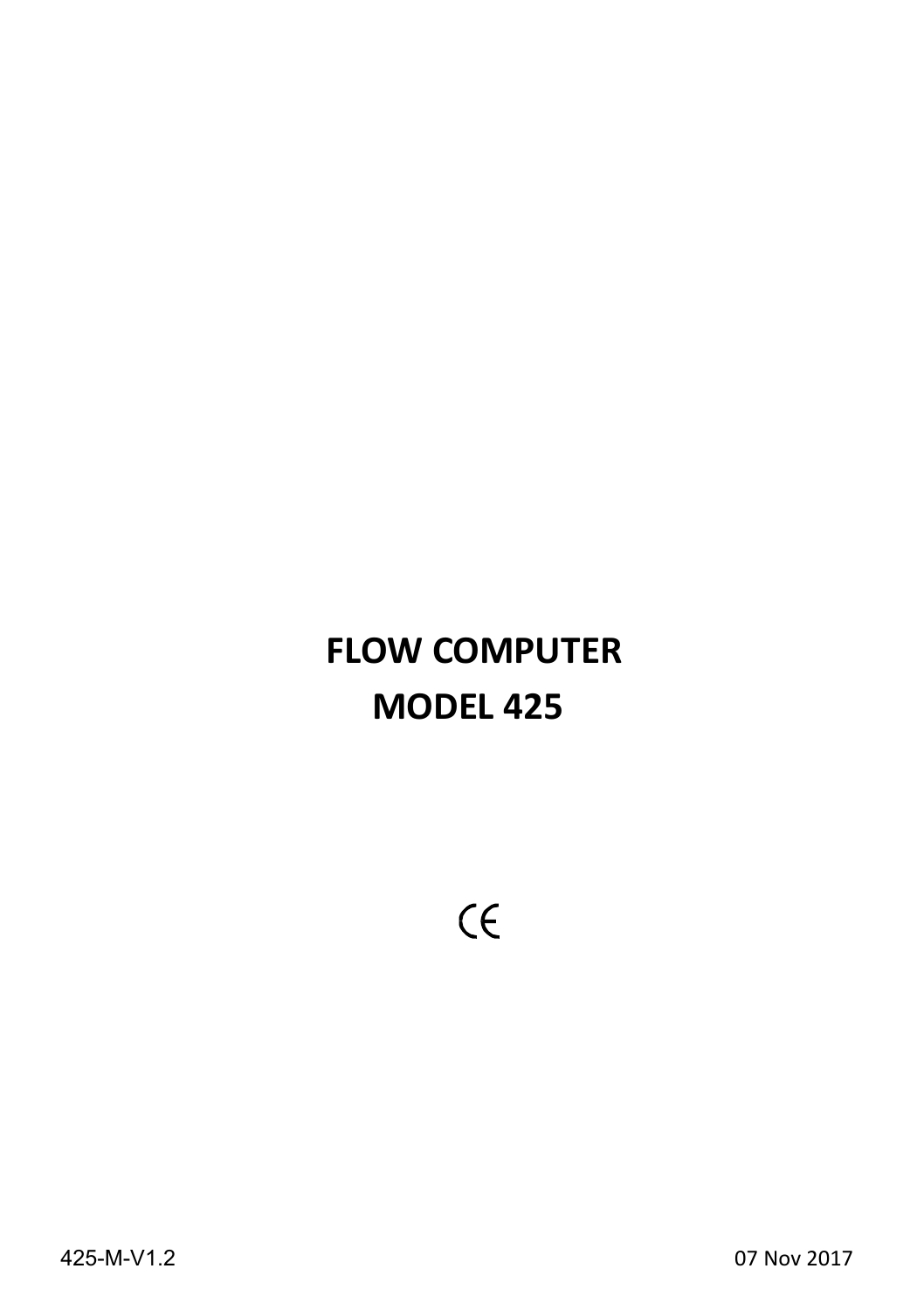425-M-V1.2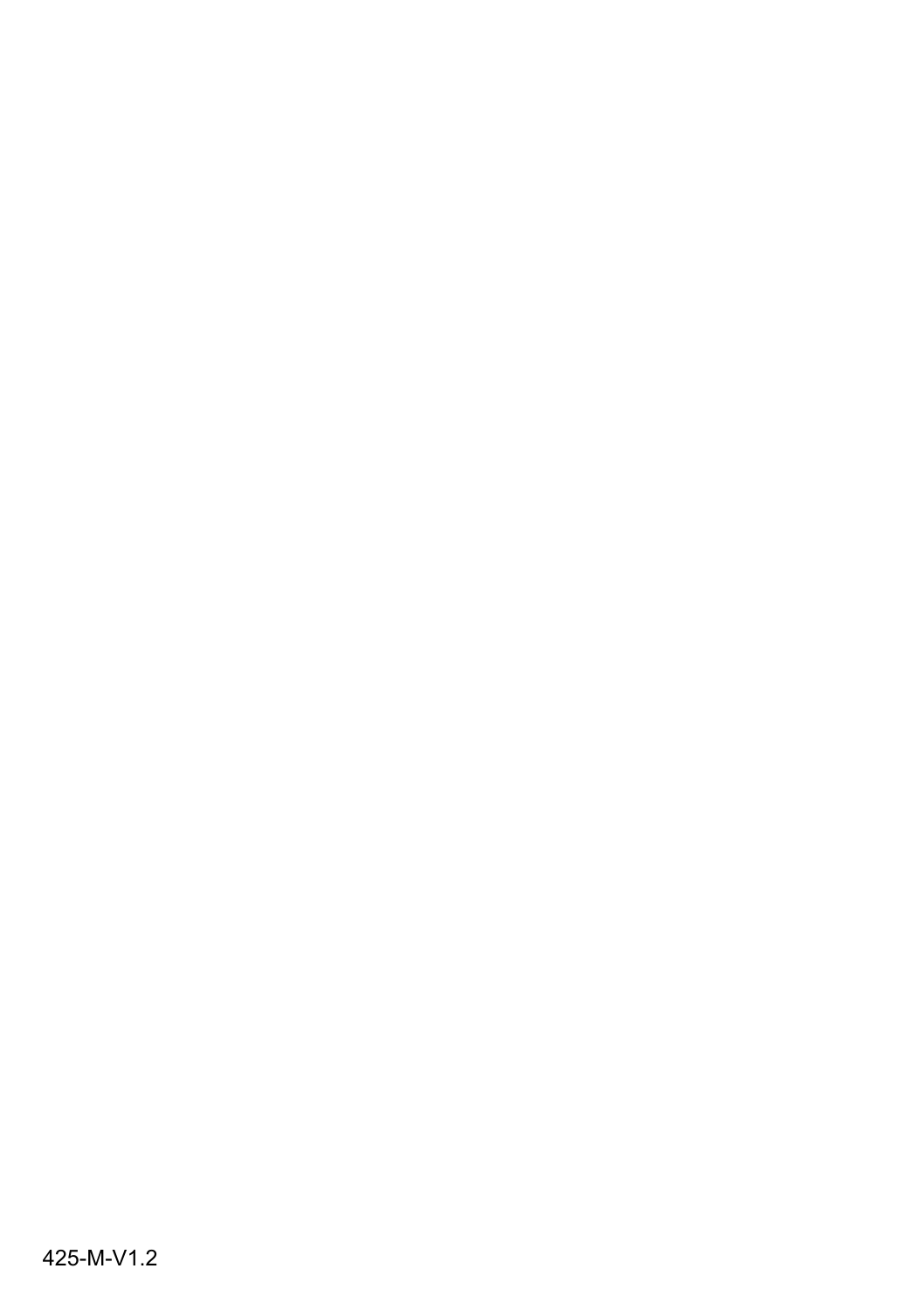# **Contents**

| <b>1. INTRODUCTION</b>                | 1              |
|---------------------------------------|----------------|
| <b>1.1 MODEL NUMBER DESIGNATION</b>   | $\overline{2}$ |
| <b>2. SPECIFICATION</b>               | 3              |
| <b>3. OPERATION</b>                   | 5              |
| <b>3.1 FRONT PANEL OPERATION</b>      | 6              |
| 3.2 CALCULATION OF RATE AND TOTAL     | $\overline{7}$ |
| 3.2.1 Frequency Input                 | $\overline{7}$ |
| 3.2.2 Filtering                       | 8              |
| <b>3.3 TOTAL CONVERSION</b>           | 10             |
| <b>3.4 THE OUTPUT PULSE</b>           | 11             |
| <b>4. COMMS, RELAYS &amp; OPTIONS</b> | 13             |
| 4.1 THE RS232/485 INTERFACE           | 13             |
| 4.1.1 Hardware                        | 13             |
| 4.1.2 RS232                           | 14             |
| 4.1.3 Multipoint Communication        | 15             |
| 4.1.4 Real Time Clock                 | 16             |
| 4.1.5 Communication Protocol          | 16             |
| <b>4.2 SOFTWARE PROTOCOL</b>          | 17             |
| 4.2.1 Echoing Commands                | 17             |
| 4.2.2 Response Times                  | 17             |
| <b>4.3 COMMANDS AND RESPONSES</b>     | 18             |
| 4.3.1 Flow Computers                  | 19             |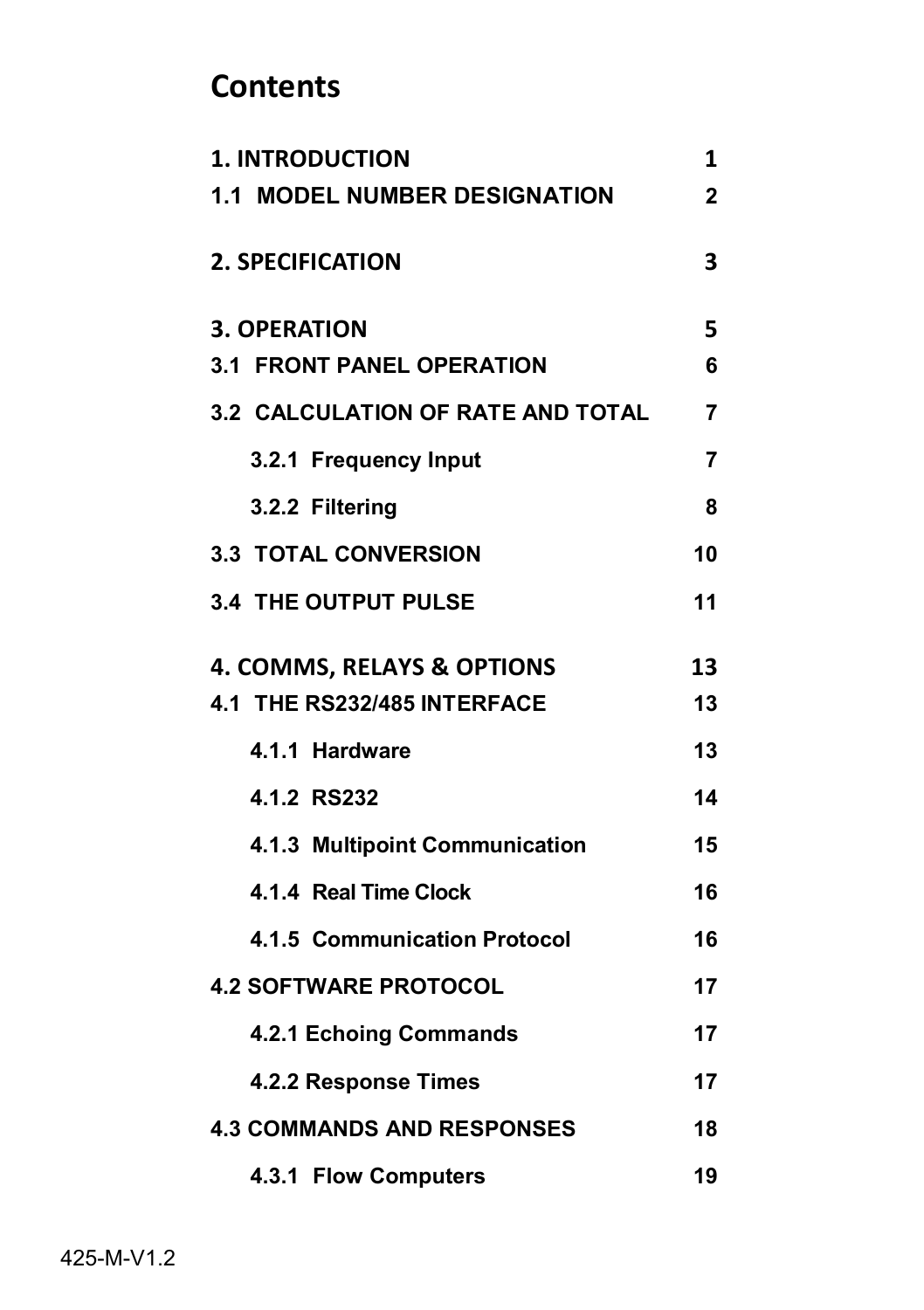| <b>4.4 PRINTER COMMUNICATIONS</b>           | 20 |
|---------------------------------------------|----|
| 4.4.1 Hardware Interconnection              | 20 |
| 4.4.2 Operation                             | 22 |
| 4.4.3 Information Printed                   | 22 |
| <b>4.4 THE RELAY OUTPUT</b>                 | 25 |
| 4.5 THE 4-20mA OUTPUT OPTION                | 26 |
| 4.5.1 Load Specification                    | 27 |
| 4.5.2 Calculation                           | 27 |
| <b>5. CALIBRATION</b>                       | 30 |
| <b>5.1 PROGRAMMING THE SETUP PARAMETERS</b> | 32 |
| 5.2 PROGRAMMING COMMS & OPTIONS             | 34 |
| <b>5.3 TEST MENU</b>                        | 37 |
| <b>6. INPUT CIRCUITS</b>                    | 38 |
| <b>6.1 INPUT CIRCUIT FOR THE MODEL 425</b>  | 38 |
| <b>6.2 FREQUENCY INPUT CONNECTION</b>       | 39 |
| <b>6.3 REMOTE SWITCHES.</b>                 | 41 |
| 7. INSTALLATION & MAINTENANCE               | 42 |
| <b>7.1 GENERAL</b>                          | 42 |
| <b>7.2 WIRING DESIGNATIONS FOR THE 425</b>  | 44 |
| <b>7.3 MAINTENANCE</b>                      | 45 |
| <b>8. TROUBLE SHOOTING</b>                  | 46 |
| <b>8.1 ERROR CODES</b>                      | 46 |
| Index                                       | 47 |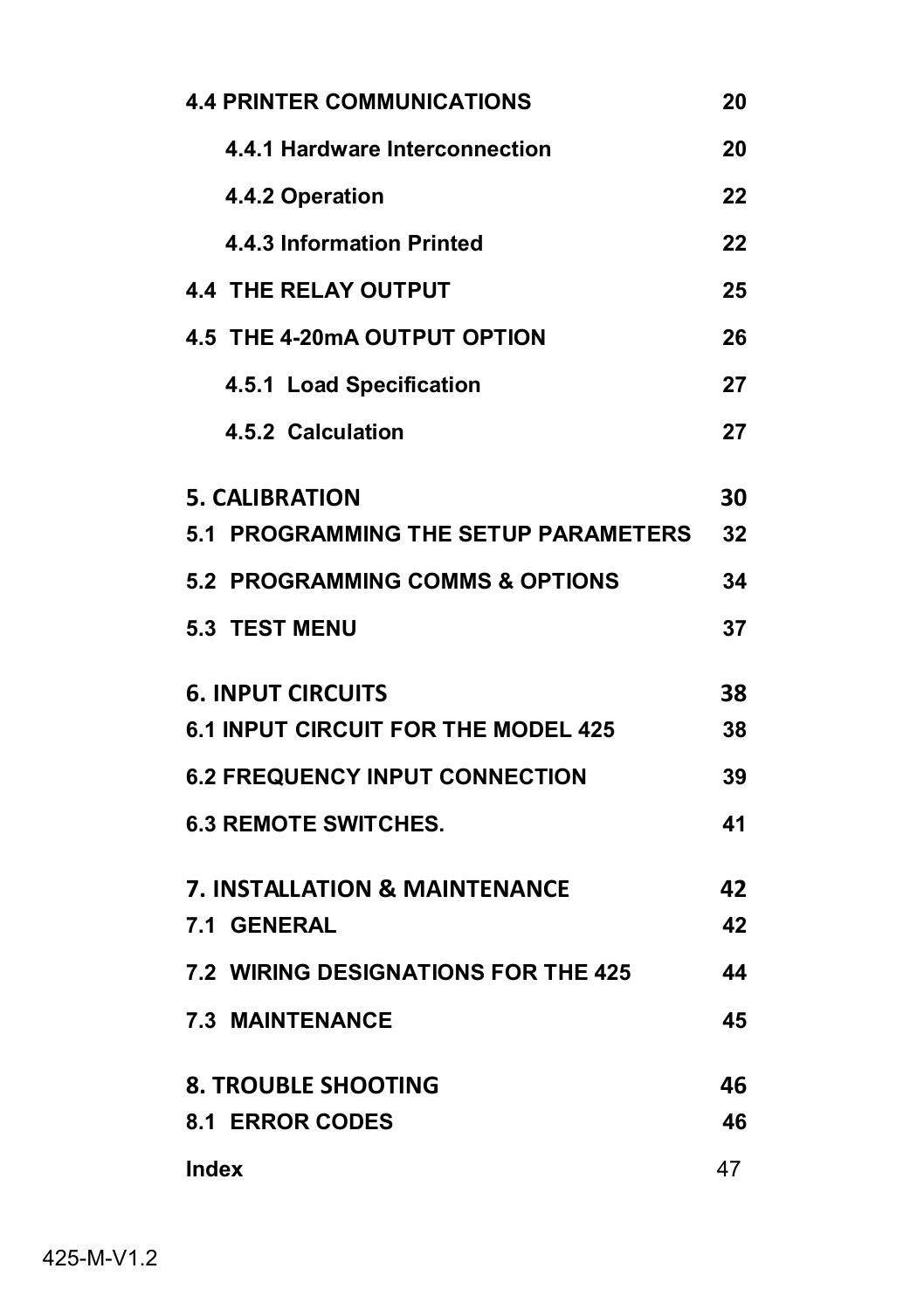

# **Safety Notice**

**The information in this safety notice is for the prevention of injury to personnel and damage to the instrument.**

**Use only in accordance with the instructions provided within this manual. The manufacturer assumes no liability for injury or damage caused by misuse of the instrument or modifications made to the instrument.**

# **Qualified Personnel & Maintenance**

The instrument must be installed, operated and serviced by persons who have been properly trained and authorised. Personnel must read and understand this manual prior to installation and operation of the instrument. Refer to section 7 for further information regarding permitted maintenance operations.

#### **Static Hazard**

The user should observe accepted safety practices for handling electronic devices, especially during servicing.

### **Voltage Hazard**

Before connecting power to the instrument, ensure that the supply voltage for the AC or DC input is suitable. The AC voltage rating is as stated on the instrument rating plate. Personnel should take all due care to avoid electric shock. **For safe operation it is essential to connect a mains safety earth to the A.C. Power inlet.** Do not operate at altitudes above 2000m.

# **Welding Hazard**

Do not perform electric welding in close proximity to the instrument or its interconnecting cables. If welding in these areas must be performed, disconnect all cables from the instrument. Failure to do so may result in damage to the unit.

### **Moisture Hazard**

To avoid electrical faults and corrosion of the instrument, do not allow moisture to remain in contact with the instrument. Operate only in a clean, dry and pollutant-free environment.

### **Disconnection Device**

When powered from a mains supply this unit requires the provision of a suitable mains isolation device, capable of interrupting both poles of the supply and meeting your local wiring regulations, to be accessible near to the installed instrument.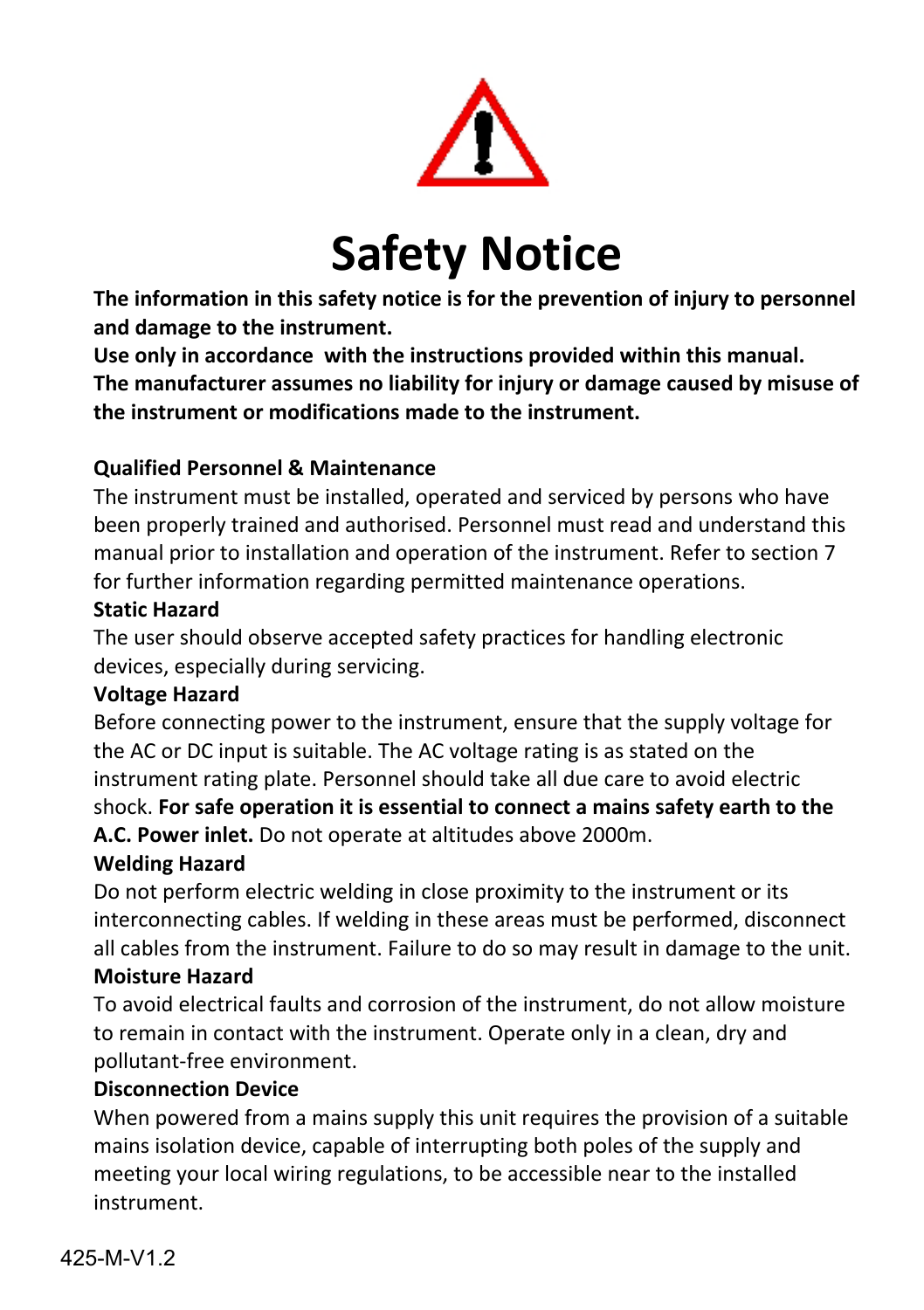# FCC Notice

This equipment has been tested and found to comply with the limits for a Class A digital device, pursuant to Part 15 of the FCC Rules. These limits are designed to provide reasonable protection against harmful interference when the equipment is operated in a commercial environment. This equipment generates, uses, and can radiate radio frequency energy and, if not installed and used in accordance with the instruction manual, might cause harmful interference to radio communications. Operation of this equipment in a residential area is likely to cause harmful interference, in which case the user will be required to correct the interference at his own expense.

Properly shielded and grounded cables and connectors must be used in order to meet FCC emission limits. Contrec Ltd. is not responsible for any radio or television interference caused by using other than recommended cables and connectors or by unauthorized changes or modifications to this equipment. Unauthorized changes or modifications could void the user's authority to operate the equipment.

This device complies with Part 15 of the FCC Rules. Operation is subject to the following two conditions: (1) this device might not cause harmful interference, and (2) this device must accept any interference received, including interference that might cause undesired operation.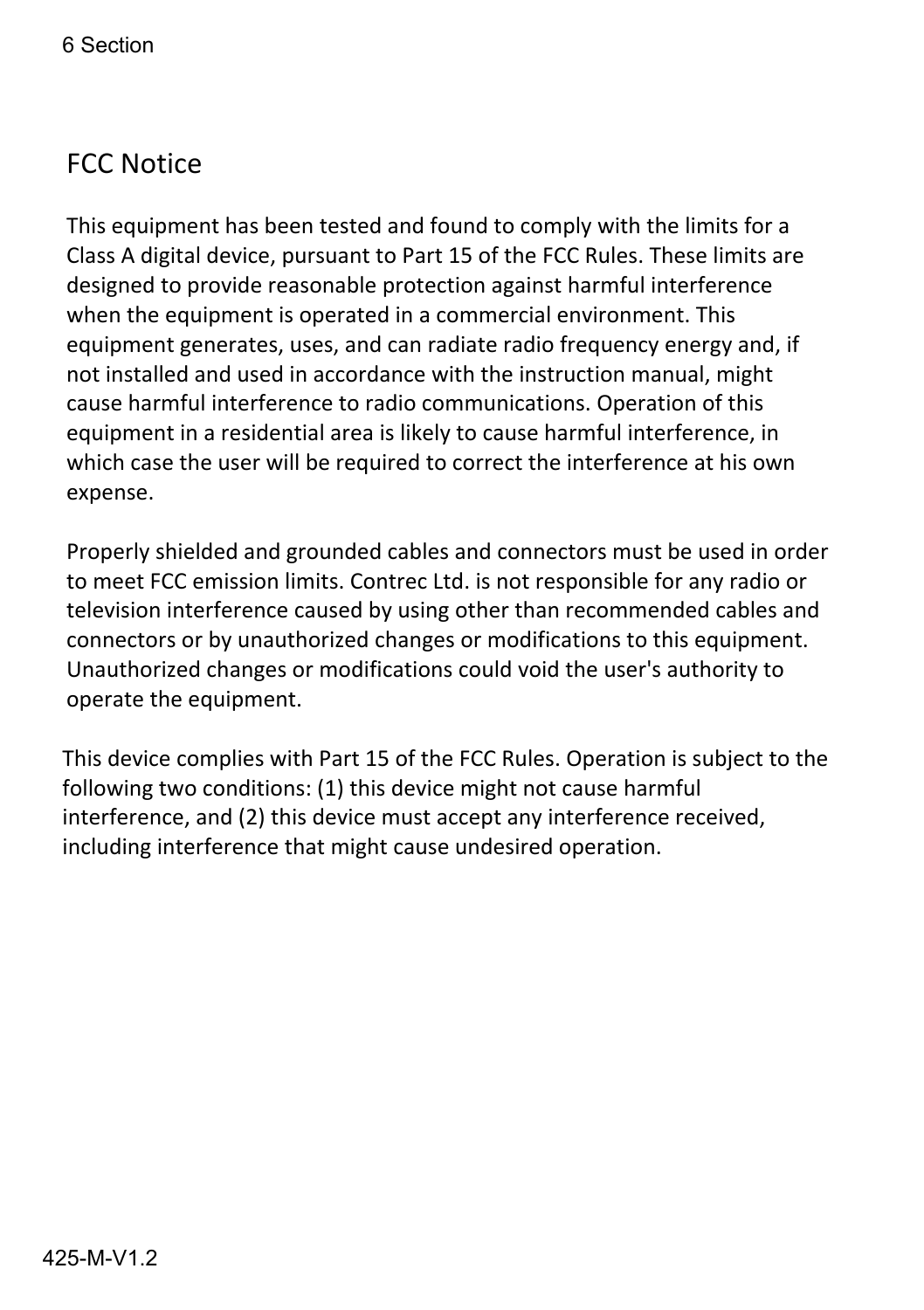# **1. INTRODUCTION**

The model 425 Flow Computer accepts pulse or frequency flow signals from a wide variety of flowmeters. It can display Rate, resettable Total and Accumulated Total.

This manual covers both the Model 425.0 and 425.1. While both versions have identical software and outputs, the Model 425.1 includes a 4-20mA output circuit.

Model 425 Accepts most frequency and pulse signals, including mV outputs from turbine flowmeters, and 2 wire proximity switch outputs. It also enables all four front panel switches to be remotely connected via the rear connector block.

> All models have a scaled pulse output for driving remote counters.

The instrument is fully programmable, with all calculation constants set via the front panel keys and stored permanently in a non-volatile memory.

This instrument is intended for fixed installation only, e.g. within a panel or cabinet, and is not intended for desktop use.

This instrument conforms to the EMC-Directive of the Council of European Communities 2014/30/EU, the LVD directive 2014/35/EU and the following standards:

**•** *EN61326:2013* Electrical equipment for measurement, control and laboratory use – EMC requirements:

Residential, Commercial & Light Industry Environment & Industrial Environment.

**•** *EN61010:2010* Safety requirements for electrical equipment for measurement, control, and laboratory use.

In order to comply with these standards, the wiring instructions in Section 7.1 must be followed<sup>'</sup>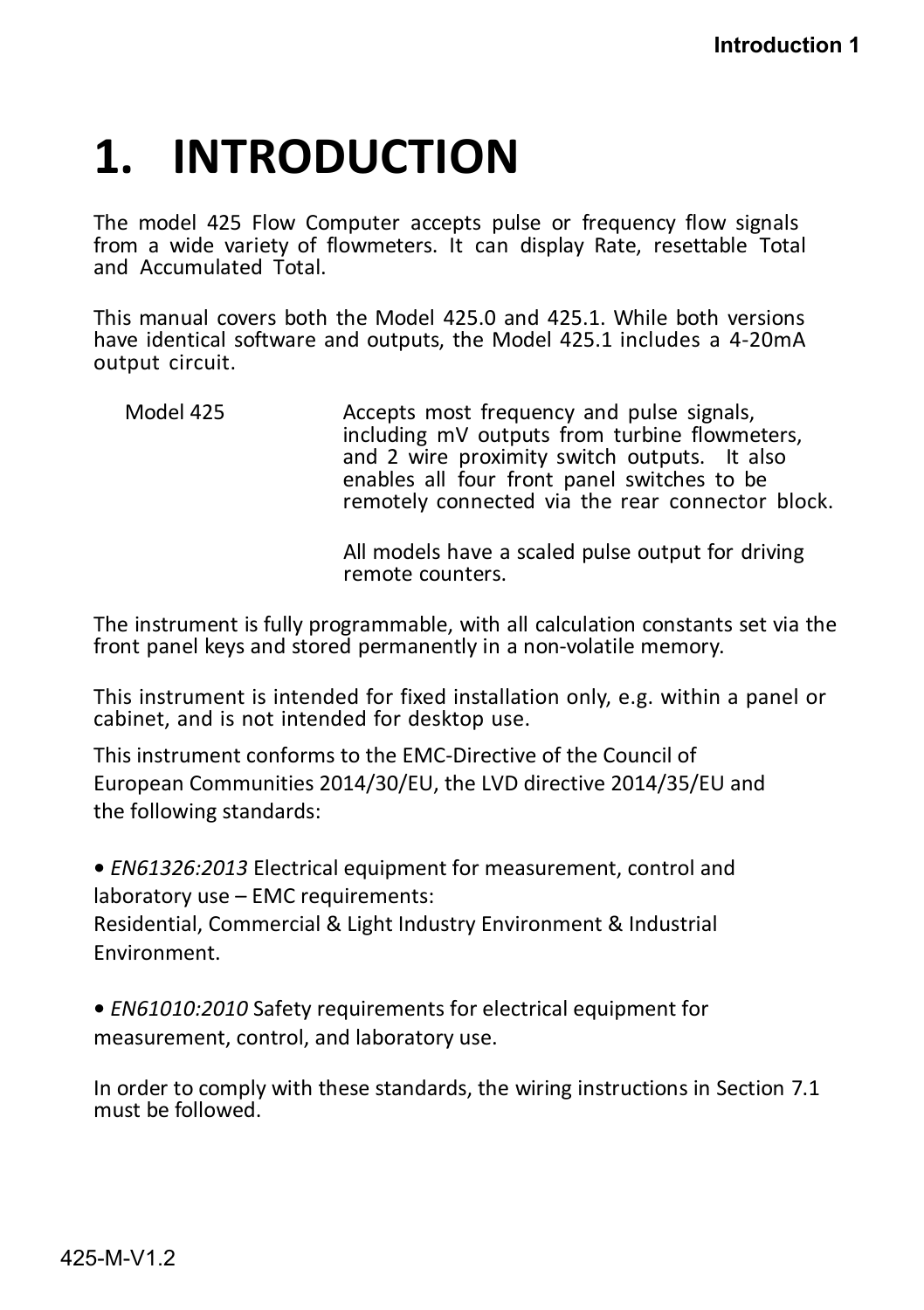#### **1.1 MODEL NUMBER DESIGNATION**

The model number of an instrument describes which input and output options are installed.



The model and option of the instrument can be displayed in the Test Menu (sec 5.4).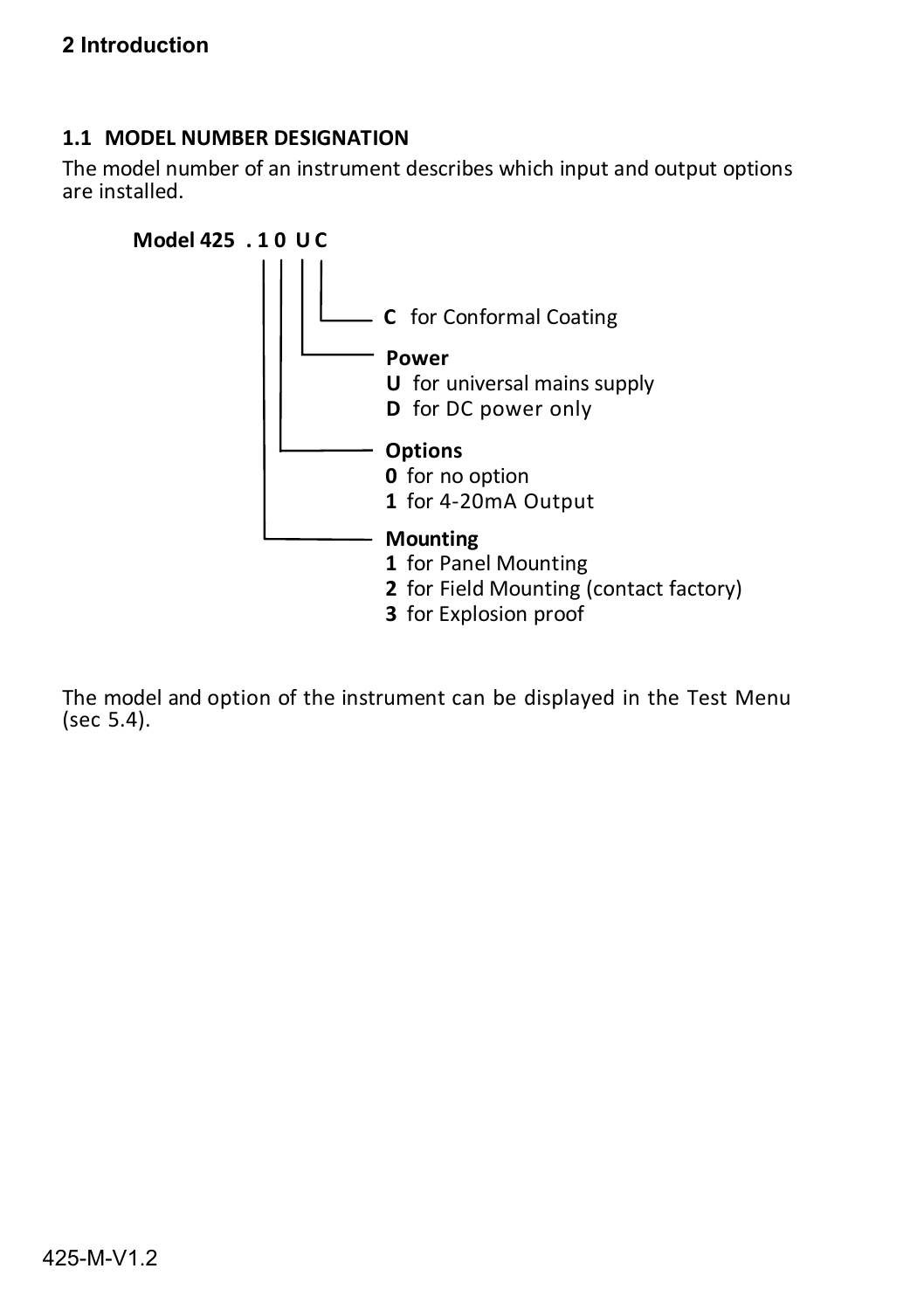# **2. SPECIFICATION**

#### *General*

| Display:<br>Display Update Rate:<br>Transducer Supply: | 6 digit LCD. 0.7" (17.8mm) high digits.<br>0.25 seconds.<br>8-24VDC software adjustable.<br>0.2V increments 8-12V.<br>0.5V increments 12-16V.<br>1V increments 16-24V.<br>70mA max @ 24V, 120mA max @ 12V. |
|--------------------------------------------------------|------------------------------------------------------------------------------------------------------------------------------------------------------------------------------------------------------------|
| Power Requirements:                                    | 13.5 to 28.5 volts DC, 10W.                                                                                                                                                                                |
| <b>AC Mains:</b>                                       | 100-240 V AC (+/-10%) 50-60 Hz (+/-10%), 10W                                                                                                                                                               |
| <b>Operating Temperature:</b>                          | 0 to 55°C standard.<br>-20°C to 60°C conformal coating.                                                                                                                                                    |
| Dimensions:                                            | 5.7" (144mm) wide x 2.8" (72mm) high x<br>7.0" (178mm) deep.                                                                                                                                               |
| Cutout:<br>Installation:                               | 5.5" (139mm) wide x 2.6" (67mm) high.<br>This instruments is intended for fixed<br>installation only, e.g. within a panel or<br>cabinet, and is not intended for desktop<br>use.                           |
| <b>Frequency Input</b>                                 |                                                                                                                                                                                                            |
| Frequency Range:                                       | Minimum:<br>0.25Hz on Rate.<br>OHz on Total.                                                                                                                                                               |
|                                                        | 10KHz - Pulse, 2.5KHz Coil and<br>Maximum:<br><b>NPS</b>                                                                                                                                                   |
|                                                        |                                                                                                                                                                                                            |

Input Circuits: Will accept most sine logic and proximity switch inputs (see section 6.1). Scaling Range: 0.1000 to 50,000.

#### *Relay Outputs*

Maximum Switching Power: 1250VA. Maximum Switching Voltage: 250VAC, 30VDC. Maximum Switching Current: 5 Amps.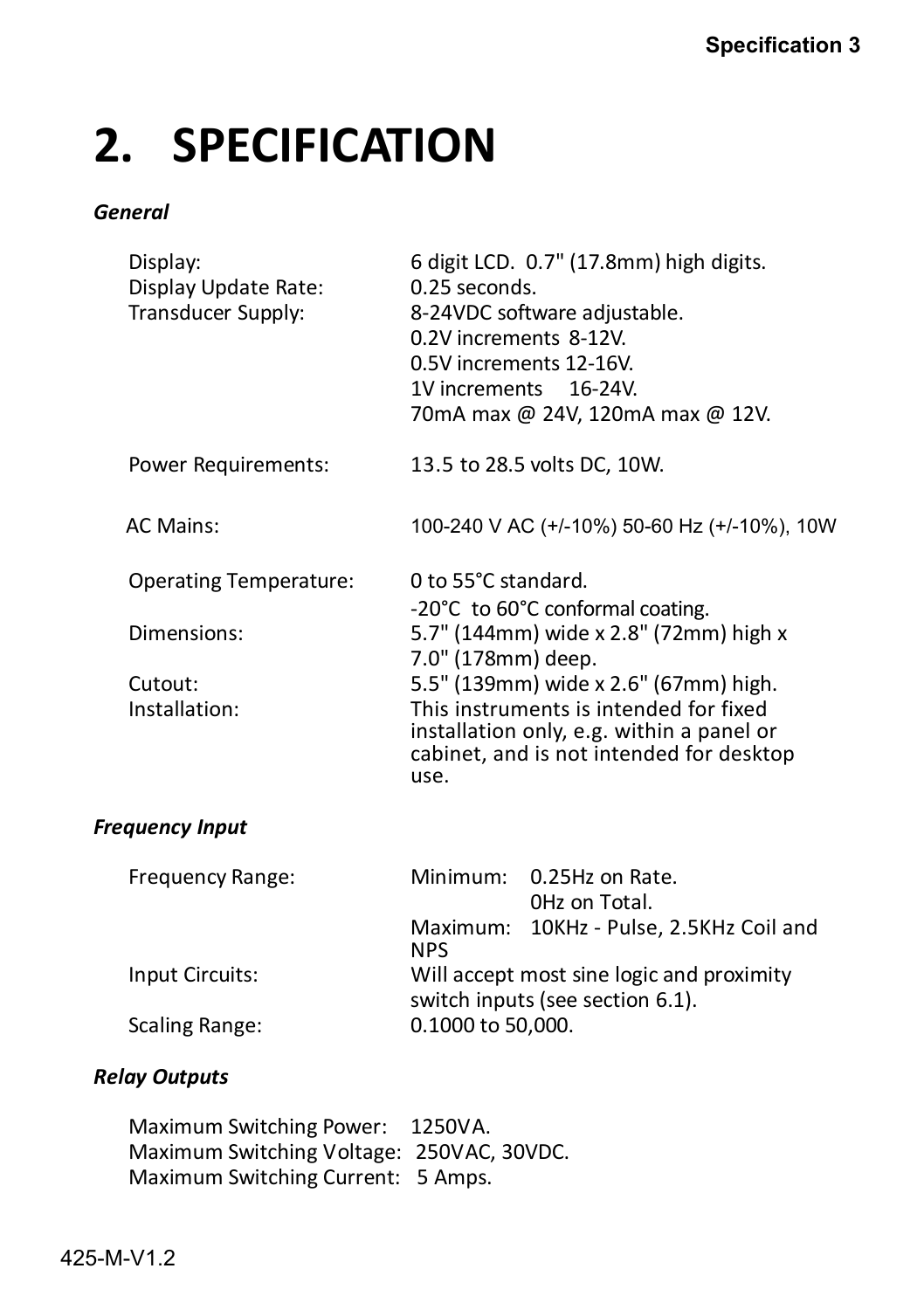### **4 Specification**

#### *4-20mA Output*

| Resolution:<br>Accuracy:<br>Maximum Load: | 12 bits.<br>Better than 0.1%.<br>390 ohms internally powered from +15V<br>(Terminal 3, +15V and 6, 0V) |
|-------------------------------------------|--------------------------------------------------------------------------------------------------------|
|                                           | 950 ohms from 24Vdc or if internal $(-) = -15V$<br>(Terminal 3, +15V and 7, -15V)<br>See page 28.      |
| Isolation:                                | Output is isolated.                                                                                    |
| <b>Pulse Output</b>                       |                                                                                                        |

| Pulse Width:        | 1,10,100 mSec (negative going pulse).                                                                                   |
|---------------------|-------------------------------------------------------------------------------------------------------------------------|
| Maximum Duty Cycle: | 499,49,4.9 pulses per second - according to<br>pulse width setting.                                                     |
| Output:             | An open collector transistor will sink                                                                                  |
|                     | 100 <sub>m</sub> A.                                                                                                     |
| Scaling:            | The pulse output is scaled and outputs one<br>pulse each time the accumulated total<br>increments to its maximum limit. |

E.g. With a pulse width setting of 10mSec the unit can output a maximum of 50 pulses per second. The scaling of t.dpt must be set so that the least significant digit of the accumulated total does not exceed 50 increments per second (Hz).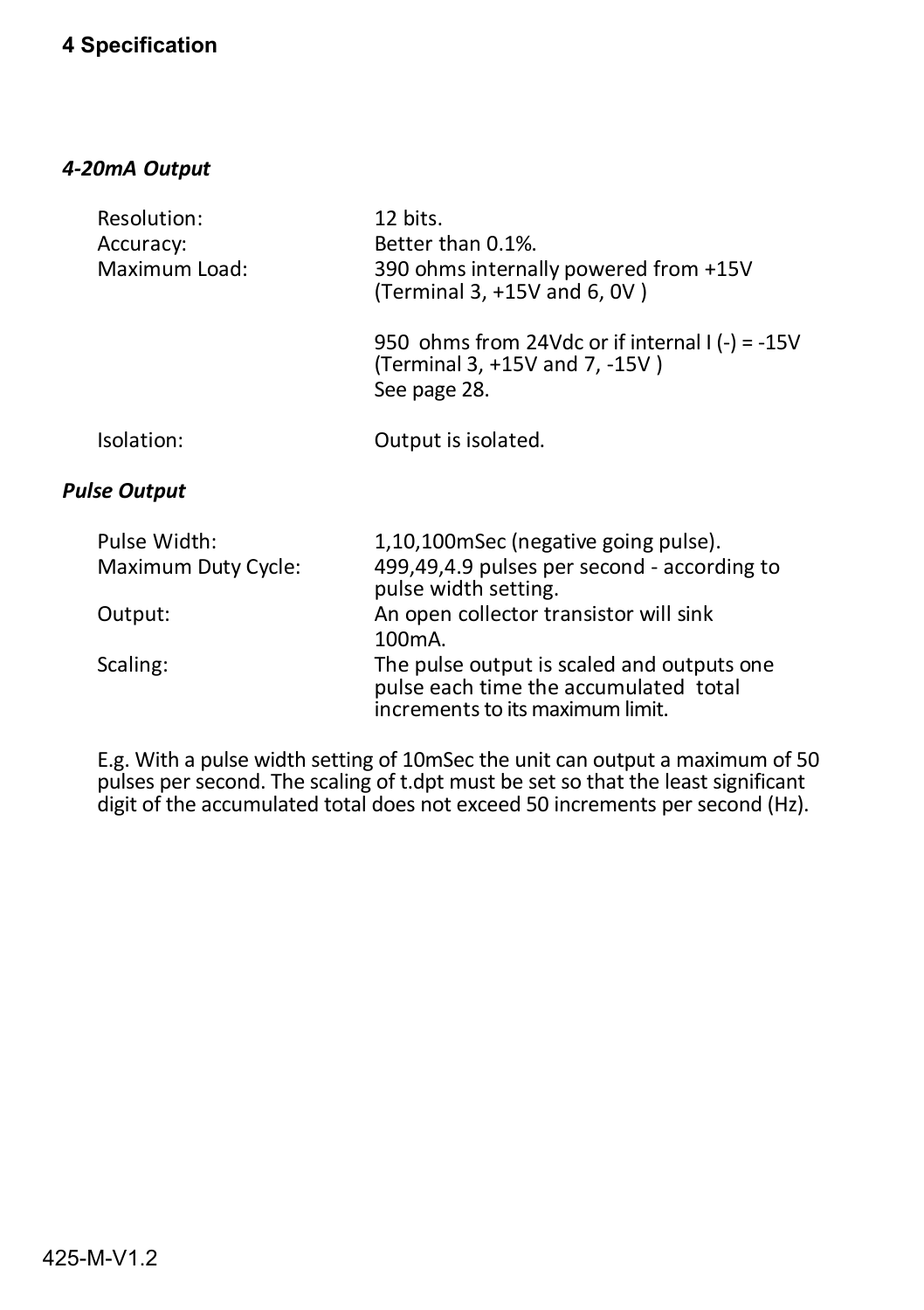# **3. OPERATION**

The Model 425 uses a low power CMOS microprocessor to perform all control functions and calculations.

The instrument is fully programmable with all operating parameters and calculation constants user programmable. (See Section 5 entitled 'Calibration' for information on programming). All parameters and constants are stored in a non-volatile memory which retains data without battery backup for a minimum of 10 years.

A block diagram of the instrument is shown below.

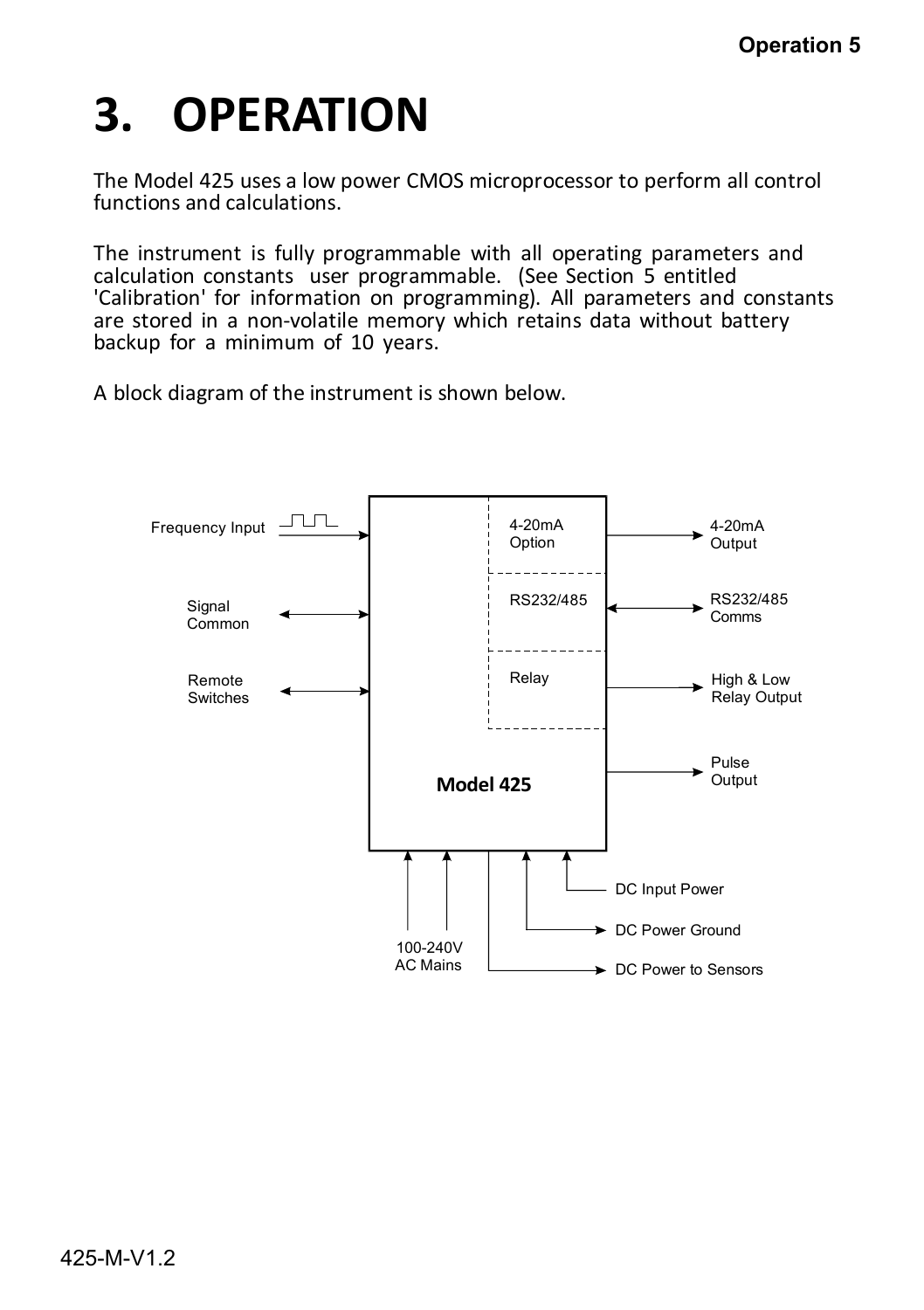# **3.1 FRONT PANEL OPERATION**

The display will normally show the Rate or Resettable Total, as selected by the RATE or TOTAL keys on the front facia. An LED in the key panel will light to indicate which function is currently displayed.

The DISPLAY key can be used to display the Accumulated Total. On the first press of the DISPLAY key, the display shows ACCTOT for one second followed by the actual total. The Accumulated Total continuously totalises the flow and is not resettable from the front panel.

On reaching the maximum displayed total the unit will first drop any decimal points set during calibration. Once all decimal points have been dropped the unit alternates between "- - - - - -" and the lowest 6 digits of the total that can be accommodated on the display.

If, at any time, power is lost or the instrument is switched off, the totals will be stored in the non-volatile memory. When power is switched back on to the instrument, the stored totals will be recalled from memory and the totals will be incremented from the last values.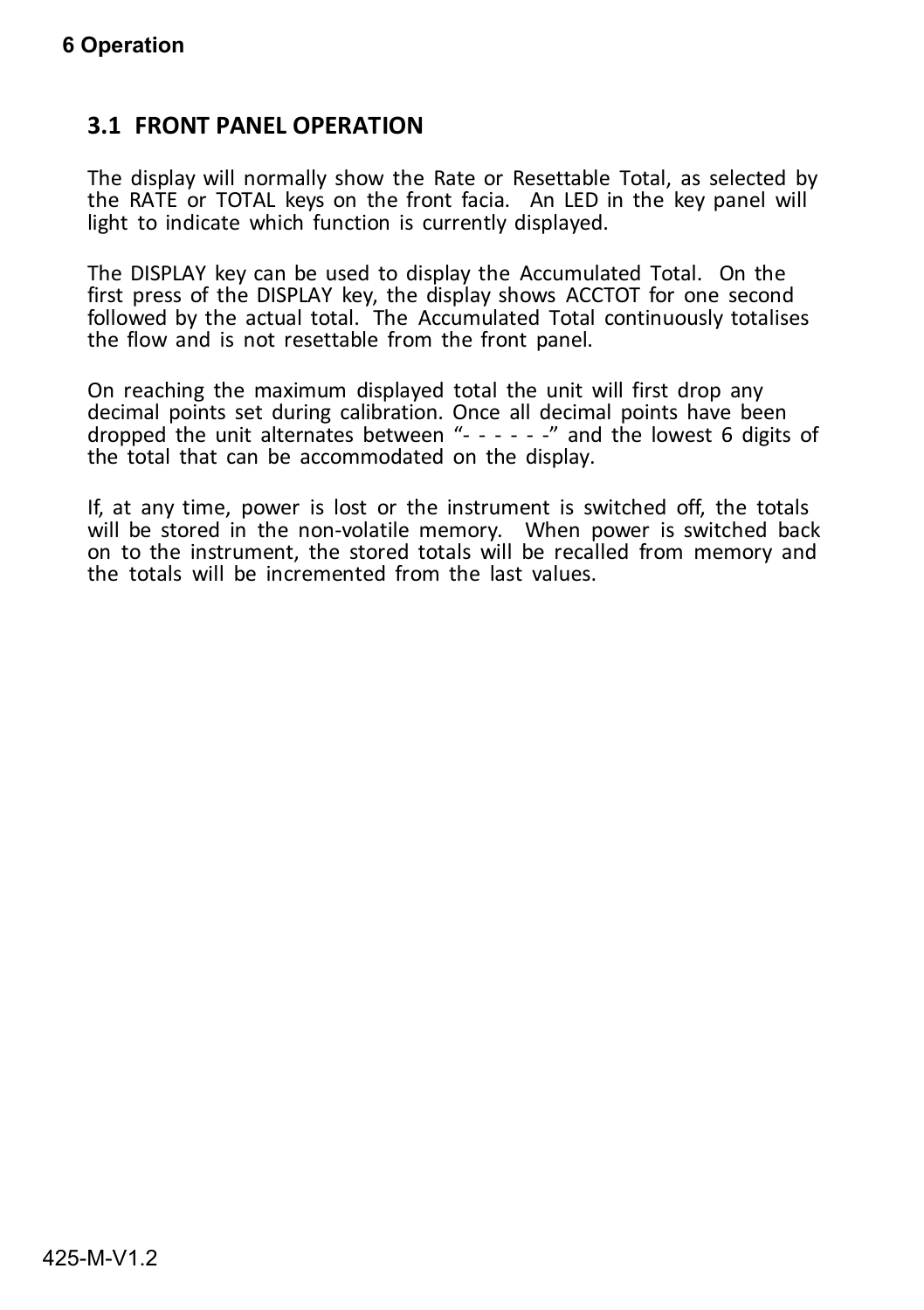# **3.2 CALCULATION OF RATE AND TOTAL**

#### **3.2.1 Frequency Input**

The flowrate, R, is calculated as follows:

$$
R = \frac{f \times H}{S}
$$

where *f* is the input frequency in Hz.

*H* is the timebase of rate and is 1 for seconds, 60 for minutes, 3600 for hours and 86,400 for days.

*S* is the Scaling Factor.

The Scaling Factor, *S*, is equal to the K-factor of the flowmeter expressed in pulses per unit volume.

The user programs the Scaling Factor and selects the timebase during the Calibration procedure as detailed in Section 5 of this manual.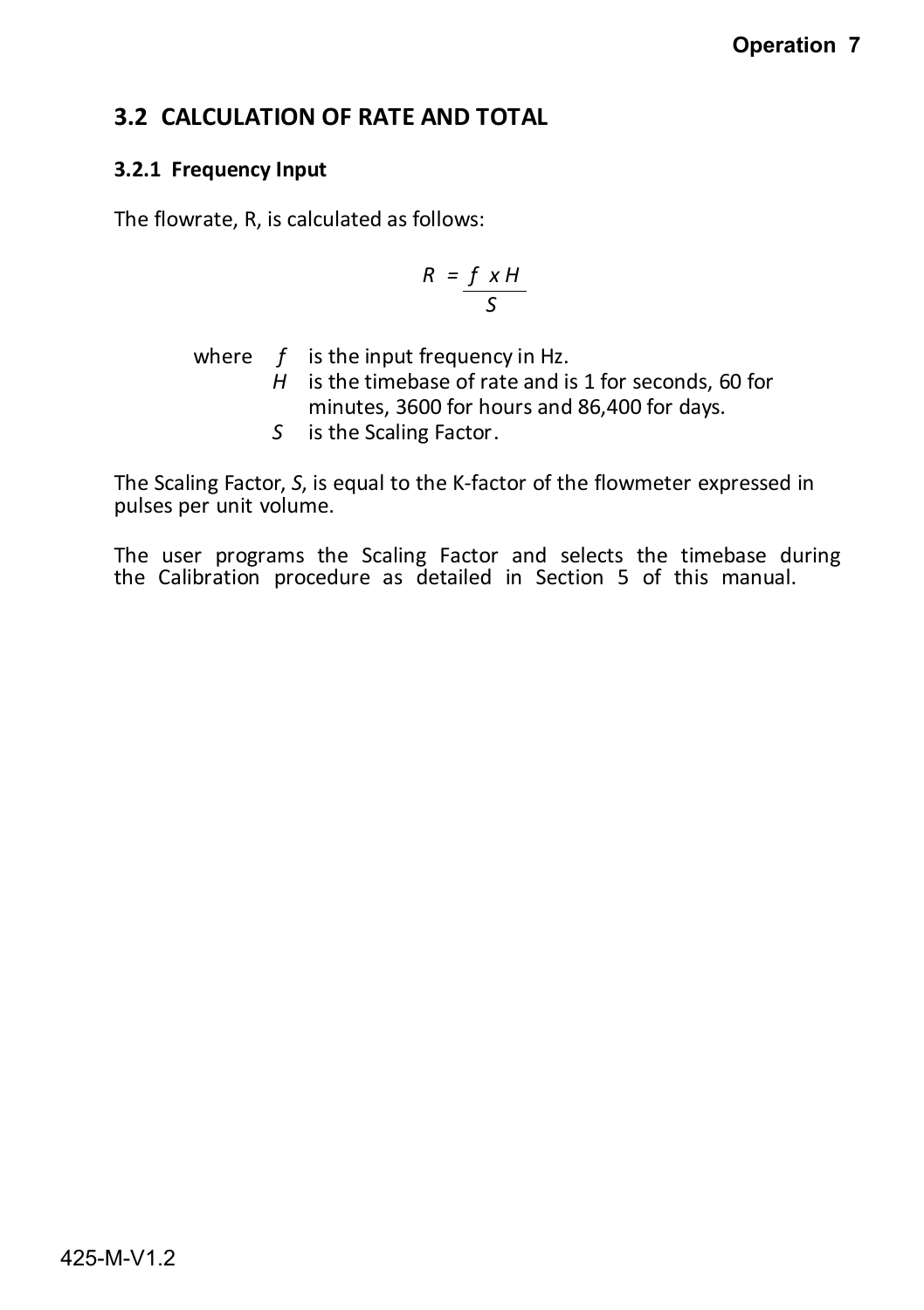### **8 Operation**

#### **3.2.2 Filtering**

Frequency fluctuations caused by pulsating flow through a flowmeter, often makes the Rate difficult to read with any precision.

The Flow Computer has a digital filter which will average out these fluctuations and enable the Rate to be read to four digit accuracy. The degree of filtering is fully programmable which means that highly accurate and stable readings can be obtained without excessive lag.

When the Rate is retransmitted via the 4-20mA output, the filtering will also average out any fluctuations on the output.

The diagram below shows a pulsating signal input together with the effect of filtering.



As a guideline to the degree of filtering to be used, the following table shows the response to a step change in input. The value, A, is the filter constant which is programmed during the Calibration routine. The times for the display value to reach 90% and 99% of full swing are given in seconds, for different values of A.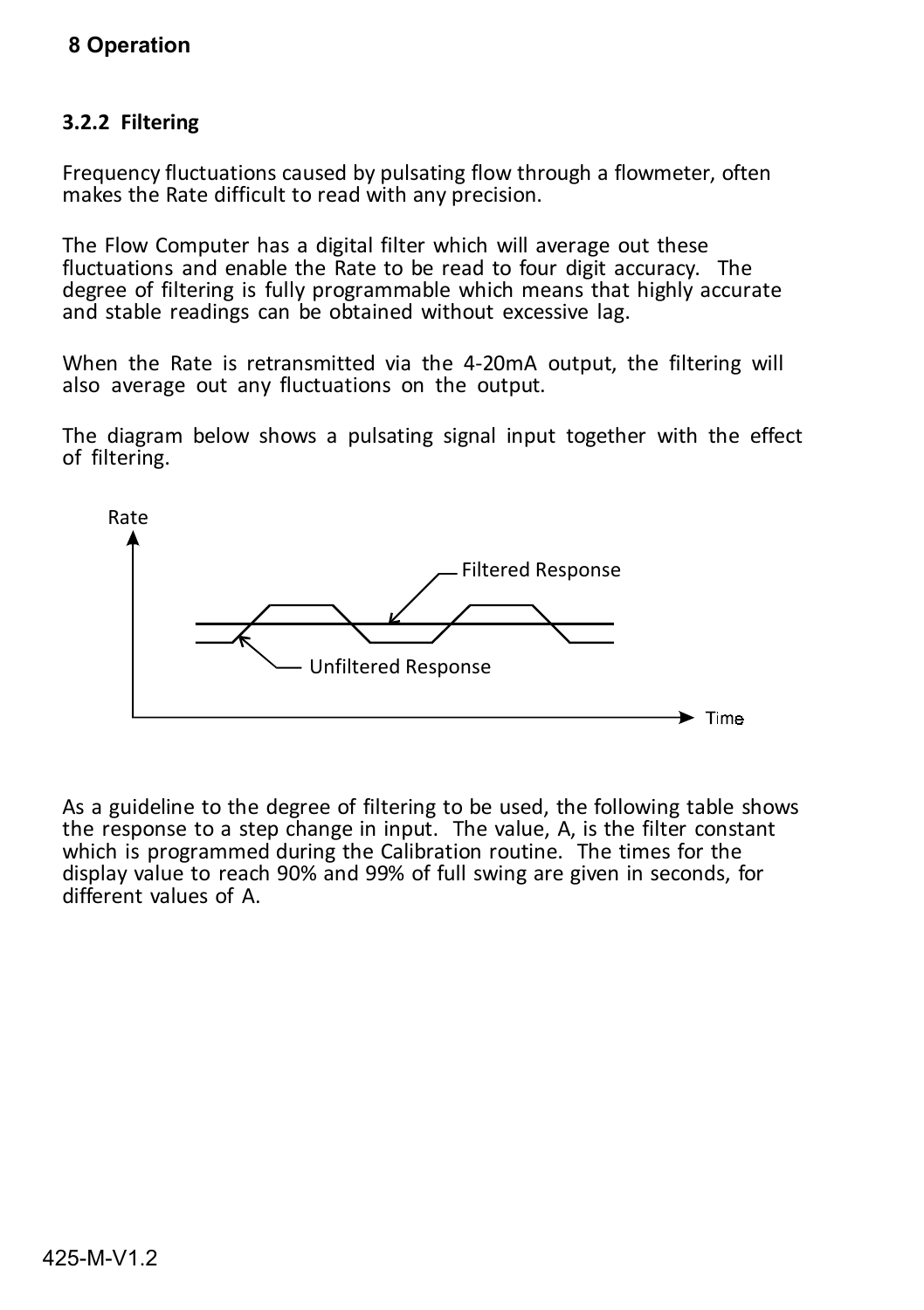# **Operation 9**

| A            | 90% | 99%            |
|--------------|-----|----------------|
| $\mathbf{1}$ | 0   | 0              |
| 2            | 1   | $\overline{2}$ |
| 4            | 2   | 4              |
| 6            | 3   | 6              |
| 10           | 5   | 11             |
| 15           | 8   | 17             |
| 20           | 11  | 22             |

Table 1 - Response to a step Input (in seconds).

Note that if A is set to 1 there is no filtering of the input signal.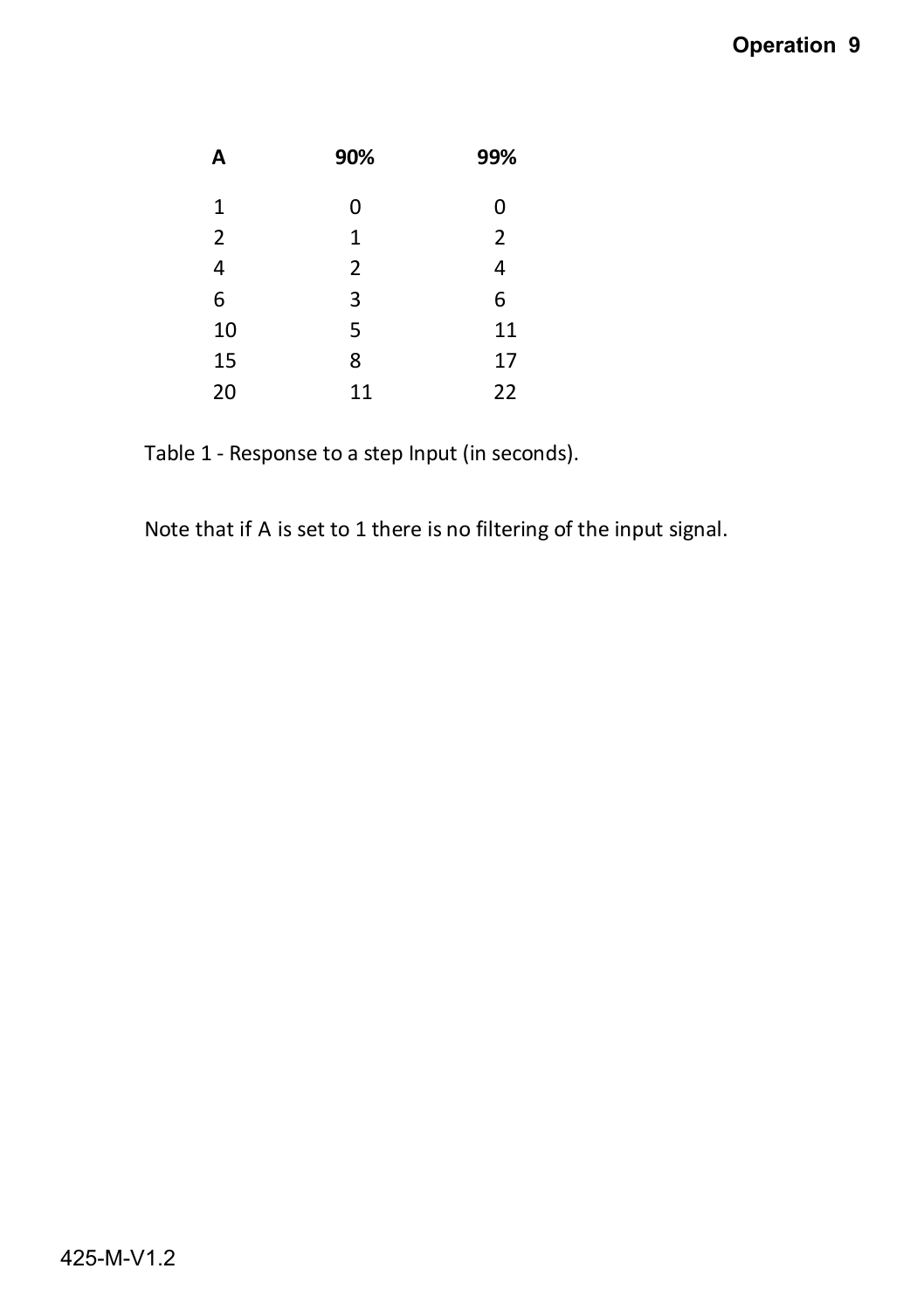# **3.3 TOTAL CONVERSION**

The Total Conversion feature enables the rate to be displayed in one engineering unit (eg. gallons/minute) and the totals to be displayed in another engineering unit (eg. barrels).

The Scaling Factor is always programmed in the unit relating to Rate, and the Total Conversion constant is a division factor which can be used to convert the totals to a different unit. The Total Conversion factor affects the net, accumulated and totals, and is limited between 0.01 and 2000.

#### **For Example**

If the Rate is required in gallons per minute:

- 1. The Scaling Factor would be programmed as pulses per gallon.
- 2. The timebase would be programmed as minutes.

If the Totals are required in barrels:

3. The Total Conversion factor is programmed as 42 (there are 42 U.S. gallons in a barrel). All totals will now totalise in barrels.

Some common units are given below together with the Total Conversion constant (TOTCON) which should be programmed.

| Rate*         | Totals         | <b>TOTCON</b> |
|---------------|----------------|---------------|
| Gallons (US)/ | Barrels (oil)  | 42.000        |
| Litres/       | $\mathsf{m}^3$ | 1000          |
| ml/           | Litres         | 1000          |
| Mgallons/     | Acre-feet      | 0.32587       |

\* Units per second, minute, hour or day. The timebase is programmed separately during Calibration.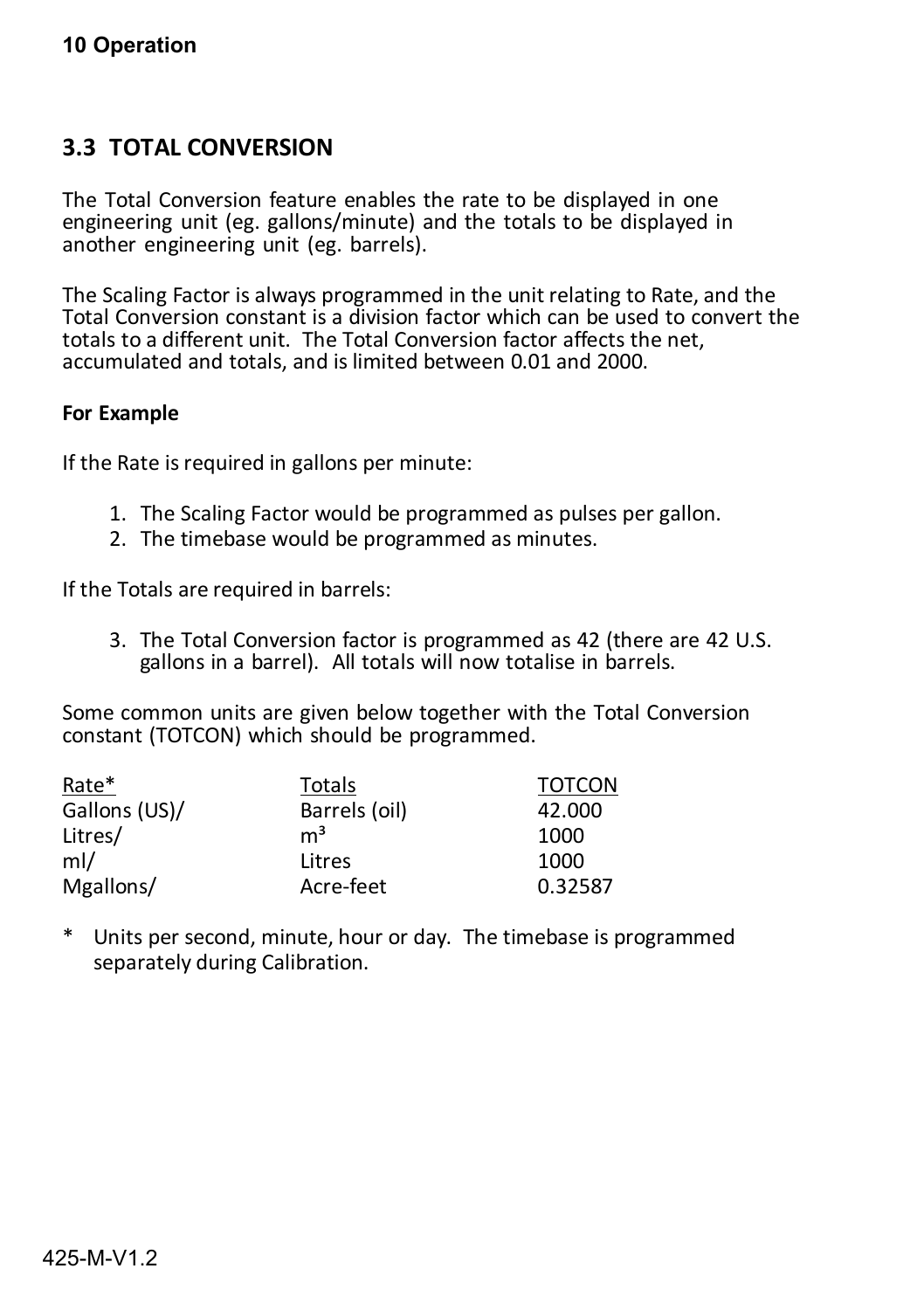# **3.4 THE OUTPUT PULSE**

An **OUTPUT PULSE** is available on terminal 11 for driving remote counters and produces a pulse each time the Accumulated Total increments by one digit. For example, if the Accumulated Total has a resolution of 0.01 gallons (2dp), a pulse is produced each 0.01 gallons.

The pulse is a current sinking pulse of approximately 1, 10 or 100mSec (programmable) produced by an open collector transistor and can sink up to 100mA. The maximum pulse rate is limited to 499 (1mSec), 49 (10mSec) or 4.9 (100mSec) pulses per second and the resolution on the accumulated total must be set so that the accumulated total increments at less than the available counts per second.

Note that due to the uneven pulse output spacing on this output, the pulse output cannot be used to drive rate indicators.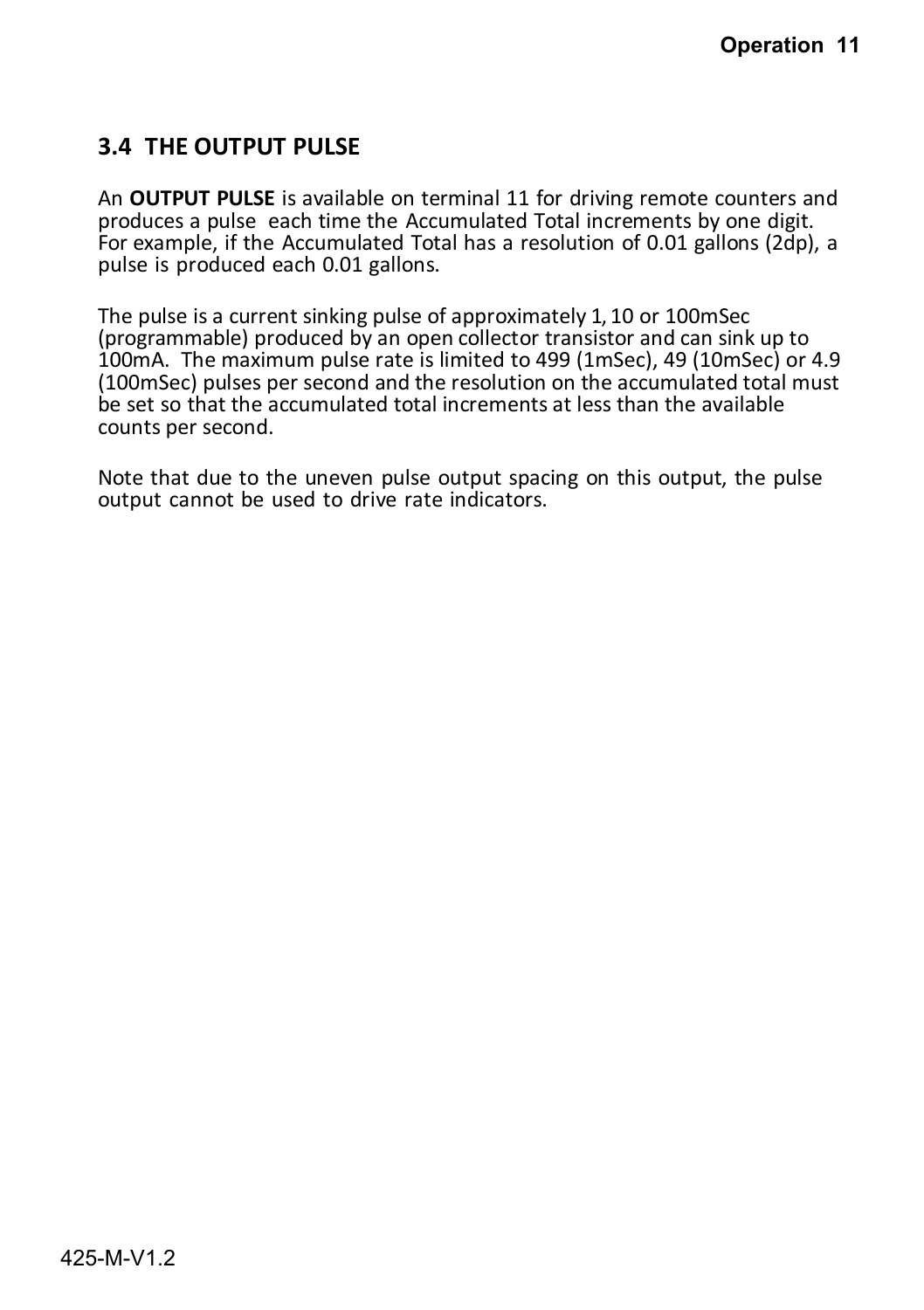Connection of Output Pulse is as follows:



**Driving an External Relay or Impulse Counter**



**Driving a Logic Input such as a PLC or Electronic Counter**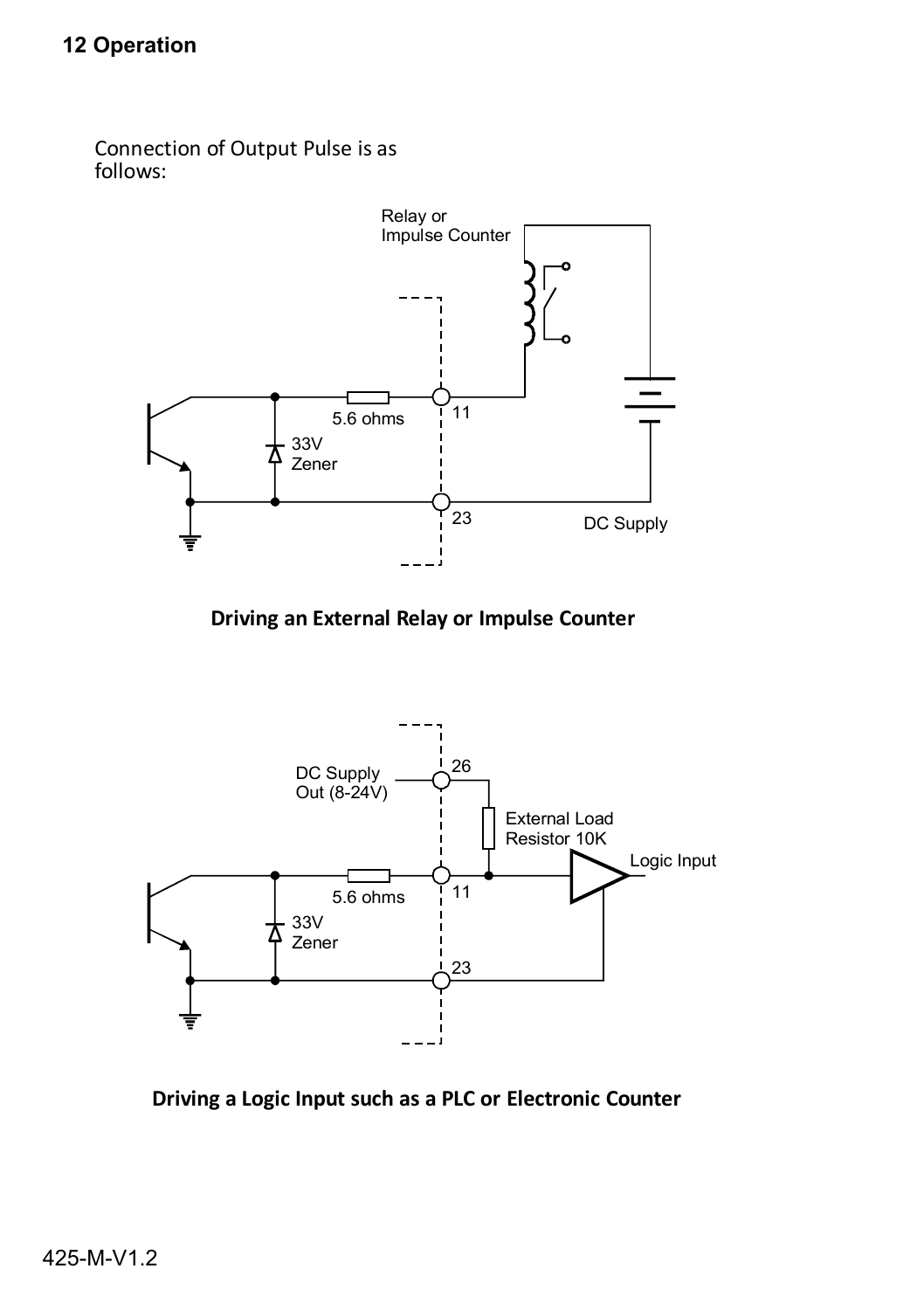# **4. COMMS, RELAYS & OPTIONS**

# **4.1 THE RS232/485 INTERFACE**

The circuits for both the RS232 and RS485 are provided as standard. They can be used to interface to both printers and computers. A number of standard protocols are built into the instrument.

#### **4.1.1 Hardware**

The following diagram provides an overview of the RS232/RS485 communications hardware. Both interfaces are available on the rear terminal strips and the user can select either one by making the appropriate connections.

The RS232 interface is primarily used with printers or for simple communication with a computer over a short distance which ought to be less than 3m. The RS485 interface is used for communication over a long distance or in applications requiring multipoint communication. Screened twisted pair cable should be used for RS485 comms.

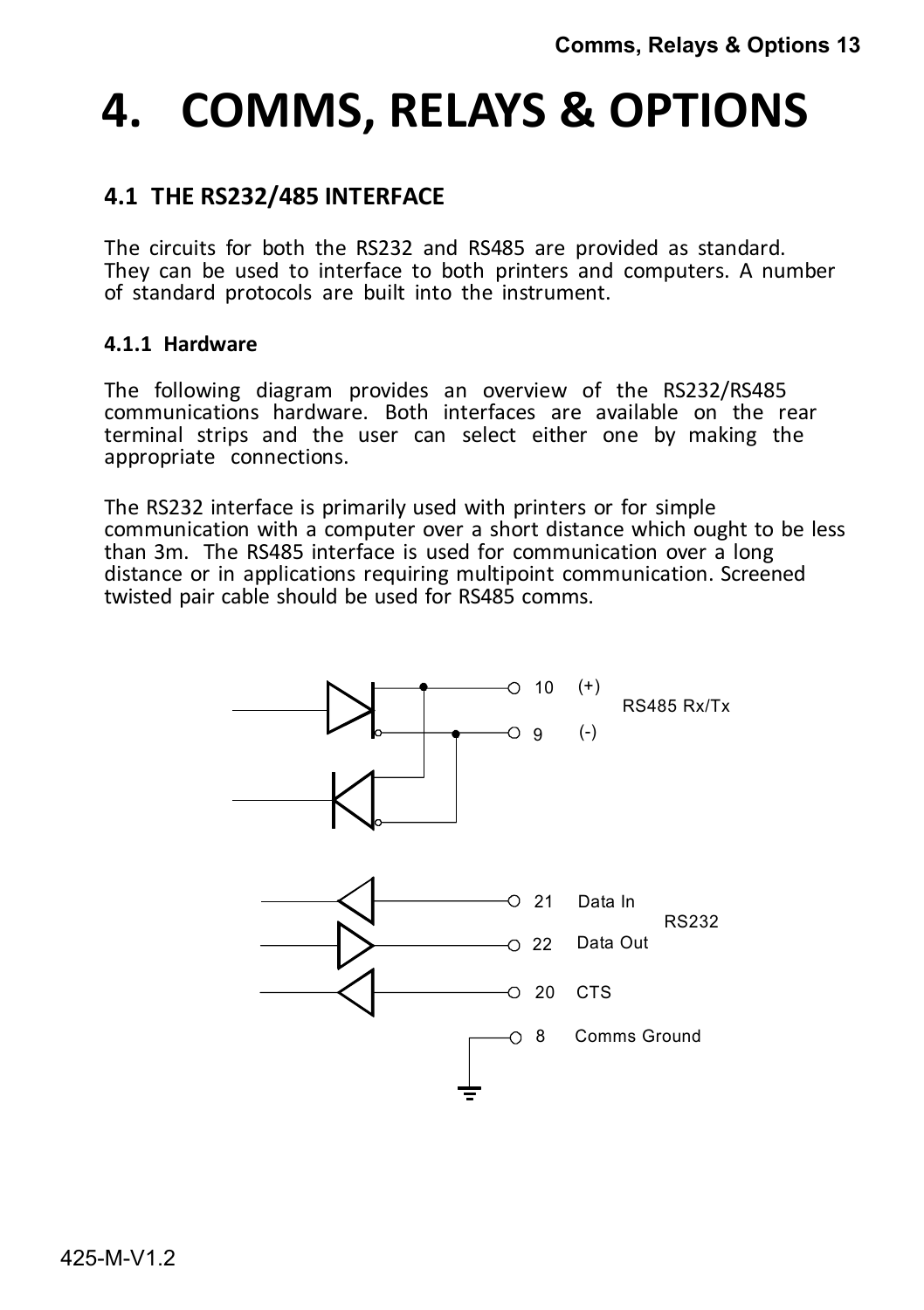### **14 Comms, Relays & Options**

#### **4.1.2 RS232**

Computers use either 9 pin or 25 pin D type connectors and connections to each type are shown below. Within the computer serial ports are generally termed COMx ( where x is the designated port number ).



**Connection to Computers with 25 Pin Connectors**



#### **Connection to Computers with 9 Pin Connectors**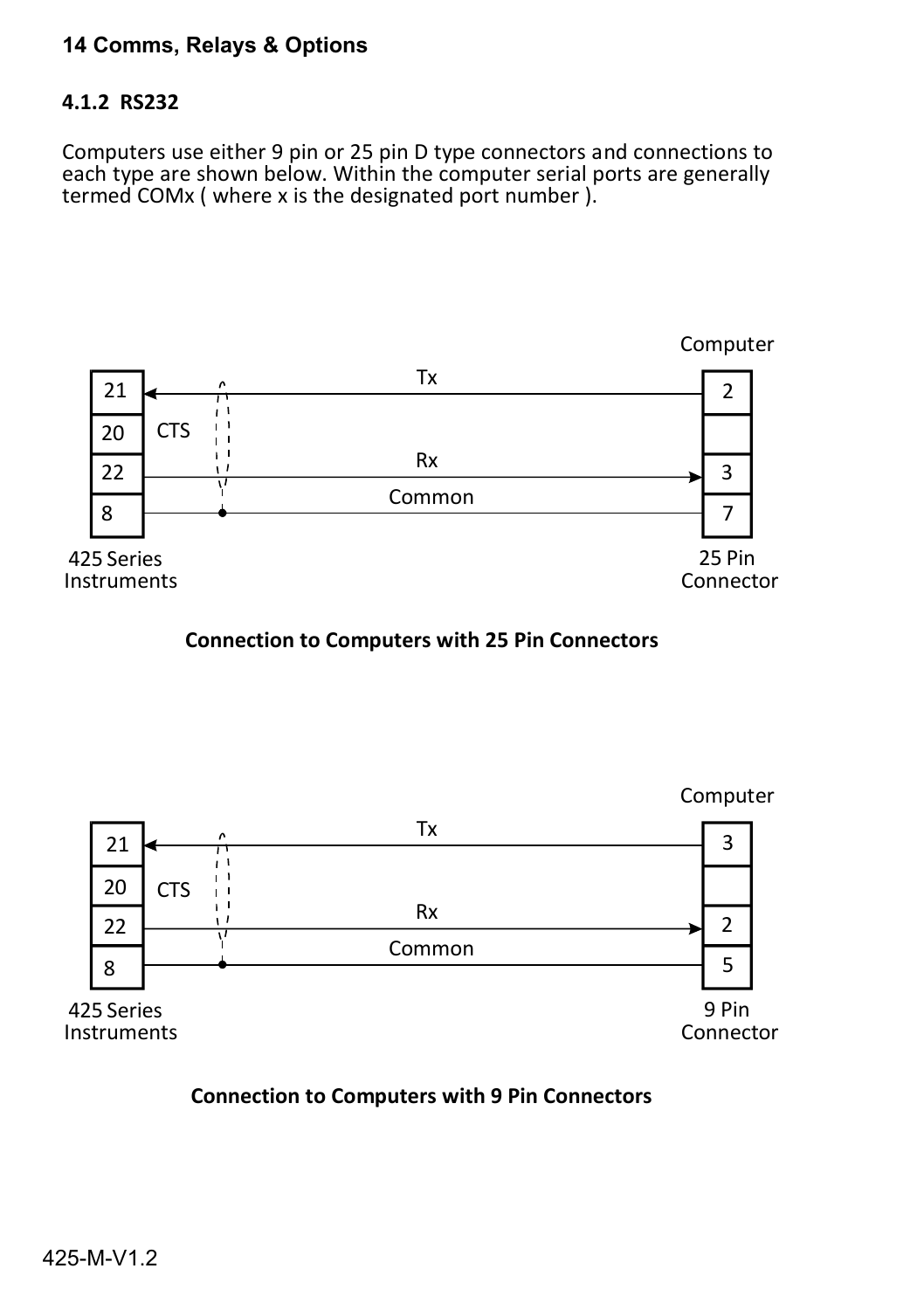#### **4.1.3 Multipoint Communication**

Multipoint Communication is a system whereby a number of instruments can be addressed over a dual twisted pair interface. Note that an external terminating resistor must be used and should only be connected at the furthest end of the cable. Up to 32 instruments can be connected to a common bus using the RS485 interface. When multiple instruments are connected, they should be 'daisy chained' in a multidrop configuration as shown in figure 2.

Each instrument can be programmed with a unique address which is used by the Master Controller (e.g. IBM/PC) to identify each instrument. The Controller will send the address down the line and will alert the relevant instrument. Subsequent software protocol will control the flow of data between the Controller and the Instrument.



*Figure 2 RS485 Interface*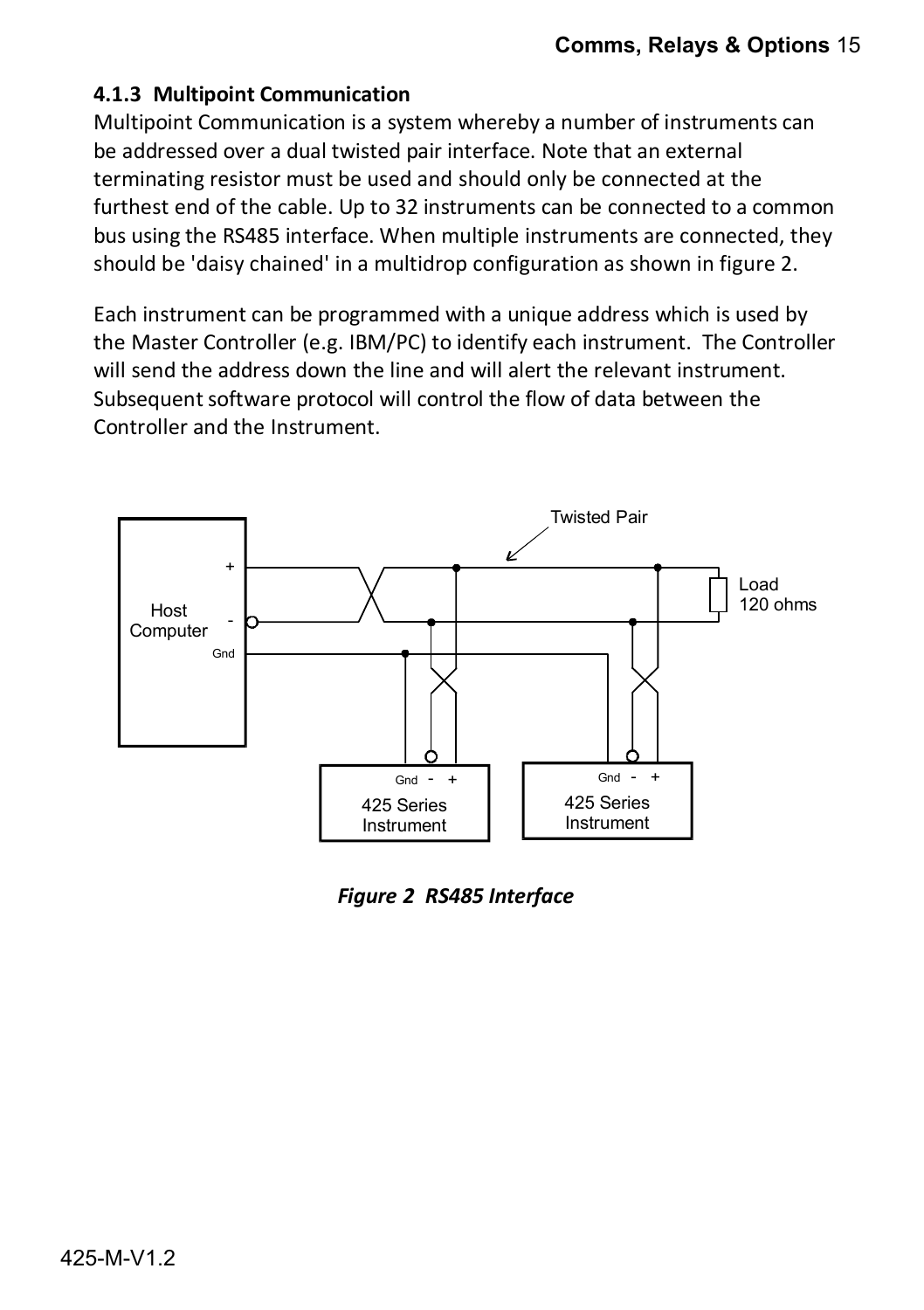#### **16 Comms, Relays & Options**

#### **4.1.4 Real Time Clock**

The 425 has a real time clock and enables the time and date to be set and printed on tickets. The date format can be European (days/months/years) or USA (months/days/years) while the time is on a 24 hour clock.

Battery backup is provided. If you use the clock function then the battery will typically need replacing every few years, or more frequently if extended power downs are a feature of the installation. The battery is a type CR2032 coin cell. Refer to Section 7.3 for details of how to change the battery.

#### **4.1.5 Communication Protocol**

The baudrate and parity can be programmed during calibration and the user must ensure that these correspond to the settings on the printer or computer with which the 425 is communicating.

The software protocols can be selected during Calibration to provide standard interfaces to a number of printers and computers.

#### **Printers**

A ticket is printed each time the RESET key is pressed. The instrument prints the ticket before resetting the resettable total. Protocols are provided to drive the following printers:

00. Standard Computer Printer - 80 Col.

(Note that the printer must have an RS232 Serial Interface)

- 03. EPSON TM290-2 or TM295 Slip Printer 42 Col.
- 04. M-Tech roll printer 32 Col. E.g. MLX-2260, Epson TM-T88V.
- 05. Porti roll printer 24 Col.

The tickets can also be printed with a number of different units, including litres and gallons. The units are selectable from a pre-programmed list. See Calibration (communication options) for more information.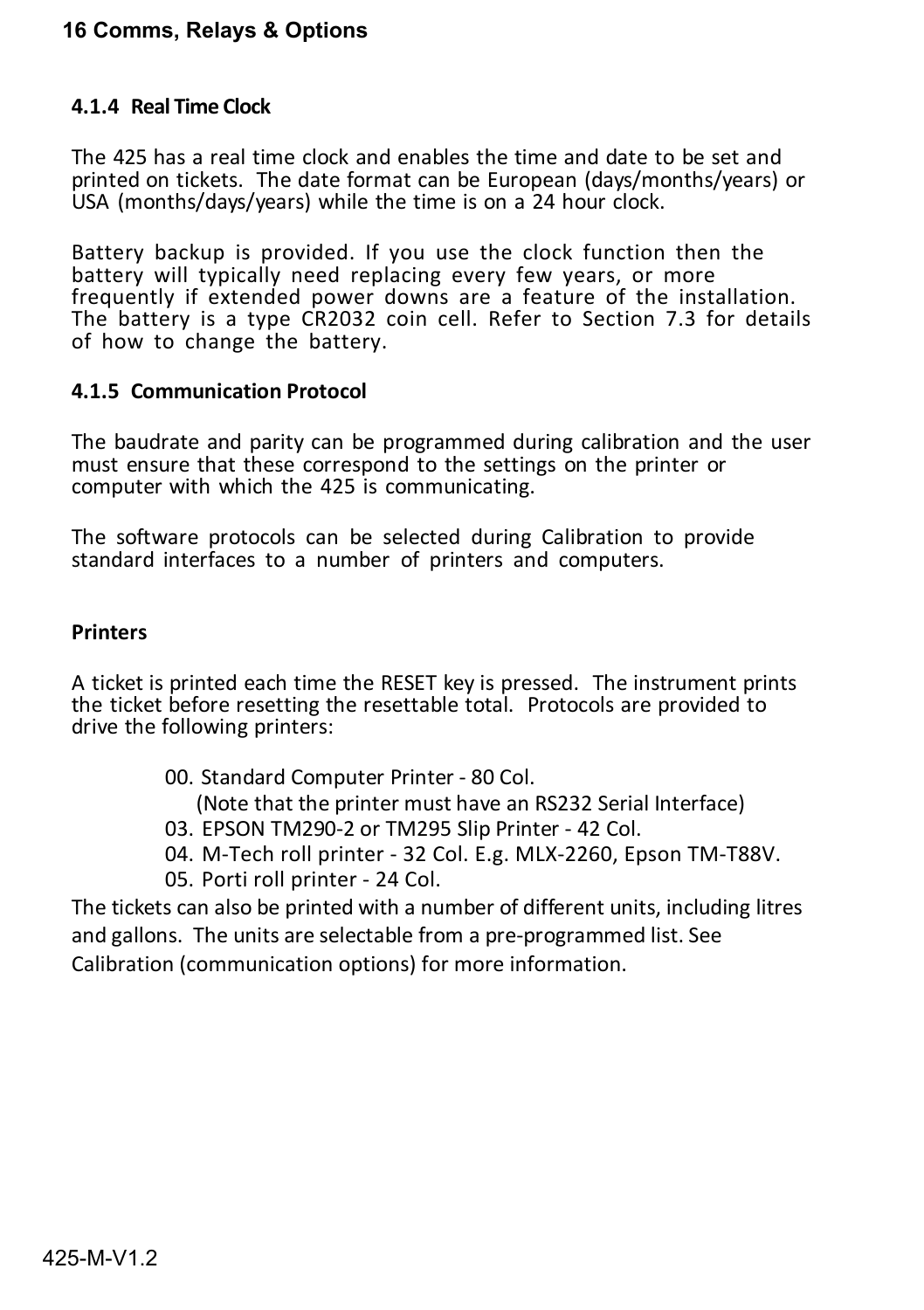# **4.2 SOFTWARE PROTOCOL**

Standard ASCII Protocol is used within the instrument.

This protocol requires that all command strings be terminated with a carriage return and the command will only be executed on receipt of the carriage return.

All messages received from the instrument will be terminated with a carriage return and a line feed.

#### **Maximum Delay Time**

There must be no more than a 2 second delay between successive characters transmitted from a host computer or terminal. If there is more than a 2 second delay, the first character after the delay will be accepted as the first character of a new command, i.e. the buffer receiving the input characters are cleared after a character timeout has elapsed.

#### **Important Note**

Commands sent to the instruments cannot, and should not, be concatenated together.

#### **4.2.1 Echoing Commands**

The instruments can be programmed to Echo all commands it receives back to the host computer. This is termed Full Duplex and is most often used with a terminal which is also working in Full Duplex mode.

Alternatively, on these instruments the Echo can be programmed to off and command strings are not echoed back to the host computer. This is called Half Duplex and is commonly used in communicating with computers.

Except for test purposes, RS485 communications should only operate in half duplex mode where the command strings are not echoed back to the host computer. Full duplex is not suited for automated PC communications when using RS485, as data contention and corruption would be expected and therefore should be disabled when using automated RS485 communications.

#### **4.2.2 Response Times**

The whole string or command is processed at one time after having received a carriage return. Regardless of the command, the time from the receipt of the carriage return terminating the command to the first character of the response is nominally less than 25ms.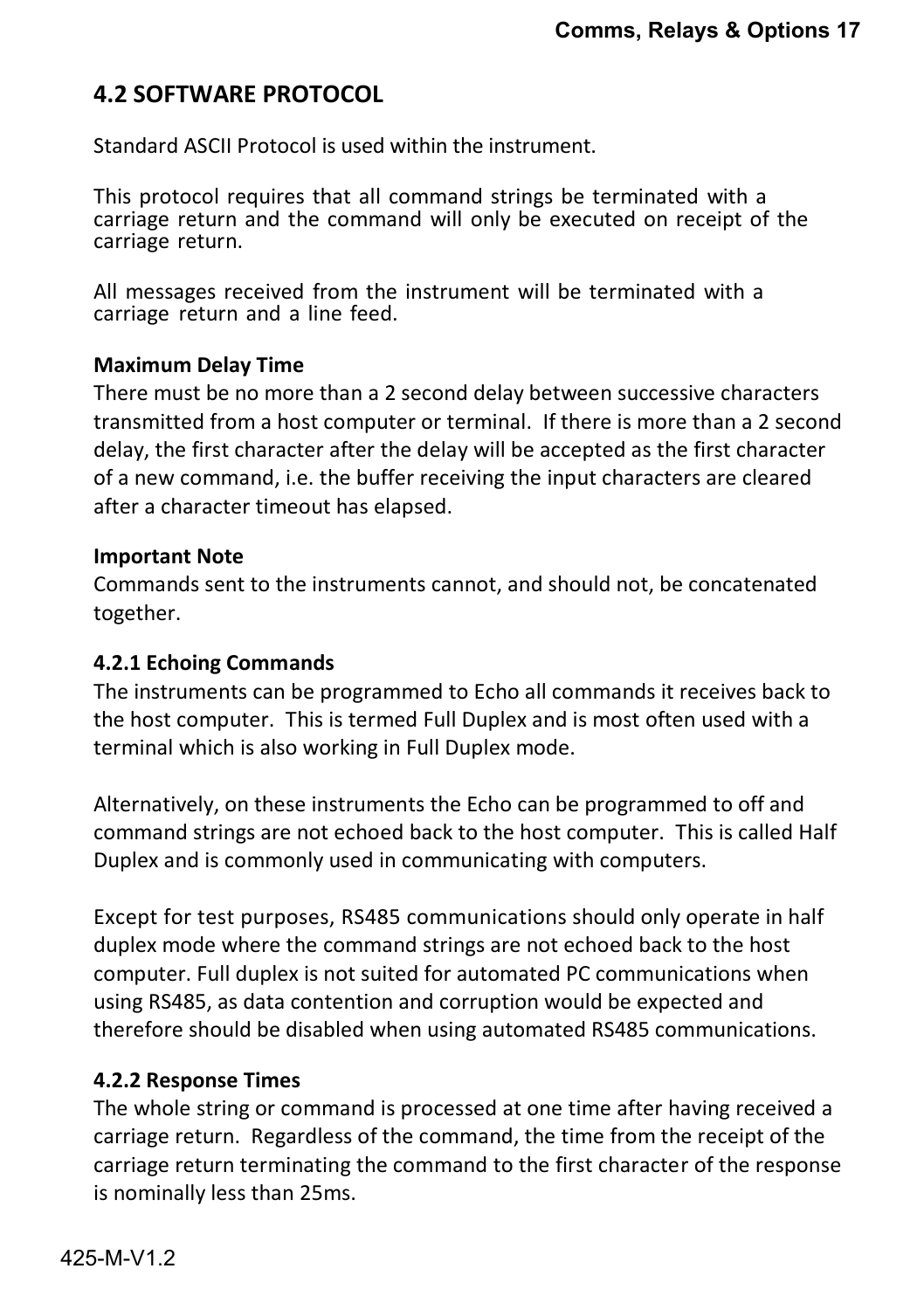# 18 **Comms, Relays & Options**

# **4.3 COMMANDS AND RESPONSES**

Commands sent to the instruments consist of two ASCII characters. If the command includes a value (such as a batch quantity), the value follows immediately after the two characters. Commands can be sent in upper or lower case. Unrecognised commands are answered with an 'Invalid Command' message from the instrument.

#### **Single Instrument Communications**

If a single instrument is connected to a computer, the ID number for that instrument should be programmed during the instrument Calibration procedure to:

 $ID = 0$ 

All commands issued by the computer will always be accepted by the instrument and there is no need for the computer to address the instrument with an ID number.

#### **Multipoint Communication**

Where a number of instruments are connected over a common RS485 bus, each instrument must have its own unique ID number, from 0-99, which can be programmed during Calibration. An ID of 0 will respond to any valid comms. Other ID's only respond if the instrument's ID is selected using the 'IDx' command.

An instrument is selected by the computer sending the command: IDx

where x is the ID number

Once selected, any of the commands relevant to that instrument can be sent by the computer, without having to again select the instrument.

It is also possible to determine which instrument is currently selected by sending the command:

ID

without the value x. On receiving this command the selected instrument will reply with its ID number.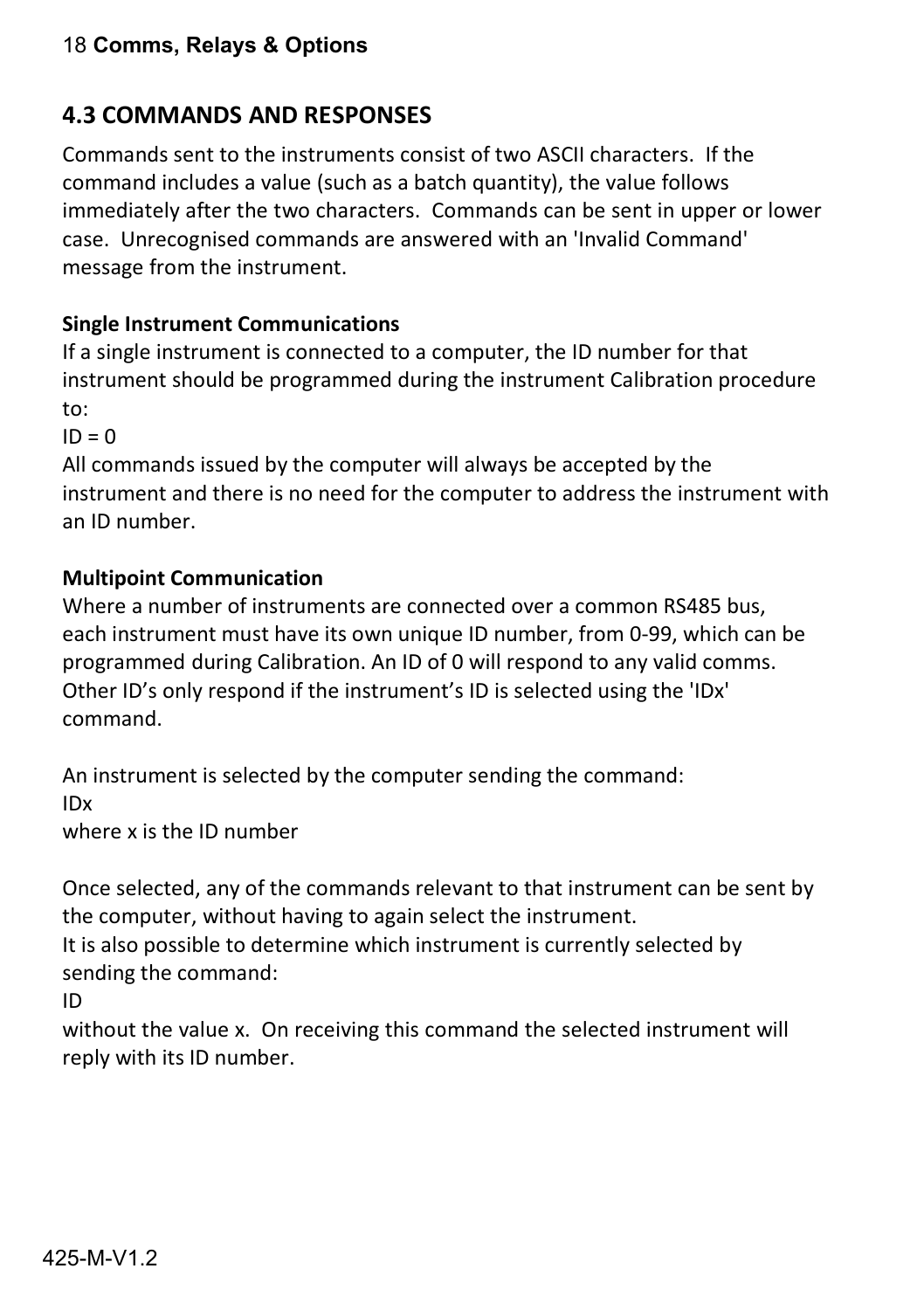#### **4.3.1 Flow Computers**

The following commands are recognised by the 425 Flow Computer:

#### *Commands*

- IDx Select an instrument, where x is the ID number (x will be accepted with leading zeros). No serial response is returned.
- TR Reset the resettable total.
- T? Request totals to be sent.
- R? Request flowrate to be sent.

On receipt of a 'T?' request, the instrument sends the following:

| XX | XX.X       | XX.X                 | CRI F  |
|----|------------|----------------------|--------|
| ID | Resettable | Accumulated Carriage |        |
|    | Total      | Total                | Return |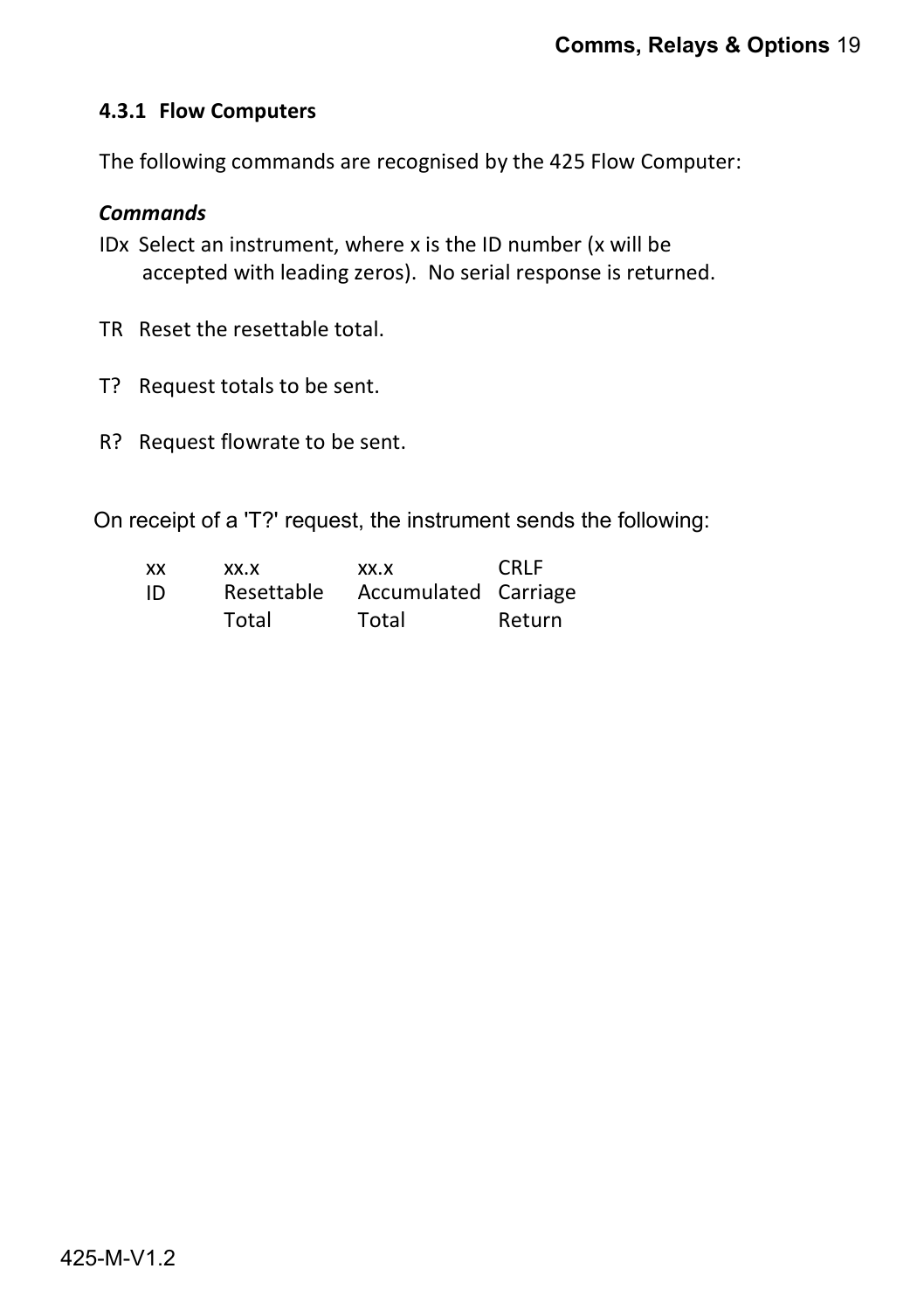## 20 **Comms, Relays & Options**

# **4.4 PRINTER COMMUNICATIONS**

The following printers are supported by the Model 424:

#### *PTYPE*

00. Standard Computer Printer - 80 Col. (Note that the printer must have an RS232 Serial Interface) 03. EPSON TM290-2 or TM295 Slip Printer - 42 Col. 04. M-Tech roll printer - 32 Col. E.g. MLX-2260, Epson TM-T88V. 05. Porti roll printer - 24 Col.

PTYPE refers to the menu displayed during the instrument Calibration when the appropriate printer must be selected.

#### **4.4.1 Hardware Interconnection**

#### *1. Standard Computer Printer*



The printer must have a serial interface installed to be able to communicate with the instrument. Communication via a parallel port on the printer is not possible.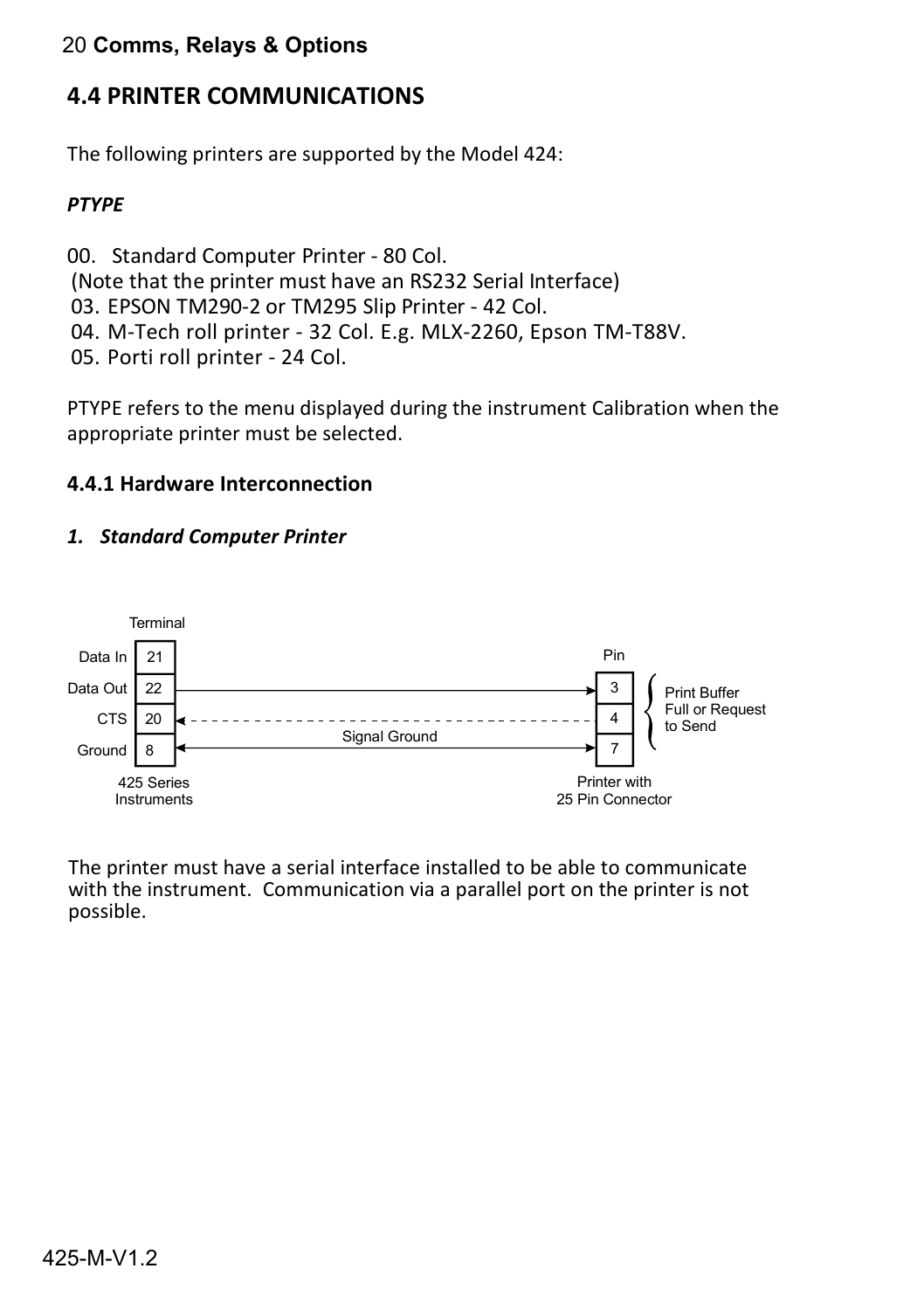Normally, it is only necessary to connect the Data Out signal and the Signal Ground. However, the CTS input on the instrument also allows a 'Print Buffer Full' or 'Request to Send' output from the printer to be connected to the instrument. This line is used only when the printer has a very small buffer and there is danger of overwriting the contents of the printer's buffer (see operating manual for the printer).

In most cases the printer will have an adequate buffer and this line can be left unconnected.



#### *Epson TM295 and CTM290-2 Slip Printer*

The Data In line from the printer must be connected for the interface to work properly. The instrument interrogates the Epson to ensure that there is paper in the printer before printing a ticket.

For the Epson CTM290-2 and TM-295, interconnect pins 6, 8 and 20 on the printer's 25 way connector and when CTS is not used, interconnect pins 4 and 5.

When the 425 is programmed for:

9600 baud 8 bits and no parity (none).

set all DIP switches OFF on the slip printer.

DIP switches on the printer should only be changed while the printer power is OFF.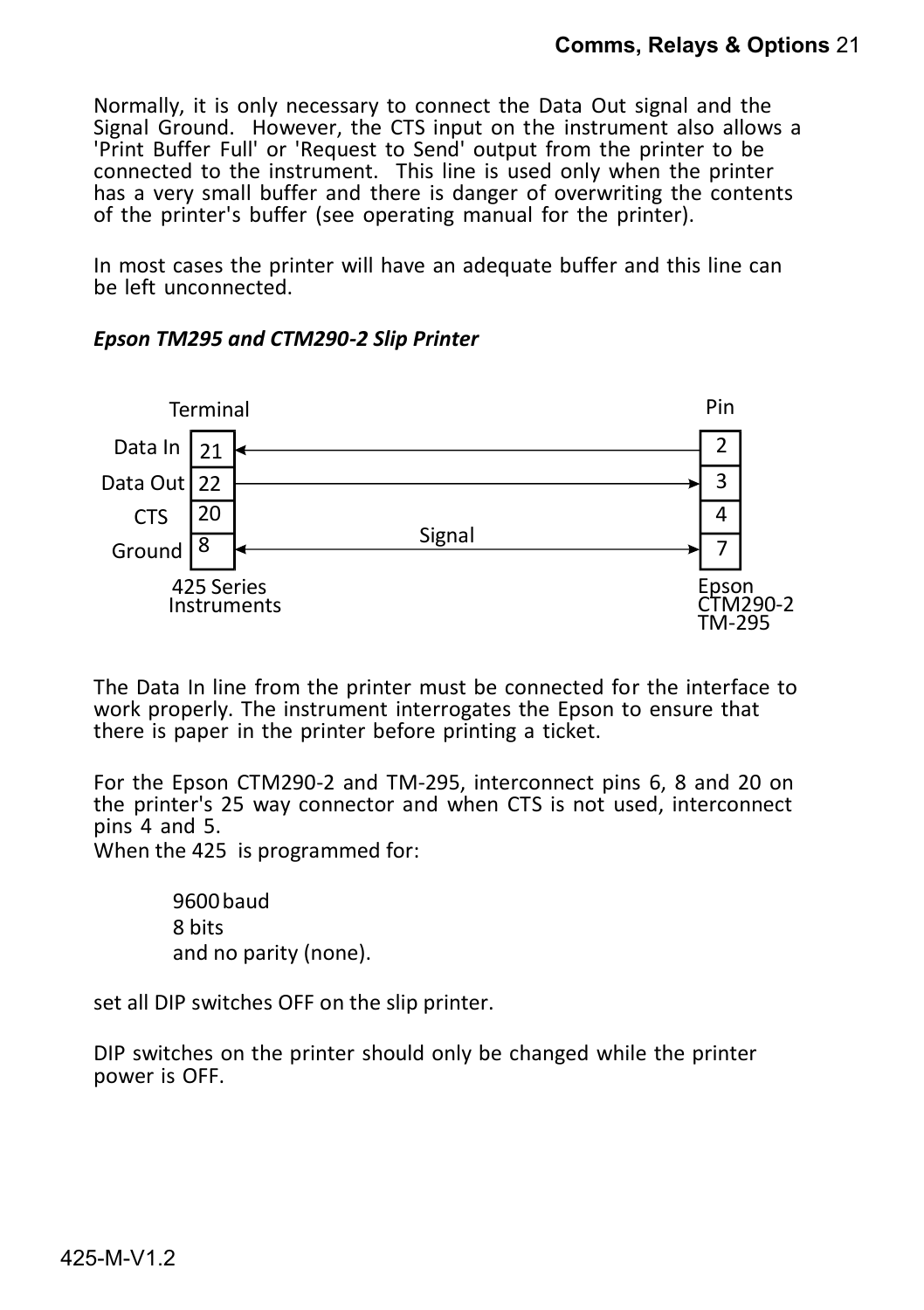#### 22 **Comms, Relays & Options**

#### **4.4.2 Operation**

The 425 Flow Computers will print a ticket whenever the RESET key is pressed. The Flow Computer will first print the ticket and then reset to zero.

#### **4.4.3 Information Printed**

The format with which the data is printed depends on the type of printer selected. Samples of different printouts are included at the end of this section.

Each printout includes the following:

| 1. | Header               | This is a factory programmed header on the ticket<br>which can show the company or product name.<br>(Maximum 5 lines, up to 32 characters, dependant on<br>the printer) |
|----|----------------------|-------------------------------------------------------------------------------------------------------------------------------------------------------------------------|
|    |                      | The required header must be specified on ordering<br>the instrument.                                                                                                    |
| 2. | Unit ID              | This is the ID number programmed during<br>Calibration.                                                                                                                 |
| 3. | <b>Ticket Number</b> | The ticket number is a sequential number which<br>increments and is printed with every ticket. It<br>enables each ticket to be uniquely identified.                     |
| 4. | Time/Date            | An internal clock enables the ticket to be printed<br>with the time & date. The date can be programmed<br>to print in European (dd/mm/yy) or US (mm/dd/yy)<br>format.   |

The remainder of the ticket comprises of the totals as displayed on the front LCD display.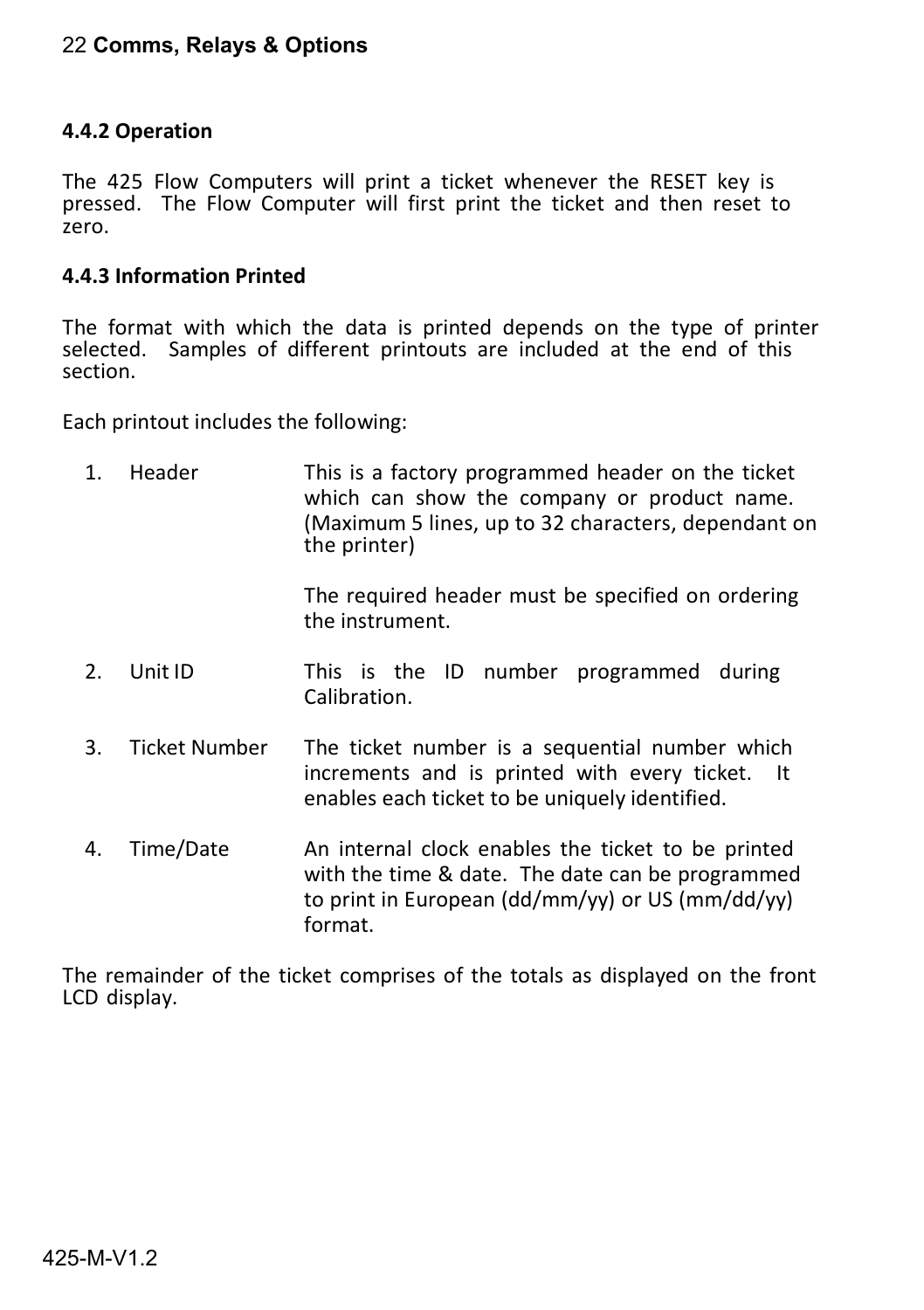| О                                      | O                                            | О                                                |
|----------------------------------------|----------------------------------------------|--------------------------------------------------|
|                                        | <br>ia<br>D⊃<br>ω<br>2013.                   | -00<br>-99<br>2063.<br>2136.                     |
|                                        | <b>Accum.</b><br>                            | യയ                                               |
|                                        | Delivery Total<br>34.0                       | a<br>Sp                                          |
|                                        | Q)<br>e<br>$\approx$ .<br>Ē<br>Ë             | ယ္ယယ္<br>In In In<br>$\frac{1}{1}$ $\frac{1}{1}$ |
|                                        | Date<br>Date                                 | 02213899<br>110217999<br>1102021                 |
| $\frac{1}{2}$<br>$\triangle$<br>İ<br>İ | ġ<br><b>Digital</b><br>8837<br>883<br>i<br>2 | 0038                                             |
| О                                      | $\circ$                                      | $\circ$                                          |

Example of a printout for a standard 80 Column computer printer (not to scale). No header is shown with this printout.

425-M-V1.2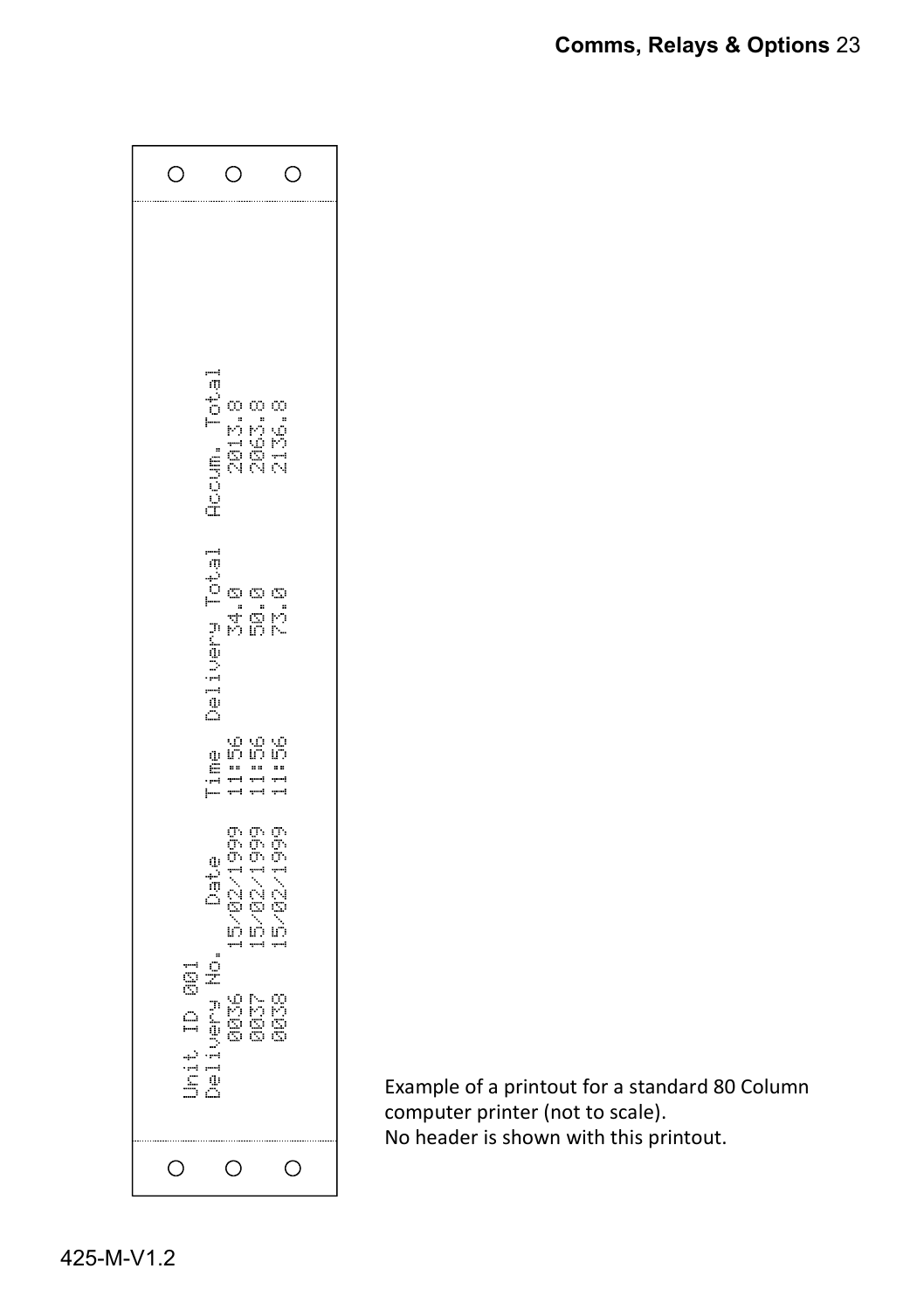| CONTREC                                 | L<br>TD      |                                    |
|-----------------------------------------|--------------|------------------------------------|
| Unit ID<br>Delivery No.<br>Date<br>Time |              | 031<br>0004<br>26/03/2016<br>11:59 |
| Accum. Total<br>Delivery                | Ltrs<br>Ltrs | 0.0<br>0.0                         |

Example of a ticket printed on an Epson CTM290-2 printer (not to scale).

| Ť<br>Unit ID |      | 003        |
|--------------|------|------------|
| Delivery No. |      | 8003       |
| Date         |      | 16/03/2016 |
| Time         |      | 10:43      |
| Accum. Total | bbls | 39613.1    |
| Delivery     | bbls | 1068.0     |

Example of a ticket printed on a Porti Roll Printer (not to scale).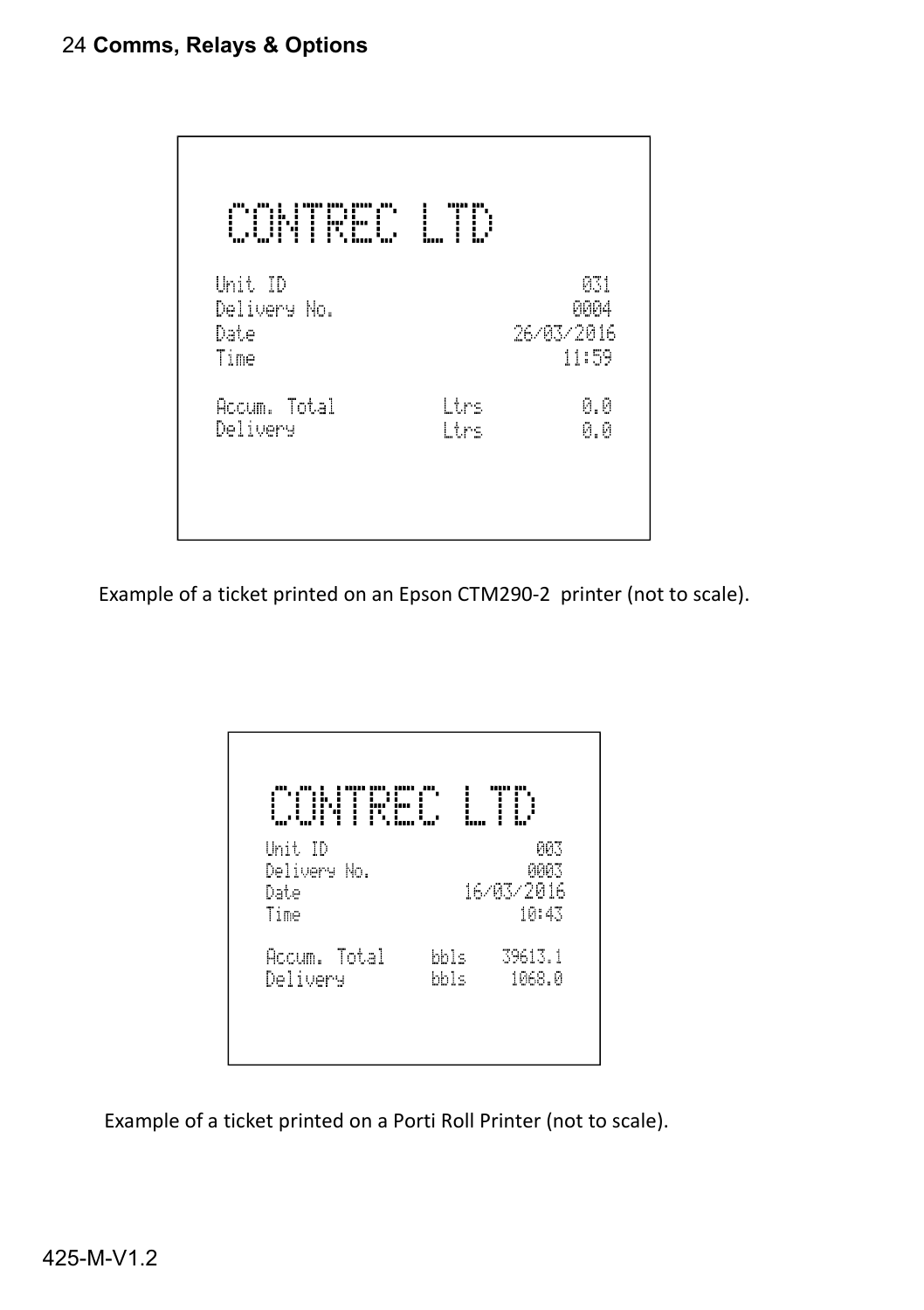# **4.4 THE RELAY OUTPUT**

The Relay output option consists of two Form C relays which can be preset during calibration to energise when the rate or displayed value exceeds or drops below the preset values.

The 'low' relay is energised whenever the rate is below the preset value, and the 'high' relay is energised whenever the rate exceeds the preset value. The preset values are programmed during calibration as described in section 5.

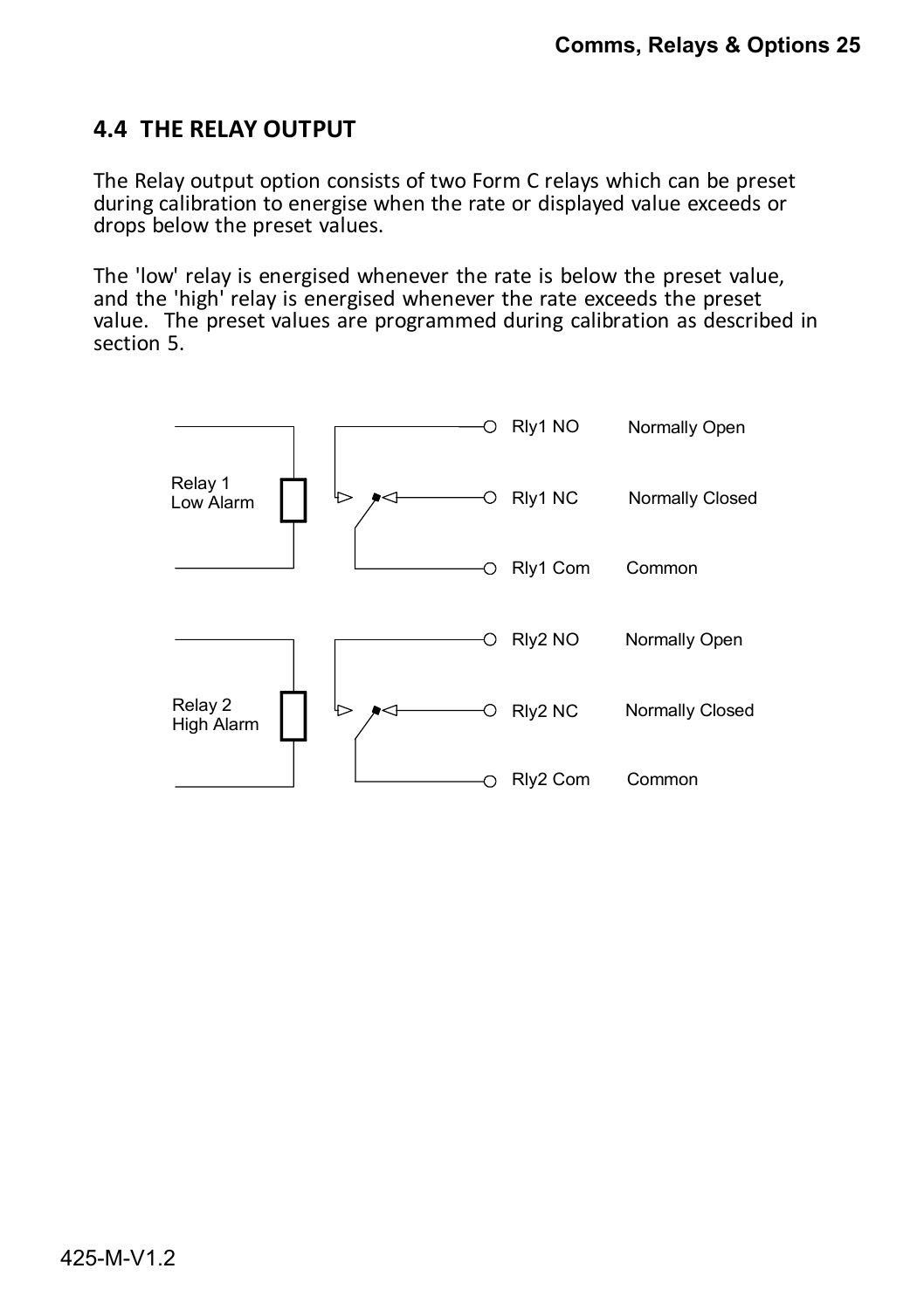# **4.5 THE 4-20mA OUTPUT OPTION**

The 4-20mA output option provides an analog output of rate as a 4-20mA current. All output signals are electrically isolated from the instrument power supply and signal inputs to ensure minimum interference. The 4-20mA is directly proportional to the displayed rate.

Either 2 wire current transmission is available with the loop powered internally, or 3 wire transmission from an external loop supply.

A block diagram of the output is shown below and various methods of interconnection are outlined on the following pages.

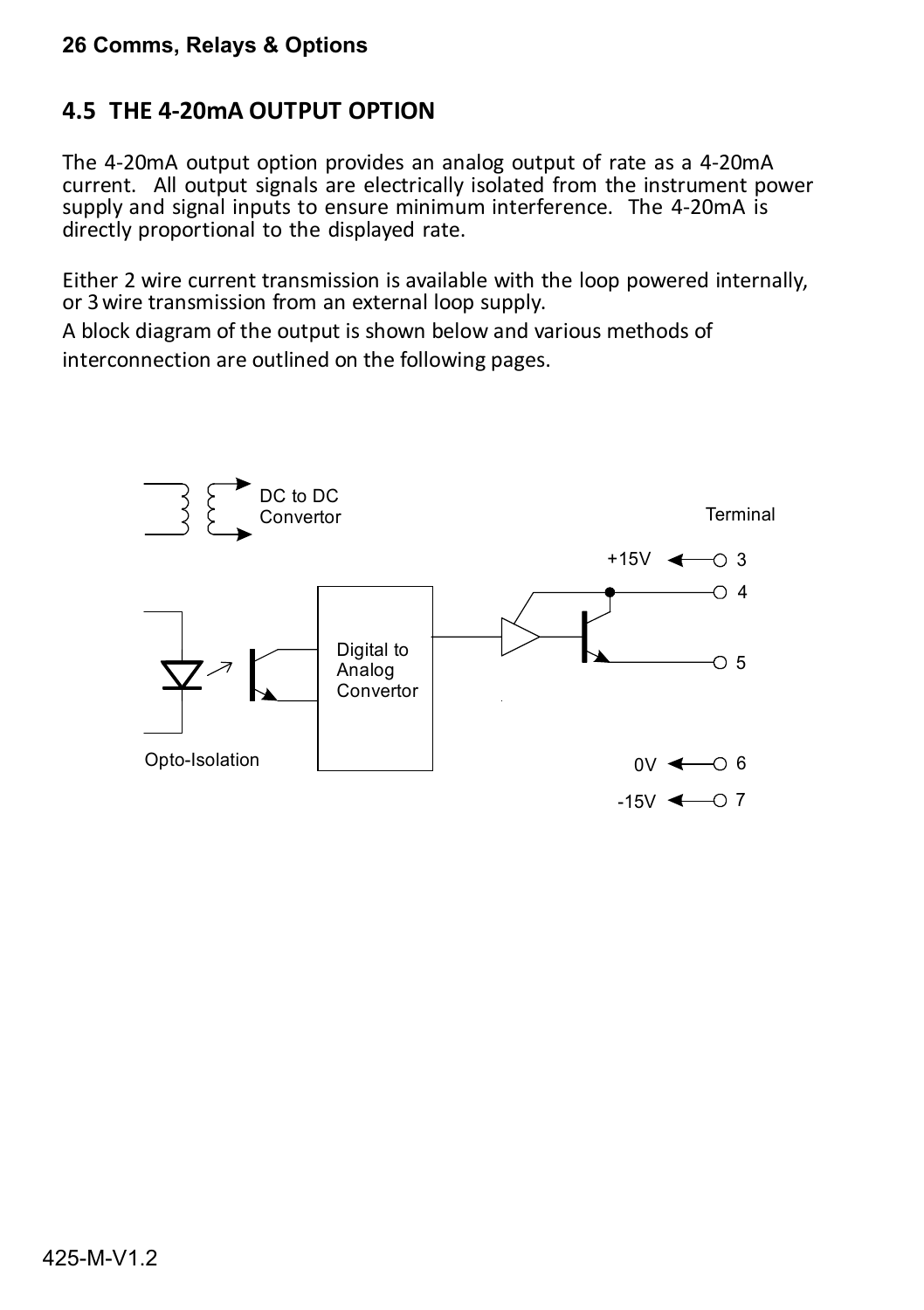#### **4.5.1 Load Specification**

Maximum load which the output can drive:

Internally powered loop  $: +15$ , 0V 390 ohms Internally powered loop :- +15, -15V 950 ohms<br>Externally powered:  $R = (V-5)/0.02$ Externally powered: where V is the external loop voltage R is the maximum load in ohms.

#### **4.5.2 Calculation**

Parameters relating to this option are programmed when calibrating the instrument (see section 5) and provide for:

- Defining the rate which is equivalent to 4mA.
- Defining the rate which is equivalent to 20mA.

By being independently able to set the output range, the instrument can effectively be programmed to amplify the input signal. In driving chart recorders, for example, this enables the output to zoom in on a particular operating area, instead of having to display the full operating range of the transducer.

For example, 4mA may be set as 0 litres/min and 20mA as 100 litres/min. However, the user could set 4mA as representing e.g. 10 litres/min and 20mA as representing 120 litres/min.

For rates or displayed values above and below the maximum and minimum values the output will remain at its 20mA or 4mA level respectively. It should be noted that the output will be updated every 0.25 seconds in unison with the display and, between updates, the output value is constant.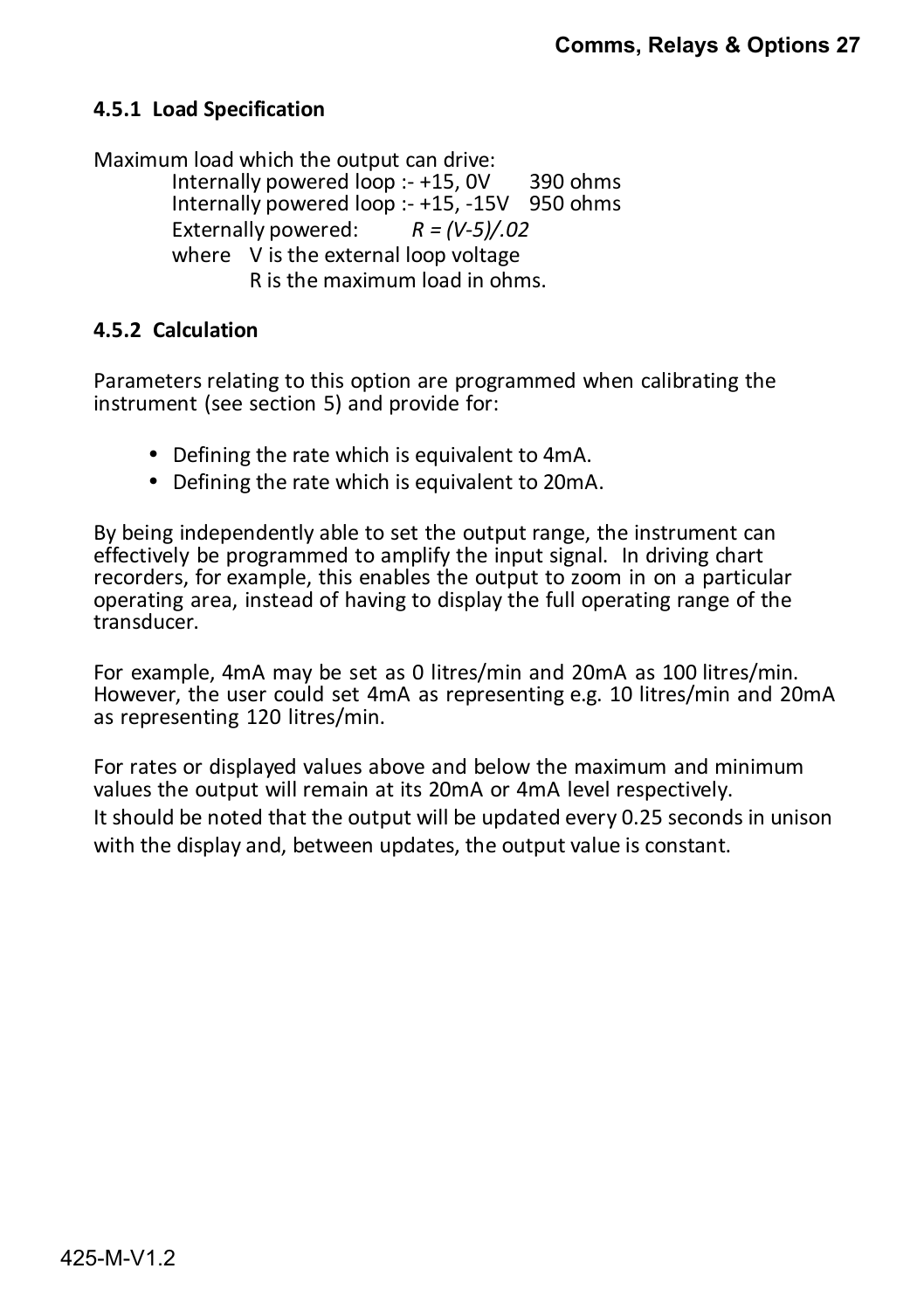# **28 Comms, Relays & Options**



\* For driving high impedance loads (over 390 ohms), terminate to teminal 7

**Two Wire Transmission (Internal Supply)**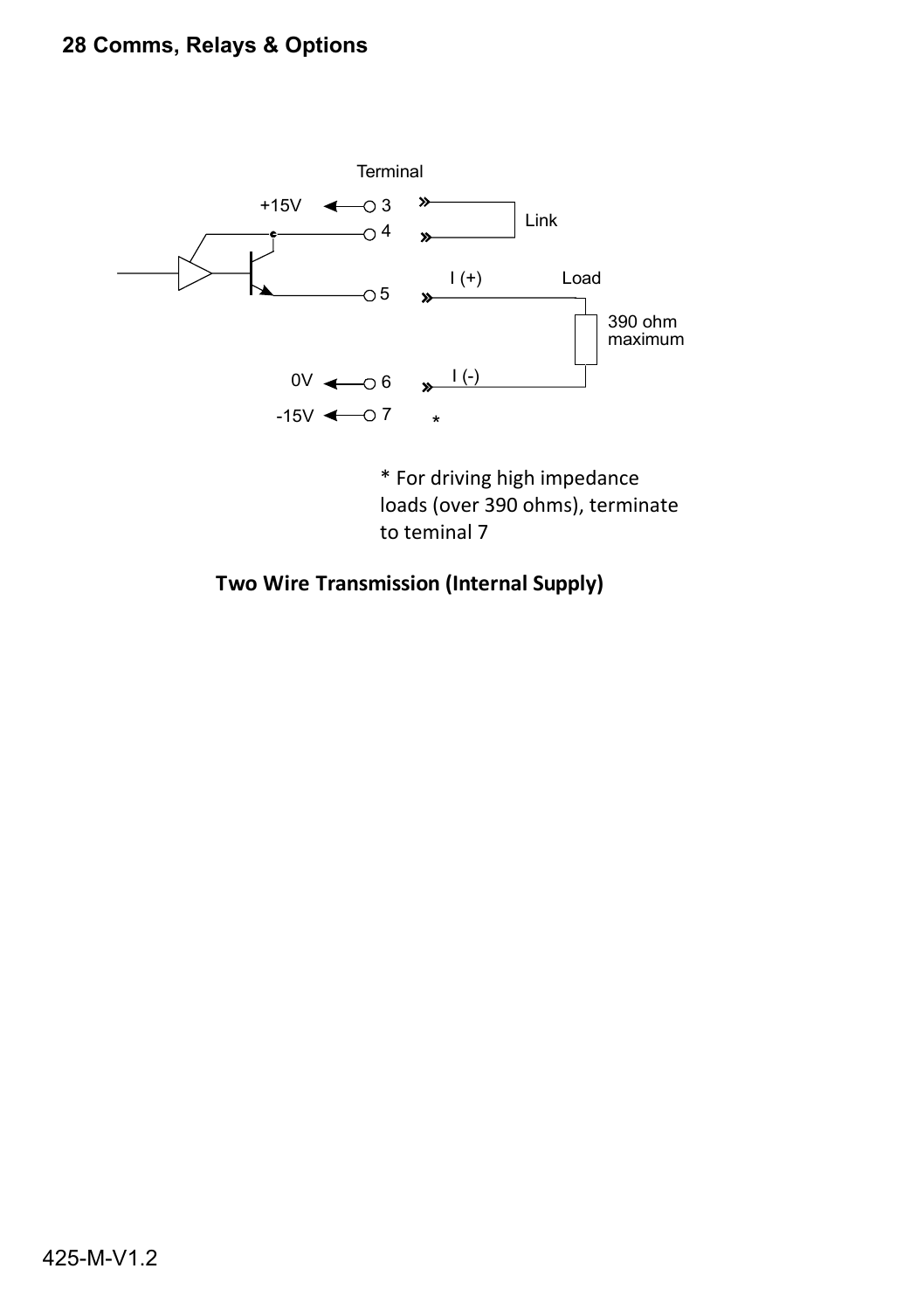

**Three Wire Transmission (External Supply)**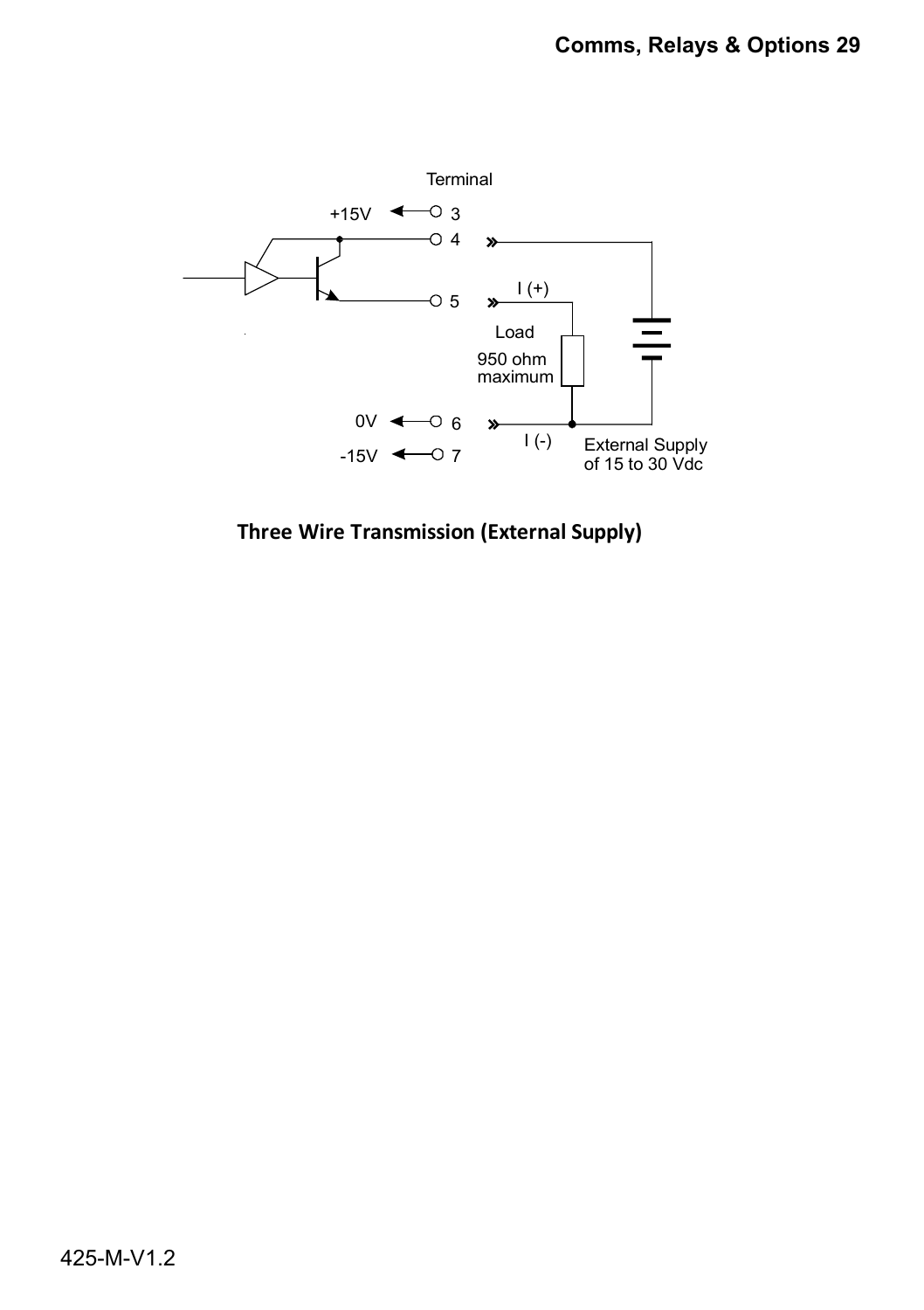# **5. CALIBRATION**

The Calibration routine enables the Setup Parameters to be programmed, as well as enabling the input signals to be checked.

The calibration routine can be entered in two ways:

1 By connecting a wire link (or switch) to the rear terminal strip across terminals 14 and 19

or,

2 By pressing the DISPLAY/Program key and, while still holding, pressing the TOTAL key. Both keys must then be held for approximately 6 seconds. This second method of access can be disabled during the calibration so that it is only possible to enter the calibration routine via the link across terminals 14 and 19.

The key switch actions are as follows:

| <b>RATE</b>              | will change a flashing digit, to the next digit.                    |
|--------------------------|---------------------------------------------------------------------|
| <b>TOTAL</b>             | will increment a flashing digit or change<br>a parameter selection. |
| <b>RESET</b>             | will reset a flashing digit to zero.                                |
| <b>DISPLAY (Program)</b> | will step through the program sequences.                            |

Note that the arrows in the Rate and Total key switches indicate that these switches can be used to change and increment digits respectively.

In stepping through the program sequence, the Parameter Description is always displayed first, followed by the actual value or parameter. When a value or parameter can be changed, it is always shown as flashing, and the LED's in the switch panels are lit if that key switch can be used to change a value.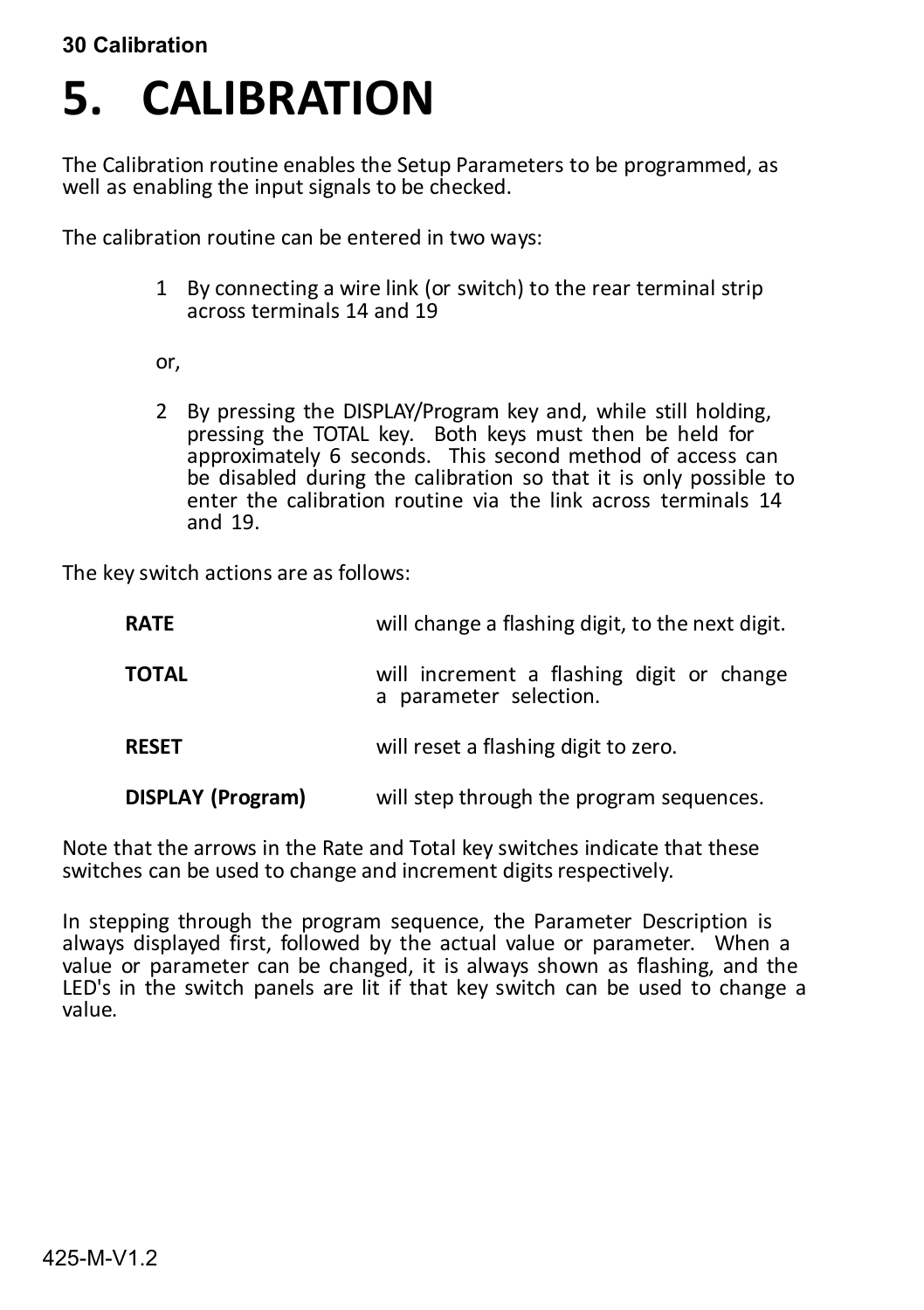On first entering the Calibration routine, the display will show :-

| CAL    | Setup Program parameters.         |
|--------|-----------------------------------|
| Co Opt | Comms and Options (if installed). |
| Test   | Check Input Signals.              |
| End    | Exit to Normal Operation.         |

The user can toggle between these modes using the TOTAL switch and by using the DISPLAY switch, select the appropriate mode.

To exit Calibration, step through the Setup program or Test program until the end, and press the DISPLAY switch when **End** is displayed, (ensure the calibration link is removed if this method was used to enter calibration mode).

If power is lost during Cal then any changes made will not be stored.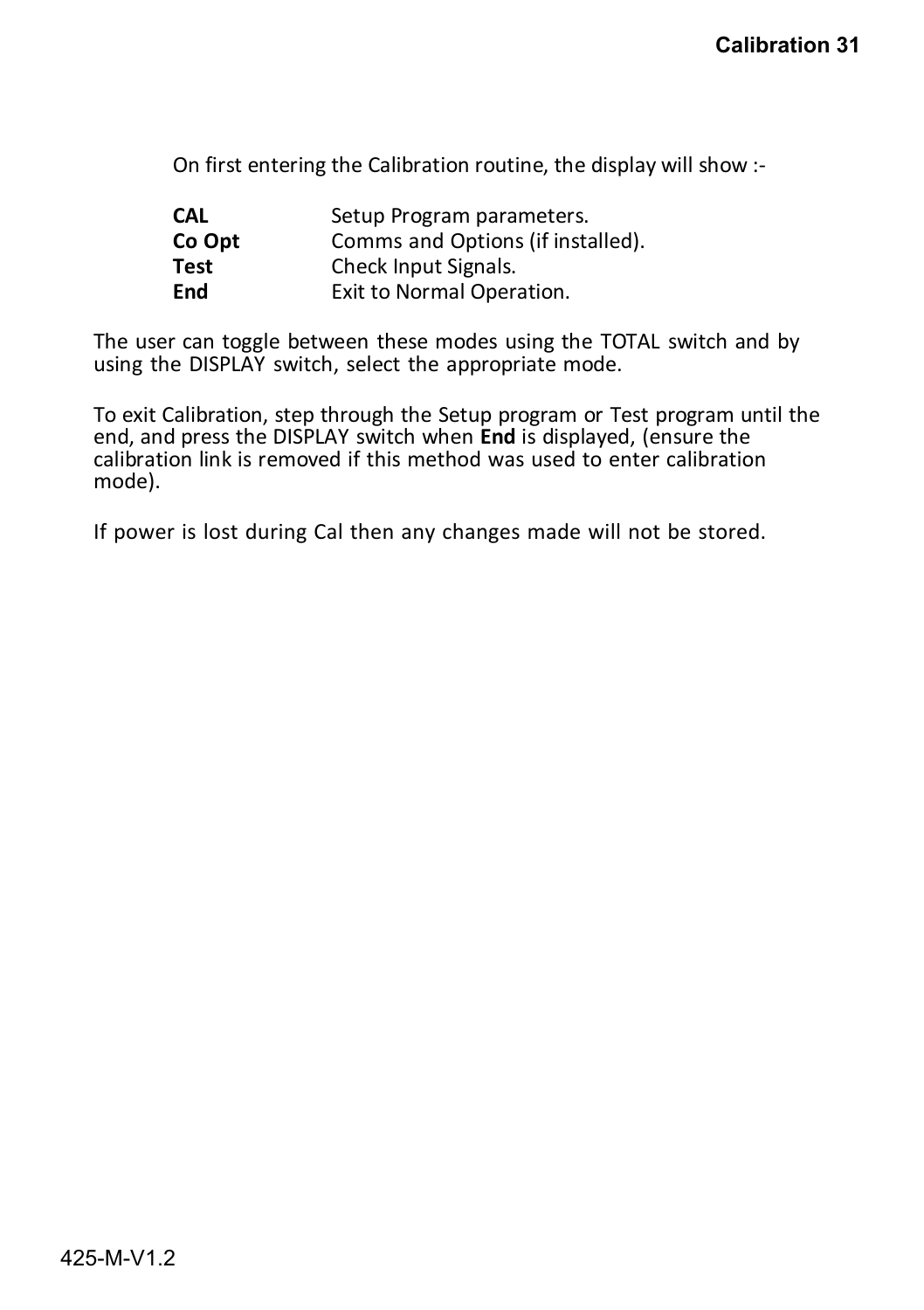# **5.1 PROGRAMMING THE SETUP PARAMETERS**

| Step           | Display                                           | Description                                                                                                                                                                 | Text<br>Ref    |
|----------------|---------------------------------------------------|-----------------------------------------------------------------------------------------------------------------------------------------------------------------------------|----------------|
| $\mathbf{1}$   | <b>CAL</b><br>Co Opt<br><b>TEST</b><br><b>END</b> | Select the Calibrate mode to setup<br>program parameters.<br>Comms and Options (if installed).<br>Select the test mode to check input signals.<br>Exit to normal operation. | (5.2)<br>(5.3) |
|                |                                                   | The following steps are displayed if CAL is selected.                                                                                                                       |                |
| $\overline{2}$ | <b>RESTOT</b>                                     | Reset all totals to zero.                                                                                                                                                   |                |
|                | <b>XXXXXX</b>                                     | To clear all totals (resettable total<br>and accumulated) press the reset key.                                                                                              |                |
| 3              | Fl Inp                                            | Select input signal type: Pulse, Coil or NPS.                                                                                                                               |                |
| 4              | dbnce                                             | Debounce, Cut-off <1KHz.                                                                                                                                                    |                |
|                | On/Off                                            | Select between debounce on or off.                                                                                                                                          |                |
| 5              | <b>SCALE</b>                                      | Scaling Factor.                                                                                                                                                             | (3.2)          |
|                | <b>Fact</b>                                       | Enter the scaling factor (K-factor) of the<br>flowmeter.                                                                                                                    |                |
| 6              | <b>F</b> dPt                                      | Number of decimal points with which the<br>Rate is to be displayed :- 0 to 0.00000.                                                                                         |                |
| 7              | t.base                                            | The Timebase with which the<br>Rate<br>is 3.2.1<br>calculated must be entered as:                                                                                           |                |
|                | secs<br>60secs<br>hours<br>days                   | units/second<br>units/min<br>units/hour<br>units/day                                                                                                                        |                |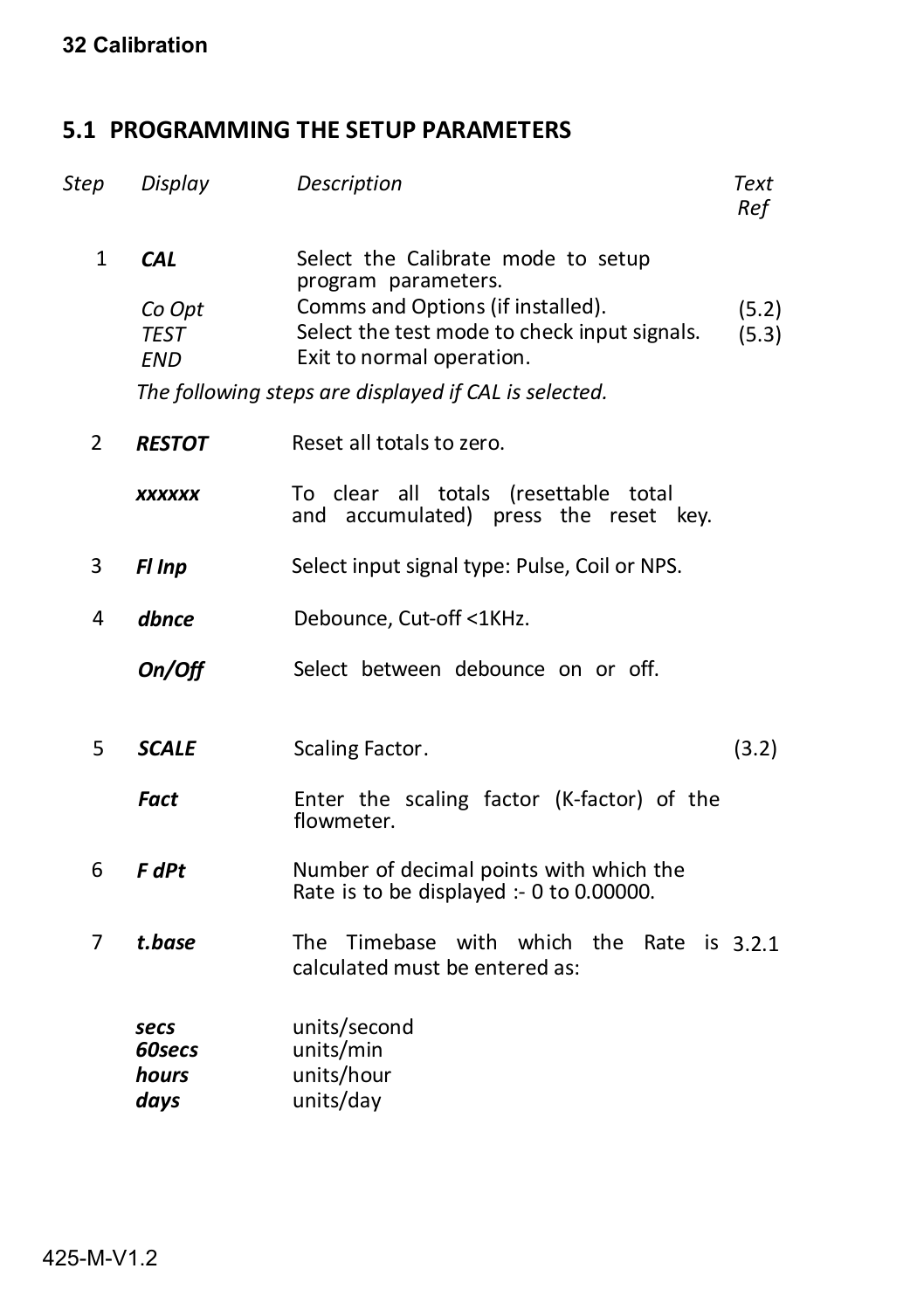|    | Step Display                  | Description                                                                                                                     | Text<br>Ref |
|----|-------------------------------|---------------------------------------------------------------------------------------------------------------------------------|-------------|
| 8  | <b>FILTER</b>                 | The filter constant for filtering the rate<br>display and the 4-20mA output.                                                    | (3.2.2)     |
|    | 1 to<br>20                    | 1= No filtering.<br>$20$ = Heavy filtering.                                                                                     |             |
| 9  | <b>TOTCON</b>                 | A division factor to convert the totals to (3.3)<br>different units from those used for rate (i.e.<br>gallons/min and barrels). |             |
|    | 1                             | Rate and totals have the same engineering<br>units.                                                                             |             |
|    | <b>X.XXXX</b>                 | Other factors can be programmed between 0.01<br>and 2000.                                                                       |             |
| 10 | t.dPt                         | Number of decimal points with which the<br>resettable total is displayed between 0 to 0.000.                                    |             |
| 11 | A.dPt                         | Number of decimal points with which the<br>Accumulated (non resettable) total is displayed<br>between 0 to 0.000.               |             |
| 12 | <b>Pulse</b>                  | Select the width of the Pulse Output; 1, 10 or<br>100mSec.                                                                      |             |
| 13 | dc Out                        | Sets the dc output from 8-24V in 0.2, 0.5 or 1V steps.                                                                          |             |
| 14 | <b>ACCESS</b>                 | Enable access to calibration routine via the front<br>keyboard only.                                                            |             |
|    | <b>Front</b><br><b>No Acc</b> | Enable access via front keyboard.<br>Disable access via front keyboard.                                                         |             |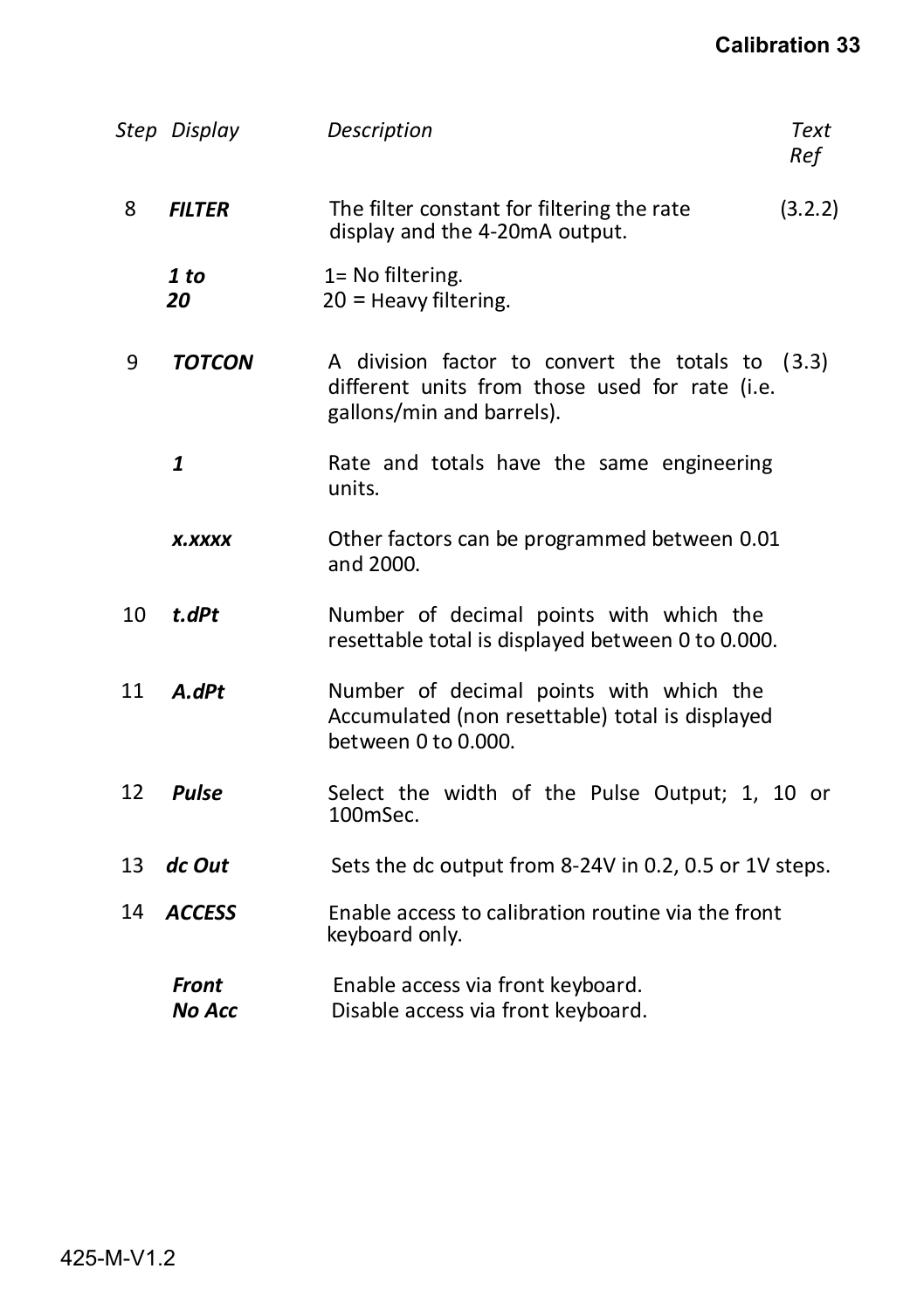# **5.2 PROGRAMMING COMMS & OPTIONS**

| <b>Step</b>    | Display                             | Description                                                                                                                                          | Text<br>Ref    |
|----------------|-------------------------------------|------------------------------------------------------------------------------------------------------------------------------------------------------|----------------|
| 1              | Co Opt<br><b>Test</b><br>End<br>CAL | Comms and Options (if installed).<br>Check the Input Signals.<br>Exit to normal operation.<br>Program Setup Parameters.                              | (5.2)<br>(5.1) |
| $\overline{2}$ | DF<br><b>Eur</b><br><b>USA</b>      | Date Format.<br>European (i.e. days/months/years).<br>USA (i.e. months/days/years).                                                                  | (4.2)          |
| 3              | Date<br>XX:XX:XX                    | Enter date in the format selected.<br>European or USA.                                                                                               |                |
| 4              | <b>HOUR</b><br>XX:XX:XX             | Enter time as a 24 hour clock.<br>Hours:Minutes:Seconds.                                                                                             |                |
| 5              | tic no.<br><b>XXXXXX</b>            | Edits the current ticket number to<br>be printed.                                                                                                    |                |
|                | <b>RS232</b>                        |                                                                                                                                                      |                |
| 6              | <i><b>BAUD</b></i><br><b>XXXX</b>   | Baudrate.<br>300, 600, 1200, 2400, 4800, 9600, 19200,<br>57600,115200.                                                                               | (4.2)          |
| 7              | <b>PARITY</b><br>ΝP<br>ΟP<br>EP     | Parity.<br>No Parity.<br>Odd Parity.<br>Even Parity.                                                                                                 |                |
| 8              | <b>PTYPE</b><br>XX                  | Printer Type or Computer.                                                                                                                            |                |
|                | 00<br>03<br>04<br>05                | Standard 80 column Computer Printer.<br>EPSON TM290-2 or TM295 Slip Printer.<br>M-Tech 32 column roll printer.<br>Porti Roll 24 column roll printer. |                |
|                | 20                                  | Computer.                                                                                                                                            |                |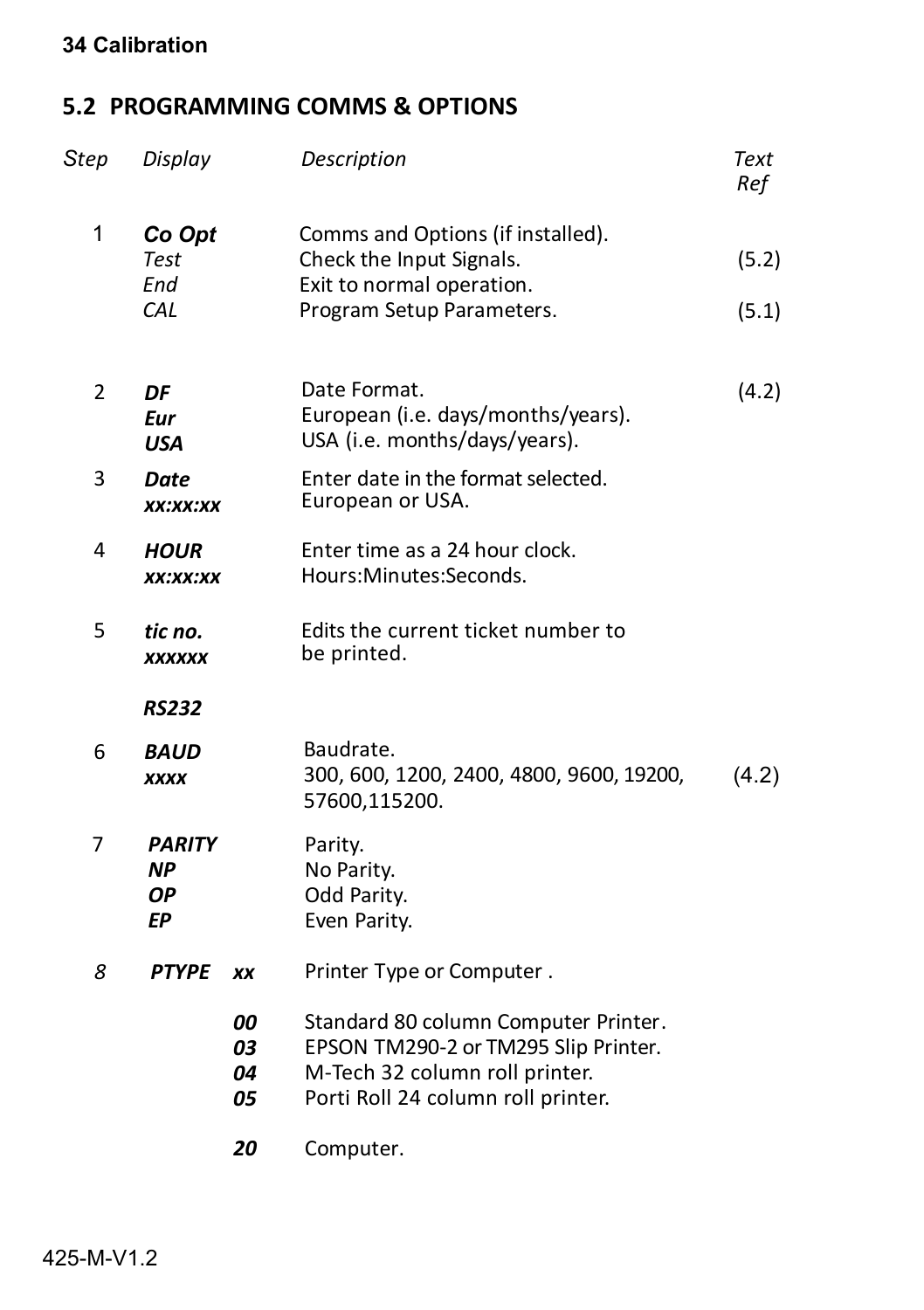| Step Display | Description | Text |
|--------------|-------------|------|
|              |             | Ref  |

 *Ref*

#### **If RS232 = COMPUTER then RS485 will be un-available.**

| 9А  | ECHO<br>On<br>Off |           | ECHO Commands.<br>Echo (Full Duplex).<br>No Echo (Half Duplex). |
|-----|-------------------|-----------|-----------------------------------------------------------------|
| 10A | ID<br>NO.<br>0-99 |           | Unit Identification Number.<br>None.<br>Id Number.              |
|     |                   |           | If RS232 = PRINTER then RS485 will be available for Computer.   |
| 9Α  | <b>UNIT</b>       | <b>XX</b> | Units of measurement printed via 232 Printer.                   |
|     |                   | 00        | None.                                                           |
|     |                   | 01        | Litres (Ltrs).                                                  |
|     |                   | 02        | Gallons (Gals).                                                 |
|     |                   | 03        | Barrels (bbls).                                                 |
|     |                   | 04        | Pounds (lbs).                                                   |
|     |                   | 05        | Grams (gms).                                                    |
|     |                   | 06        | Kilograms (kgs).                                                |
|     |                   | 07        | Tons (tons).                                                    |
|     |                   | 08        | Custom units - factory programmed on request.                   |
|     |                   |           |                                                                 |

*RS485 - Only Available for computer when RS232 = Printer.*

- Baudrate for 485. 300, 600, 1200, 2400, 4800, 9600, 19200, 57600,115200. (4.2) 10A *BAUD xxxx*
- 11A *PARITY NP OP EP* Parity. No Parity. Odd Parity. Even Parity.
- 12A *ECHO On Off* ECHO Commands. Echo (Full Duplex). No Echo (Half Duplex).
- 13A *ID NO 0 1-99* Unit Identification Number. None. Id Number.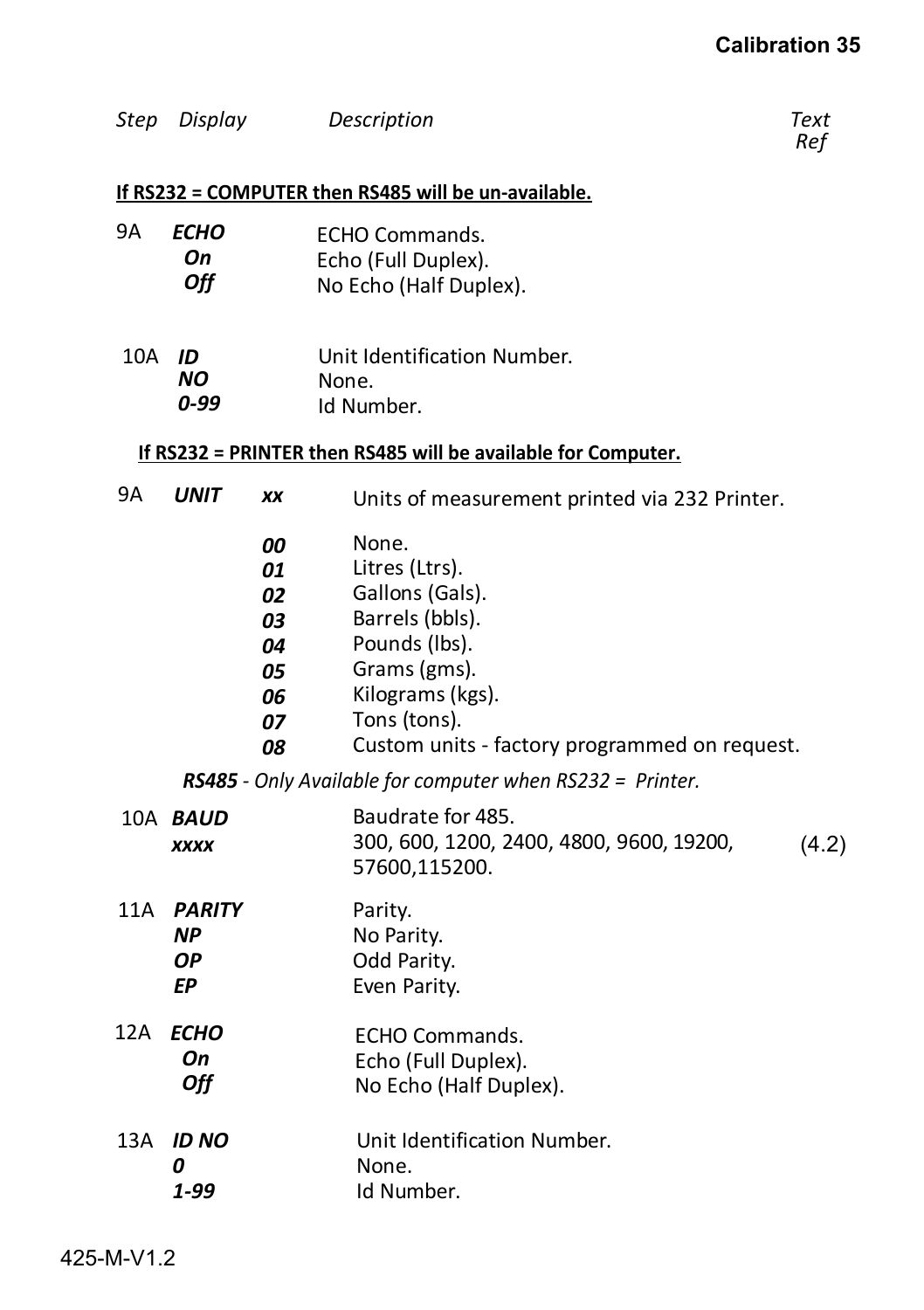| Step | Display                    | Description                                                                                          | Text<br>Ref |
|------|----------------------------|------------------------------------------------------------------------------------------------------|-------------|
| 14   | AL: Hi<br><b>XXXXXX</b>    | High Alarm switching point. The high relay<br>will energise if the flowrate exceeds<br>this value.   | (4.3)       |
| 15   | AL: Lo<br><b>XXXXXX</b>    | Low Alarm switching point. The low relay<br>will energise if the flowrate falls below<br>this value. |             |
|      |                            | If the 4-20mA output option is installed, the following will be displayed:                           |             |
| 16   | OP 4<br><b>XXXX</b>        | Flowrate at 4mA.<br>Enter flowrate.                                                                  | (4.1)       |
| 17   | <b>OP20</b><br><b>XXXX</b> | Flowrate at 20mA.<br>Enter flowrate.                                                                 |             |
| 18   | bLight<br><b>XX</b>        | Select the desired Back Light level<br>$00 =$ off, $05 =$ Full Brightness.                           |             |

**N.B.** - the number of decimal points selected in *F dPt* - sec 5.1, step 6, interracts with the *AL: Hi* and *Al:Lo* settings as well as the *OP 4* & *OP20*. If the number of decimal points selected by *F dPt* results in an integer that is too small to display the Alarm or 4-20mA settings then these values will be restricted to the maximum value which the display can accomodate within its 6 digits - e.g. 99.9999, 999.999 etc.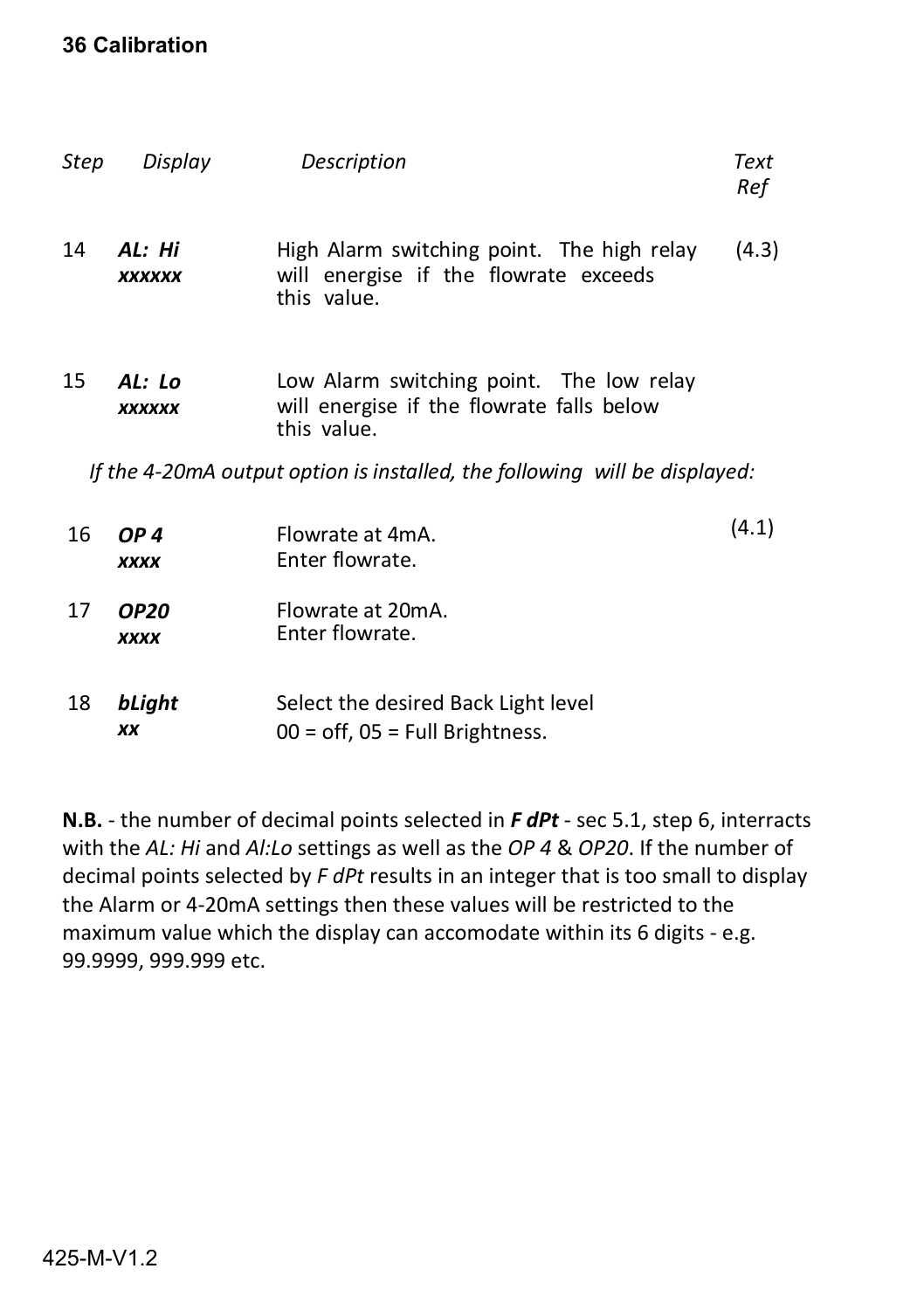# **5.3 TEST MENU**

| Step | Display                                    | Description                                                                                                             | Text<br>Ref    |
|------|--------------------------------------------|-------------------------------------------------------------------------------------------------------------------------|----------------|
| 1    | <b>TEST</b><br>Co Opt<br>CAL<br><b>END</b> | Check the Input Signals.<br>Comms and Options (if installed).<br>Program Setup Parameters.<br>Exit to normal operation. | (5.2)<br>(5.1) |
|      |                                            | The following steps are displayed if TEST is selected.                                                                  |                |
| 2    | Sr X.                                      | Software revision number.                                                                                               |                |
|      |                                            |                                                                                                                         |                |
| 3    | <b>Freq</b><br><b>XXX.XXX</b>              | Input Frequency.<br>The actual input frequency in Hz.                                                                   |                |
| 4    | <b>CLOC</b><br>XX:XX:XX                    | Clock.<br>Time in Hours: Mins: Sec.                                                                                     |                |
| 5    | date<br>XX:XX:XX                           | Date<br>Date in the selected format.                                                                                    |                |
| 6    | $5u$ :x.x                                  | Measured 5V system voltage.                                                                                             |                |
| 7    | $U$ i:x.x                                  | Measured system supply voltage.<br>15V on mains supply or 12-28.5V if dc input.                                         |                |
| 8    | $Uo:$ x.x                                  | Measured dc output voltage.<br>8-24V as specified in Cal setup.                                                         |                |
| 9    | PrnHdr                                     | Print header update from PC. Can only be<br>performed at the factory.                                                   |                |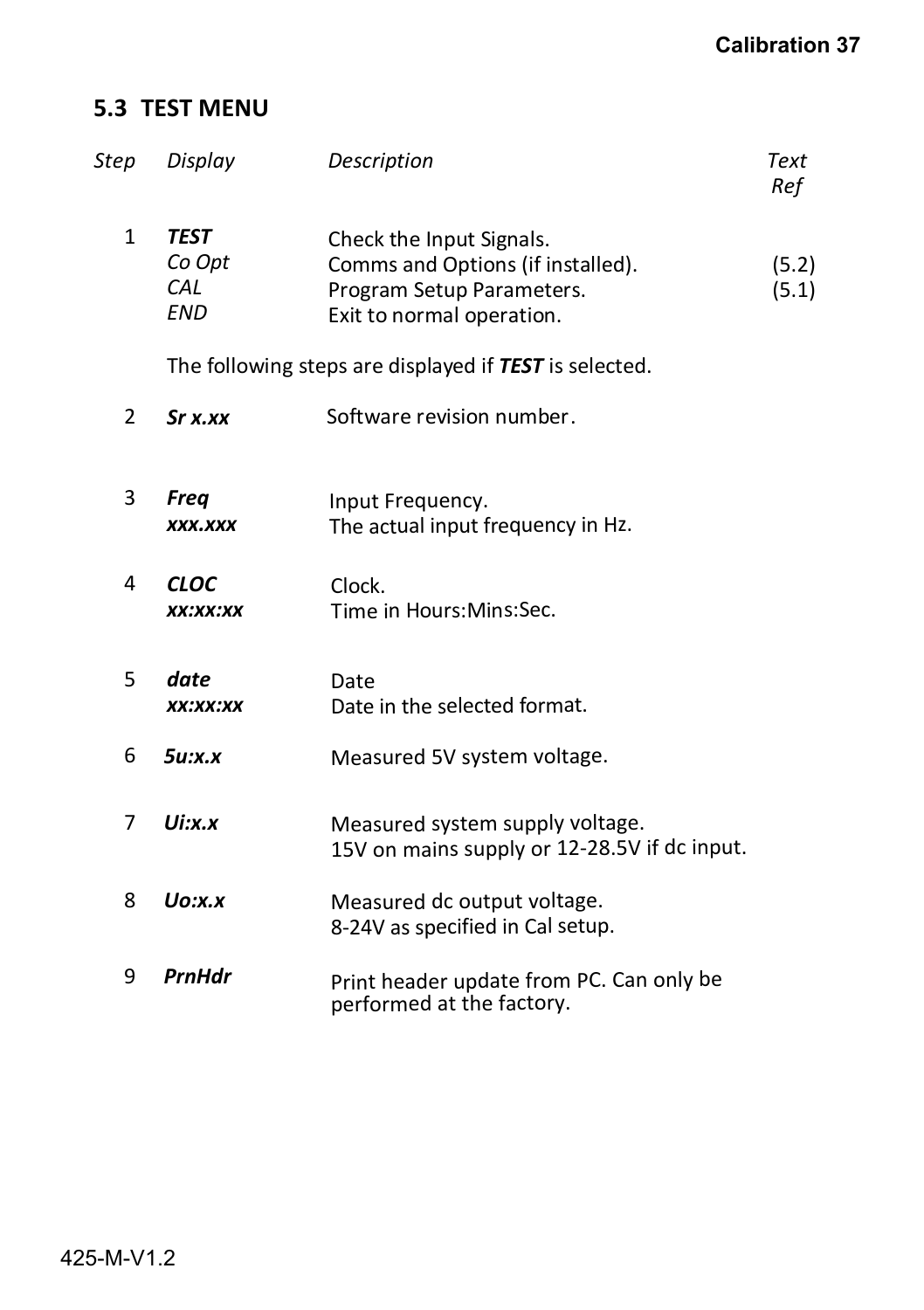#### **38 Input Circuits**

# **6. INPUT CIRCUITS**

This section covers the connection of flowmeter signals.

The Model 425 has a regulated output which can be used to power sensors. The voltage can be adjusted in the range of 8-24 Volts within the Cal menu and the output can supply a maximum of 80mA@24V or 1.9W.

# **6.1 INPUT CIRCUIT FOR THE MODEL 425**

The Model 425 has an electronically settable input conditioning circuit which will accept signals from most pulse or frequency producing flowmeters. To set the signal type enter the Cal menu.

The input will interface directly to:

- Turbine Flowmeters
- Open Collector Outputs
- Reed Switches
- Logic Signals
- Two Wire Proximity Switches.

For open collector outputs, an internal resistor will act as a load. However, the user must still ensure that the resulting signal will switch at the specified levels.

#### *General Specification*

| Signal Types: | Squarewave, Pulse or Open Collector, <10KHz.                                   |  |
|---------------|--------------------------------------------------------------------------------|--|
|               | Coil (min 15mV pk-pk) or NPS, <2.5KHz.                                         |  |
|               | Selectable Debounce, cut off <1KHz.                                            |  |
| Signal Level: | The 'high' signal level must be $> 2.0$ Volts and must not<br>exceed 30 Volts. |  |

Installation examples are shown on the following page.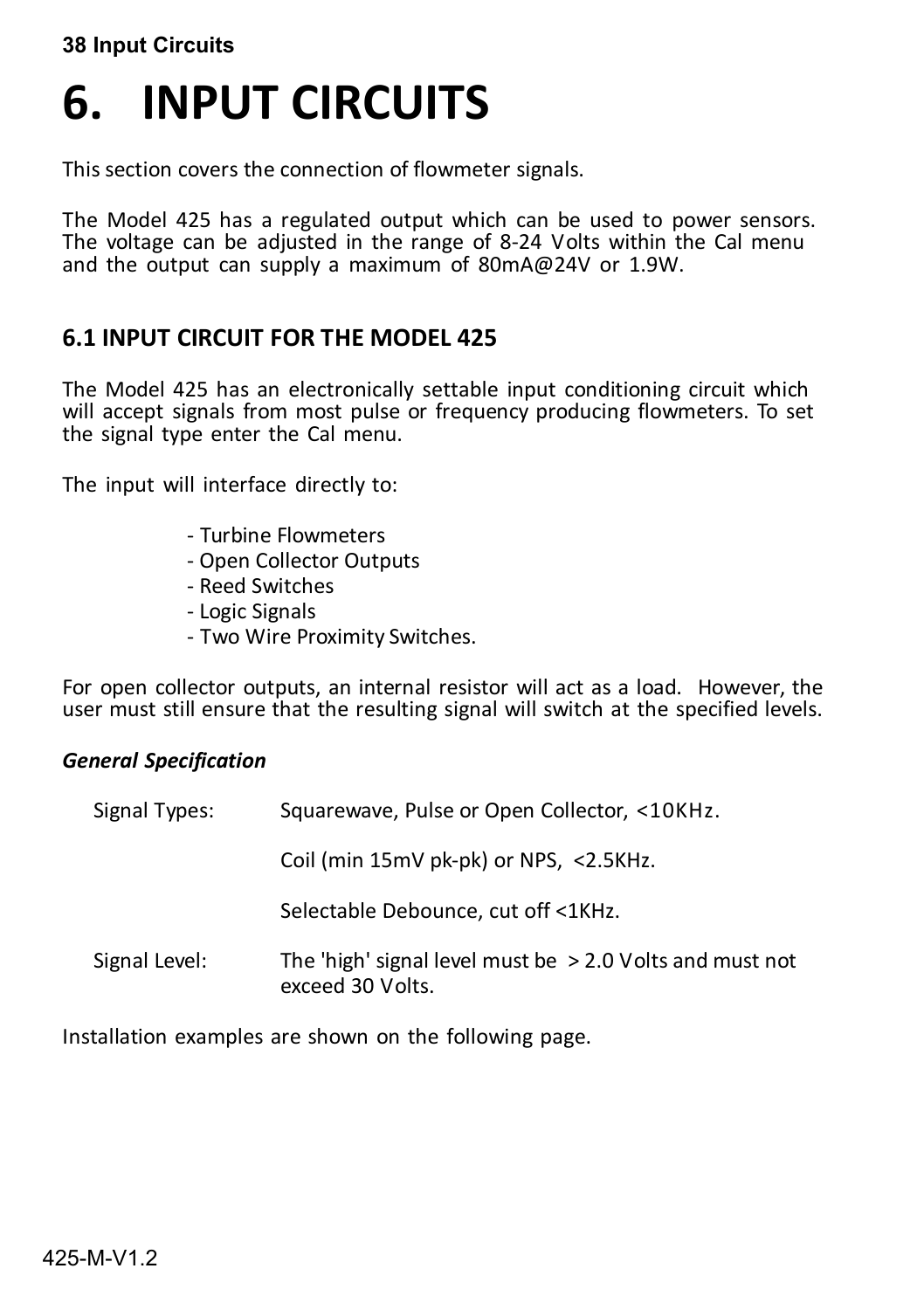# **6.2 FREQUENCY INPUT CONNECTION**

Connect pulse or frequency input signals from devices such as: TTL, CMOS, open collector, reed relay switch, coil and Namur proximity switch, as shown below. For better signal integrity, it is recommended to use shielded cable. For coil inputs twisted pair screened cable is recommended. Coil pickups are not recommended for long or electrically noisy installations.

Cable screens should be terminated to the case bolt provided on the side of the instrument. They should never be terminated to DC gnd.

Squarewave, CMOS or TTL



Open Collector



Reed Relay Switch



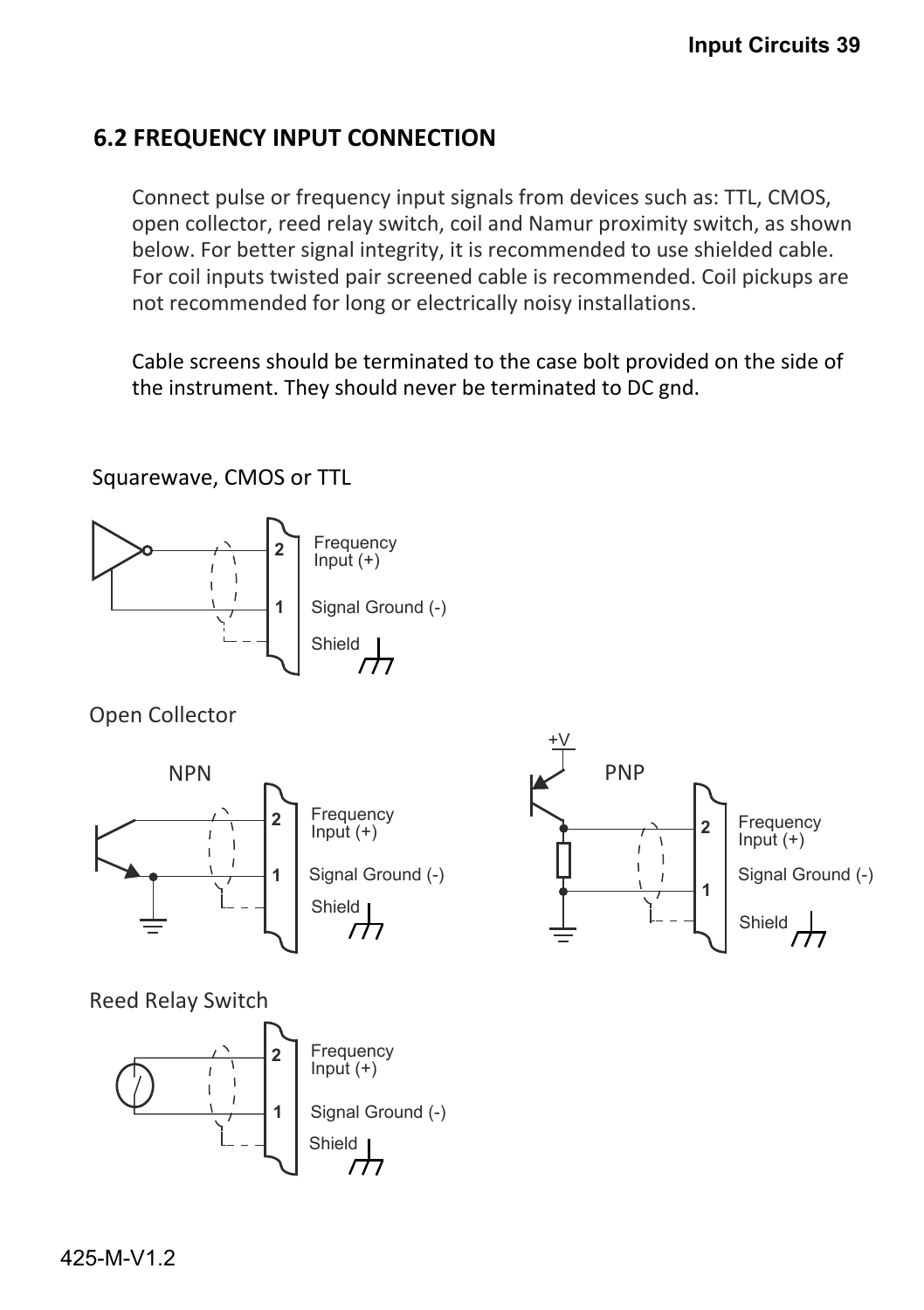# **40 Input Circuits**

Coils - with 15 millivolts peak to peak AC minimum



Namur Proximity Switch



TTL - Switching point = 2V. AC input impedance 2.7k.

NPS - Load = 680r.

Coil - 15mV pk-pk min.

Debounce On - Cut off <1KHz.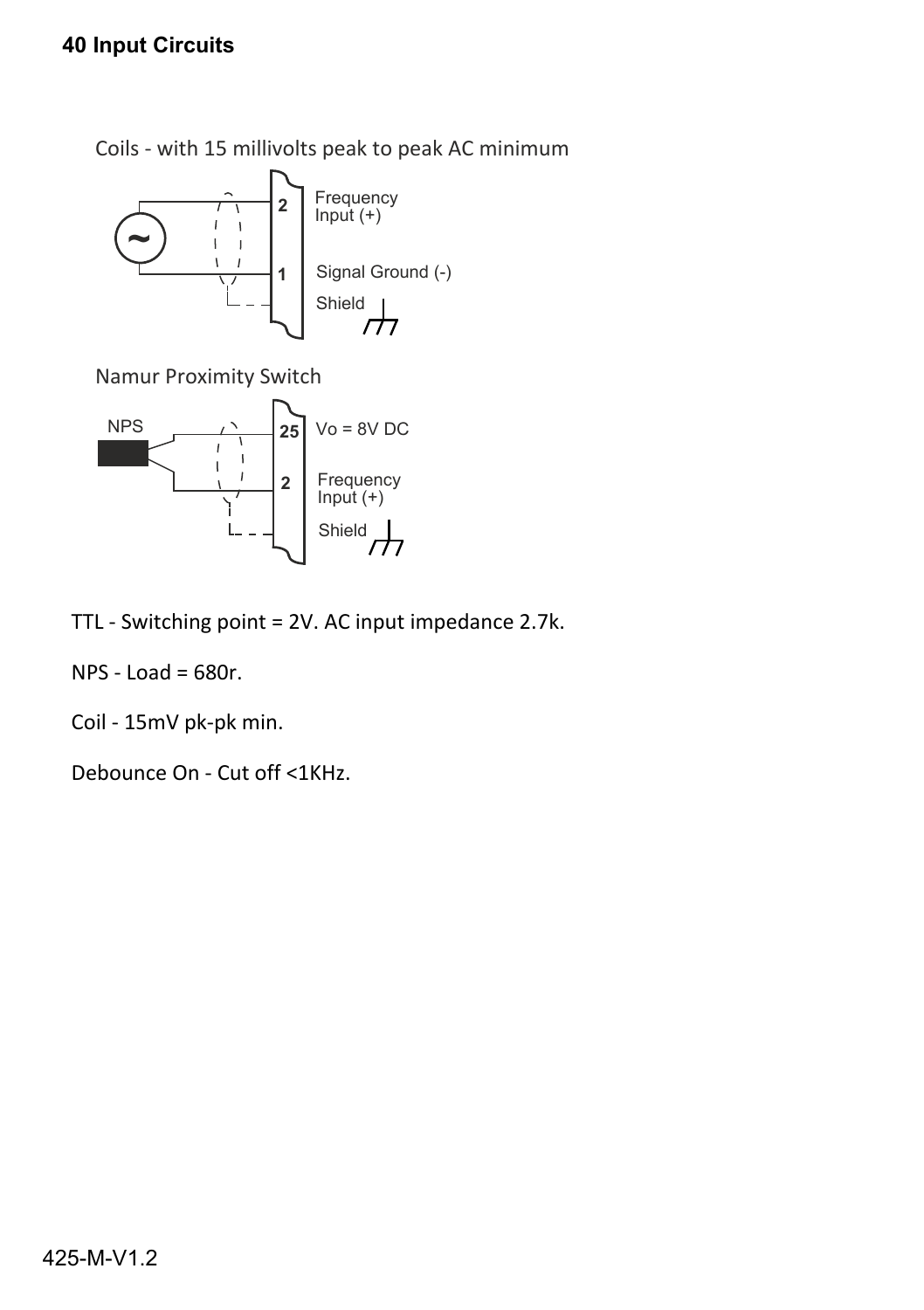# **6.3 REMOTE SWITCHES.**

Remote push-buttons can be connected to the Model 425 to duplicate the switches on the front panel.

The switches are wired as follows:

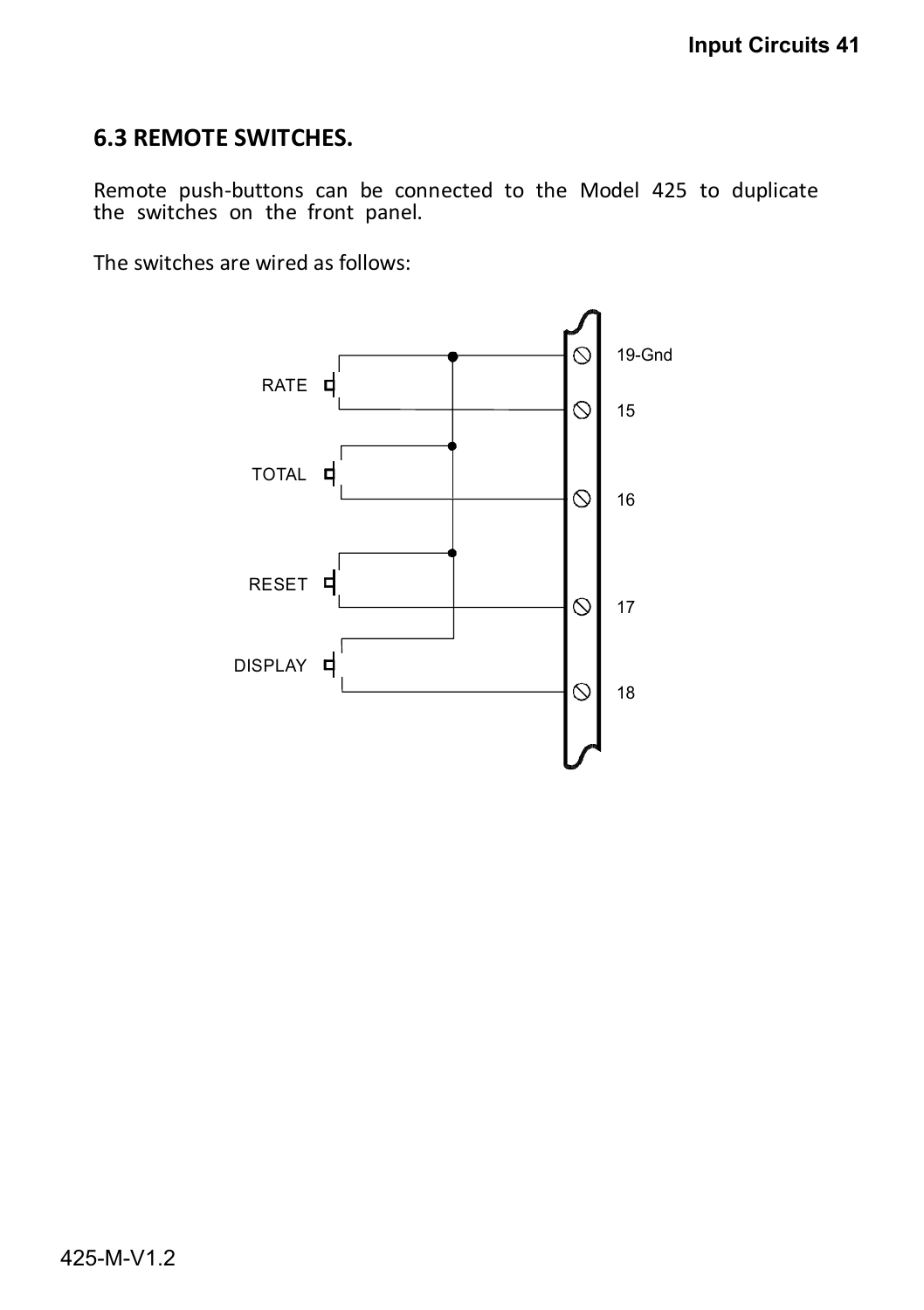# **7. INSTALLATION & MAINTENANCE**

# **7.1 GENERAL**

Terminal designations for the Model 424 Batch Controller are given on the following pages. The cutout hole in the panel should be 5.5" (139mm) wide x 2.6" (67mm) high. Two side clips are supplied to secure the instruments into panel.

**A case earthing point is provided via the mains inlet.** Note that this earthing point is for the case only and there is electrical isolation between this point and all electronic circuits. For EMC purposes, or when the instrument is connected to mains, this point must be connected to a good earth.

**Disconnection Device :-** When powered from a mains supply this unit requires the provision of a suitable mains isolation device, capable of interrupting both poles of the supply and meeting your local wiring regulations, to be accessible near to the installed instrument.

The two output relays are changeover relays and both the 'normally open' and the 'normally closed' terminals are available on the rear terminal strips.

All relay outputs are totally isolated from the case and from the internal circuitry.

A Supply Output voltage is provided to power sensors. This output will provide a regulated voltage of 8 to 24 volts and the voltage is adjustable by means of the Cal menu. Maximum current is 80mA and the instrument comes with the voltage factory set to 8 Volts.

The instrument will operate from either 12-28.5 volts DC via terminals 12 and 13, or from a mains supply via the mains inlet. The instrument uses a universal input switch mode PSU which will accept a mains input of 100-240V, 50-60Hz.

The DC Ground terminal 13 provides a common ground for the 13.5-28.5 Volt power input. When DC powered terminal 12 provides the positive power input, .

Ground terminal 23 provides a ground return for the 8-24 Volt output and the pulse output.

It is good practice to use shielded cables for all signal connections to the Model 424. Cable screens should be terminated to the case bolt provided on the side of the case. Care must be taken to separate signal cables from power and relay cables in order to minimise interference.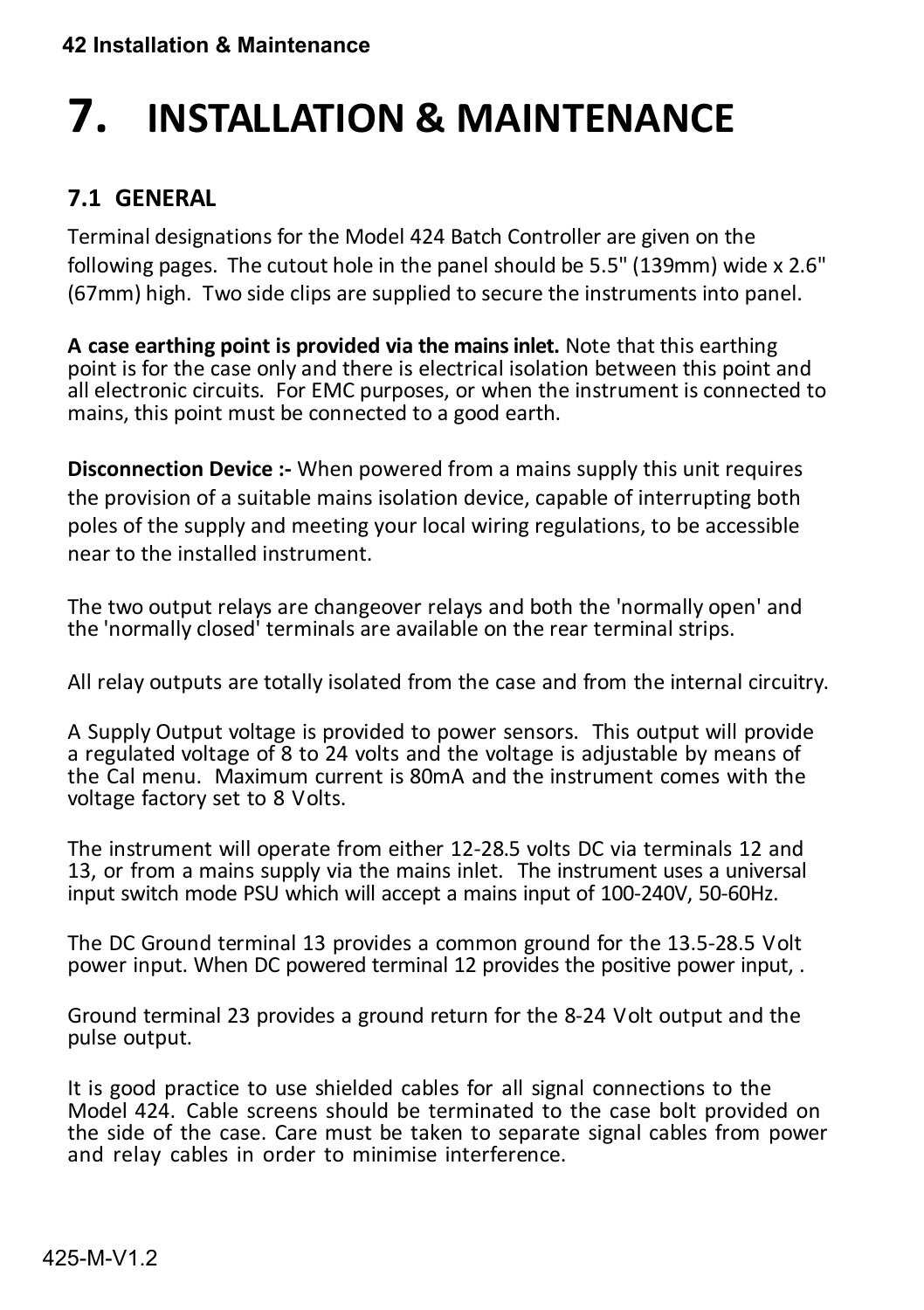Overall shields should be connected to the case earth at the instrument end only.

This connection should be as short as possible and connected to the shielding point provided on the side of the case.

In order to comply with the requirements for Electromagnetic Compatibility as per EMC-Directive 2014/30/EU of the Council of European Community, this wiring practice is mandatory.

#### *RC Networks for Interference Suppression*

When driving highly inductive loads with the relay outputs, it is recommended that RC suppression networks (often called 'Snubbers') are used for two reasons:

- To limit the amount of electrical noise caused by arcing across the contacts which may, in extreme cases, cause the microprocessor to act erratically.
- To protect the relay contacts against premature wear through pitting.

RC suppression networks consist of a capacitor and series resistor and are commonly available in the electrical industry. The values of R and C are dependant entirely on the load. However, if the user is unsure of the type of snubber to use, values of 0.25uF and 100 ohms will usually suffice. Note that only mains rated, UL approved RC suppression networks should be used.

The basic principle of operation is that the capacitor prevent a series of sparks arcing across the contact as the contact breaks. The series resistor limits the current through the contact when the contact first makes.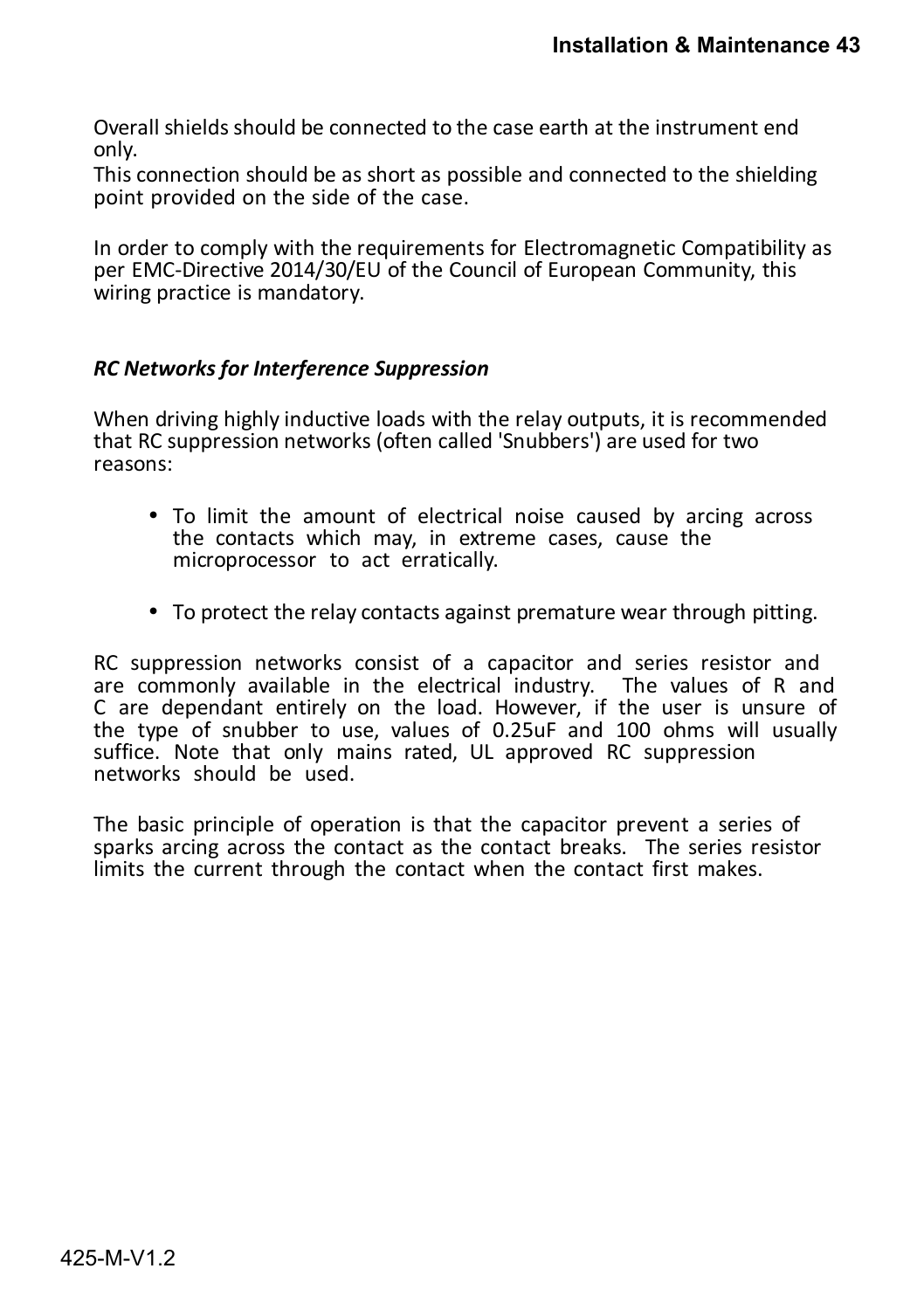# **7.2 WIRING DESIGNATIONS FOR THE 425**

| <b>Terminal</b> | Model 425                                            |
|-----------------|------------------------------------------------------|
| 1               | Flow Common (-)                                      |
| $\overline{2}$  | Flow Signal Input (+)                                |
| 3               | +15V (option)                                        |
| 4               | 4-20mA Power in - link to 3L or ext PSU (option)     |
| 5               | $\left( +\right)$ (option)                           |
| 6               | Either I (-) OV return - loads up to 390ohm (option) |
| 7               | Or I (-) -15V return - loads up to 950ohm (option)   |
| 8               | RS232 Signal Ground                                  |
| 9               | RS485 (-)                                            |
| 10              | $RS485 (+)$                                          |
| 11              | Pulse Out                                            |
| 12              | DC Power Input (12-28.5 Volts dc)                    |
| 13              | DC Ground                                            |
| 14              | <b>Calibration Link</b>                              |
| 15              | Rate Switch                                          |
| 16              | <b>Total Switch</b>                                  |
| 17              | <b>Reset Switch</b>                                  |
| 18              | Program Switch                                       |
| 19              | Switch ground                                        |
| 20              | CTS in                                               |
| 21              | Rx (425 Data in)                                     |
| 22              | TX (425 Data Out)                                    |
| 23              | Pulse & Power Out Ground                             |
| 24              | Not used                                             |
| 25              | Not used                                             |
| 26              | DC Power Out (8-24 VDC)                              |

Lower Deck - GREEN. Upper Deck - ORANGE, numbered left to right.

#### *Terminal Relays*

| 27 | Relay 1 - Common          |
|----|---------------------------|
| 28 | Relay 1 - Normally Closed |

- 29 Relay 1 Normally Open<br>30 Relay 2 Common
- Relay 2 Common
- 31 Relay 2 Normally Closed
- 32 Relay 2 Normally Open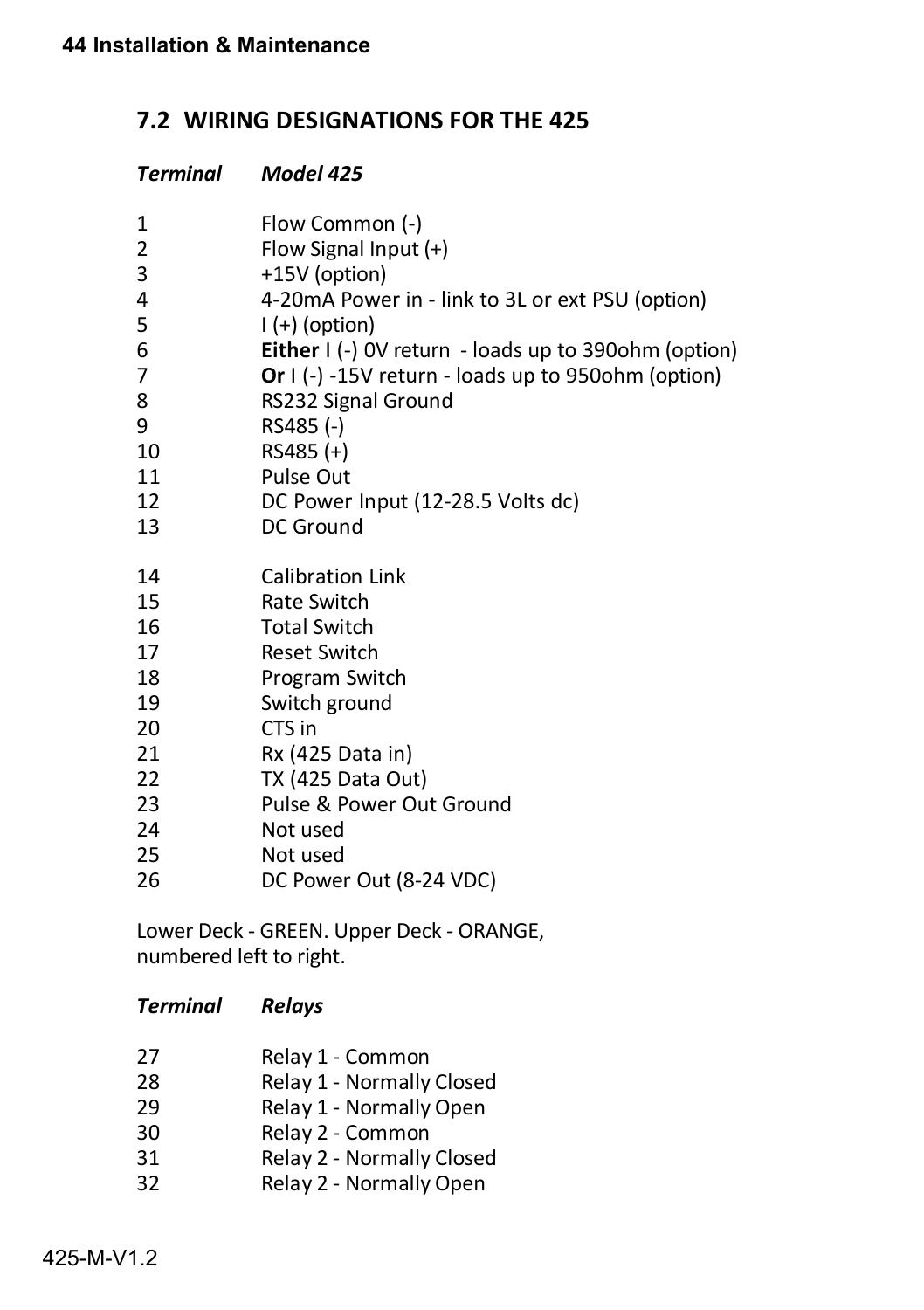# **7.3 MAINTENANCE**

Occasionally it may be necessary to open the unit in order to change the Real Time Clock battery or change the fuse. **No other service operations are permitted.**

In order to perform these operations and maintain safety it is essential to follow the instructions below.

#### **Disassembly.**

- 1. Power down. Remove all wiring plugs from the unit.
- 2. Remove the four securing nuts, located in each corner on the rear of the unit.
- 3. Remove the front and back panels. You will now have access to both the fuse and battery holder.

#### **Fuse Replacement.**

Fuse type - UL approved, 1AT, 5x20mm, ceramic.

The fuse is located in the rear left corner of the PCB. Remove the fuse in its carrier and replace with a new one to the above specification.

#### **Battery Replacement.**

RTC Battery type - CR2032 coin cell. Sony or Panasonic.

The battery is located at the front of the PCB. Release the battery by gently pressing on the tab at the left hand side of its holder. Click the fresh battery in place.

#### **Re-assembly.**

- 1. Replace the front and back panels.
- 2. Insert the four securing nuts and tighten them.
- 3. Re-connect all wiring plugs in their original postions. Power up.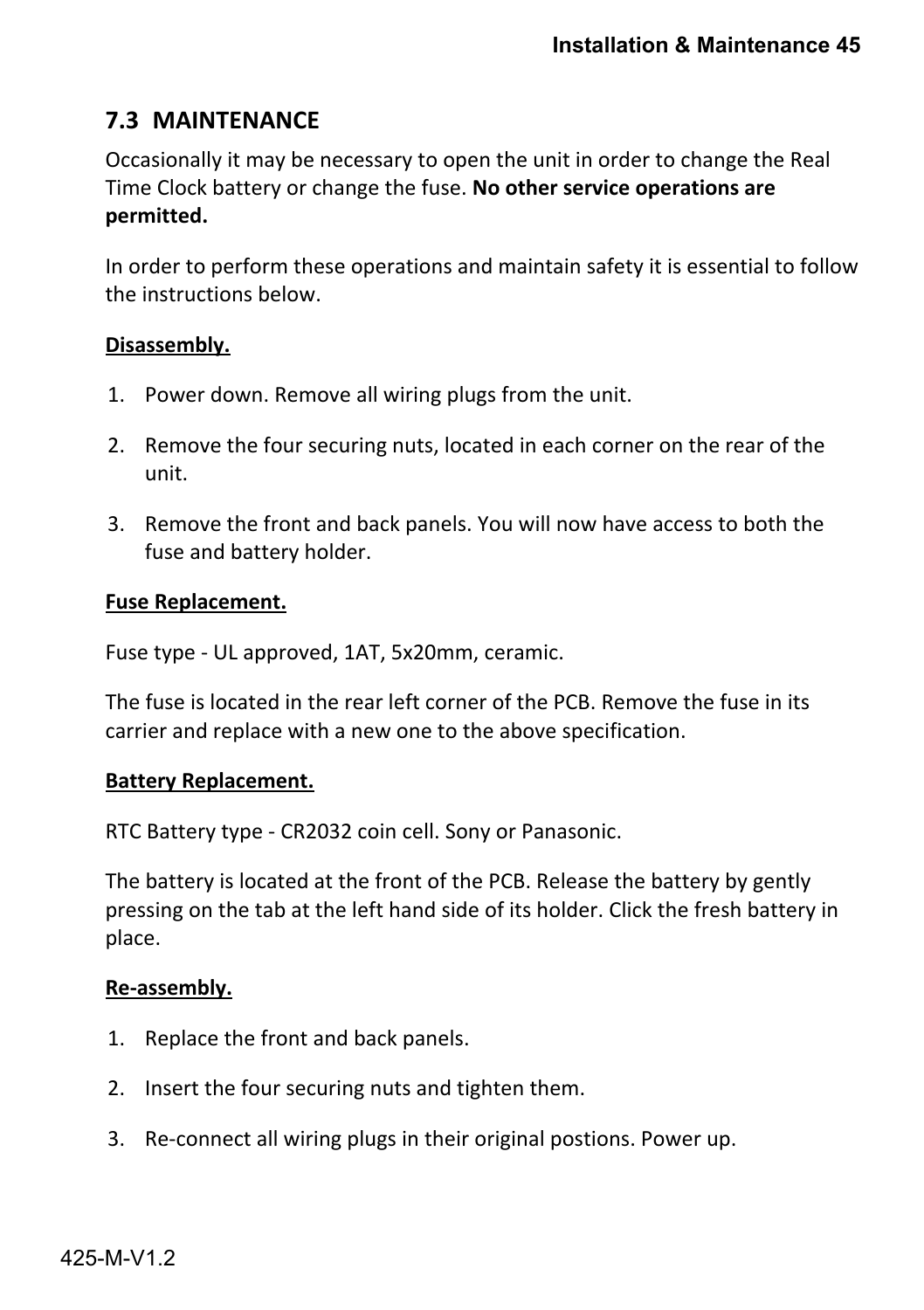# **8. TROUBLE SHOOTING**

# **8.1 ERROR CODES**

The instrument has extensive self test facilities and will display an error code if it detects an invalid condition. If the instrument displays an error code other than those listed below, please contact the factory.

Error codes are displayed as 'Err *nn*' and a list of commonly encountered codes are given below:

*Error Codes*

*Input Errors*

14 Communications Input error (RS232/485 Interface).

*Output Errors*

23 Communications error - Printer fault.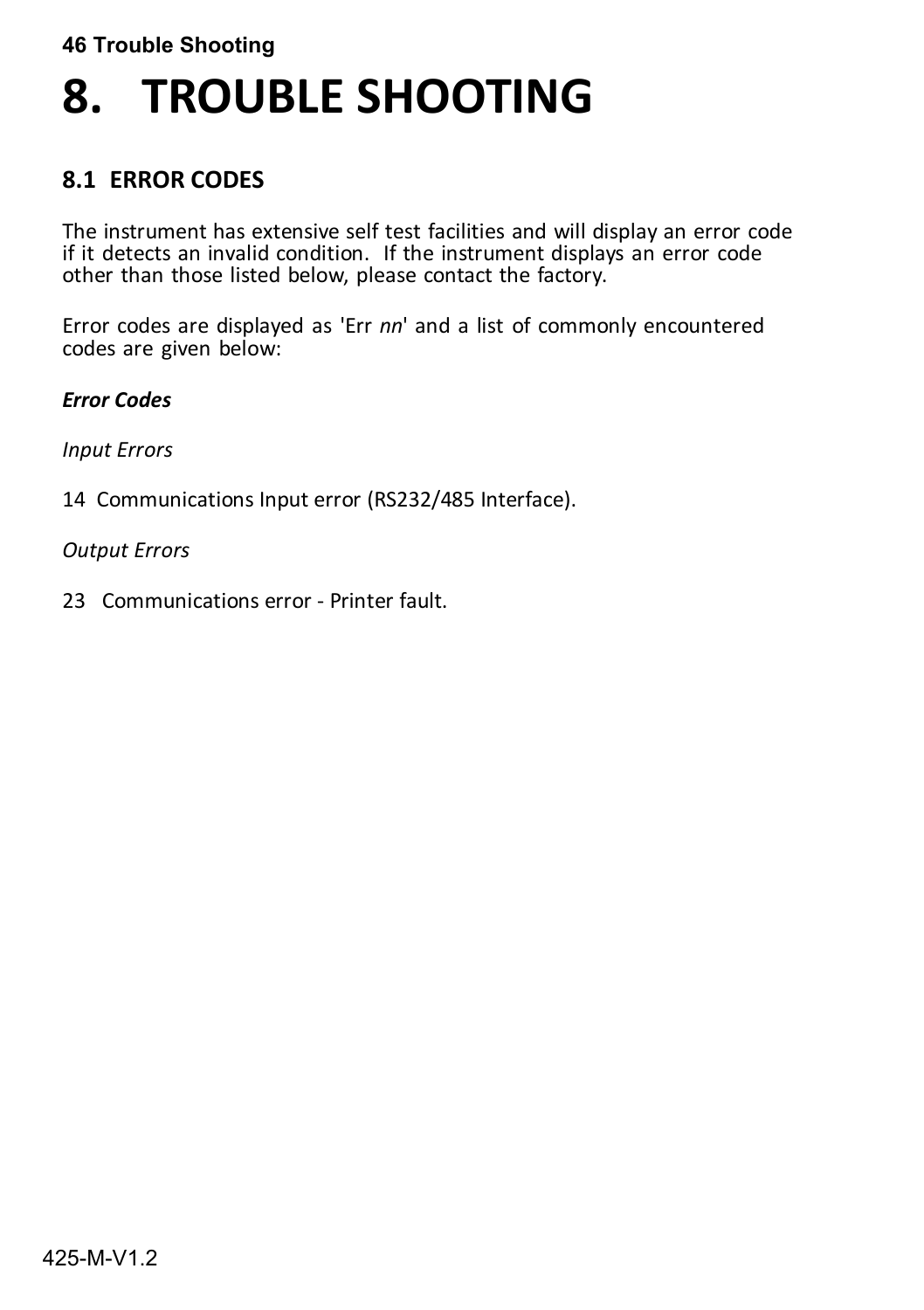| <b>Index</b><br>4 |                                                                        |                        | F<br>Filtering<br>Frequency Input<br><b>Frequency Range</b><br><b>Front Panel</b>                               | 8<br>$\overline{7}$<br>3<br>6       |
|-------------------|------------------------------------------------------------------------|------------------------|-----------------------------------------------------------------------------------------------------------------|-------------------------------------|
|                   | 4-20mA output                                                          | 26                     |                                                                                                                 |                                     |
|                   |                                                                        |                        | G<br>Ground                                                                                                     | 42                                  |
| A                 | Access<br><b>Accumulated Total</b>                                     | 30, 33<br>6, 11<br>ı   |                                                                                                                 |                                     |
| В                 | <b>Battery</b><br><b>Baudrate</b>                                      | 5, 16<br>34, 35        | <b>Inductive Loads</b><br><b>Input Circuits</b><br>Input Impedance<br>Installation<br>Interference<br>Isolation | 43<br>38<br>40<br>42-45<br>42<br>42 |
| $\mathsf{C}$      | Clock                                                                  | 16, 34, 37             | К                                                                                                               |                                     |
|                   | <b>Communication Protocol</b><br>Communications<br>Computer            | 16<br>13<br>15, 16, 34 | K-factor                                                                                                        | 32                                  |
|                   | Cutout                                                                 | 3<br>L                 |                                                                                                                 |                                     |
| D                 |                                                                        |                        | Logic Signals                                                                                                   | 38                                  |
|                   | Date<br><b>Decimal Points</b><br>Dimensions<br><b>DISPLAY key</b>      | 34<br>32, 33<br>3<br>6 | M<br>Mains<br><b>Model Number</b><br><b>Multipoint Communication</b>                                            | 42<br>$\overline{2}$<br>15          |
| E                 | <b>Earthing Point</b><br><b>Electrical Noise</b><br><b>Error Codes</b> | 42<br>43<br>46         | N<br><b>Namur Sensors</b><br>Non-volatile Memory                                                                | 39, 40<br>1, 5, 6                   |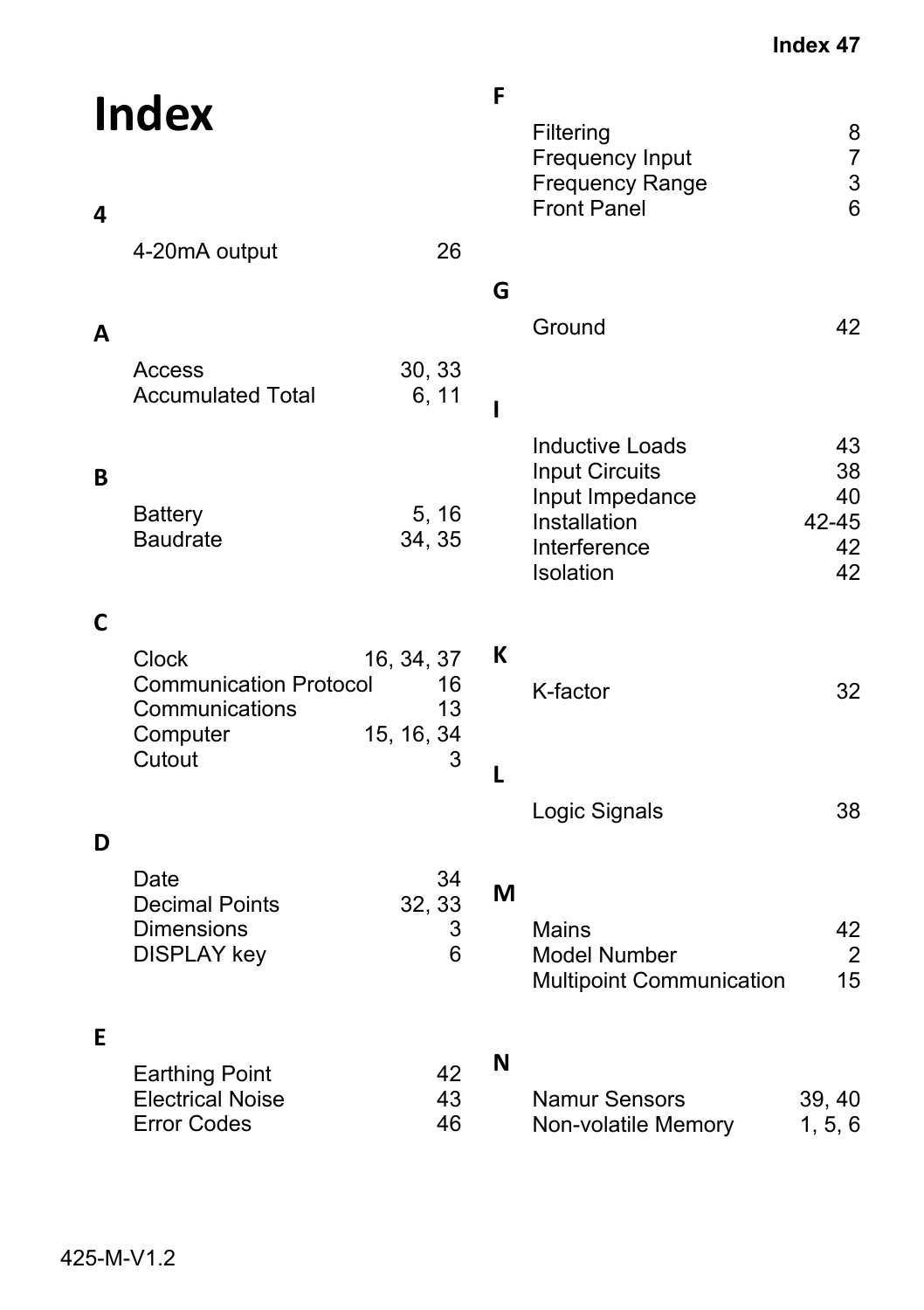**O**

| v |                                                                                                                                             |                              |                                 |   | <u>,,,,,,,,,,,,,</u> | ◡◡ |
|---|---------------------------------------------------------------------------------------------------------------------------------------------|------------------------------|---------------------------------|---|----------------------|----|
|   | Open Collector Outputs<br><b>Operating Temperature</b><br>Operation<br>Options<br><b>Output Pulse</b><br><b>Output Relays</b>               | 13, 26                       | 38<br>3<br>5<br>11<br>42        | W | Wiring               | 44 |
|   |                                                                                                                                             |                              |                                 |   |                      |    |
| P | Parity<br><b>Power Requirements</b><br>Printer<br><b>Pulsating Signal</b><br><b>Pulse Output</b>                                            | 16, 34, 35<br>16, 34, 35, 46 | 3<br>8<br>11                    |   |                      |    |
| R |                                                                                                                                             |                              |                                 |   |                      |    |
|   | <b>Reed Switches</b><br><b>Regulated Voltage</b><br><b>Relay Output</b><br><b>Remote Push-buttons</b><br>Response<br>RS232/485 Interface    |                              | 38<br>42<br>25<br>41<br>8<br>13 |   |                      |    |
| S | <b>Scaling Factor</b><br><b>Scaling Range</b><br><b>Self Test</b><br>Setup Parameters<br>Snubbers<br>Specification<br><b>Supply Voltage</b> | 7, 10, 32                    | 3<br>46<br>30<br>43<br>3<br>37  |   |                      |    |
|   |                                                                                                                                             |                              |                                 |   |                      |    |
| Τ | <b>Terminal Designations</b><br><b>Tickets</b><br>Time<br>Timebase<br><b>Total Conversion</b><br><b>Transducer Supply</b>                   | 16, 34<br>7, 10, 32          | 44<br>16<br>10<br>3             |   |                      |    |